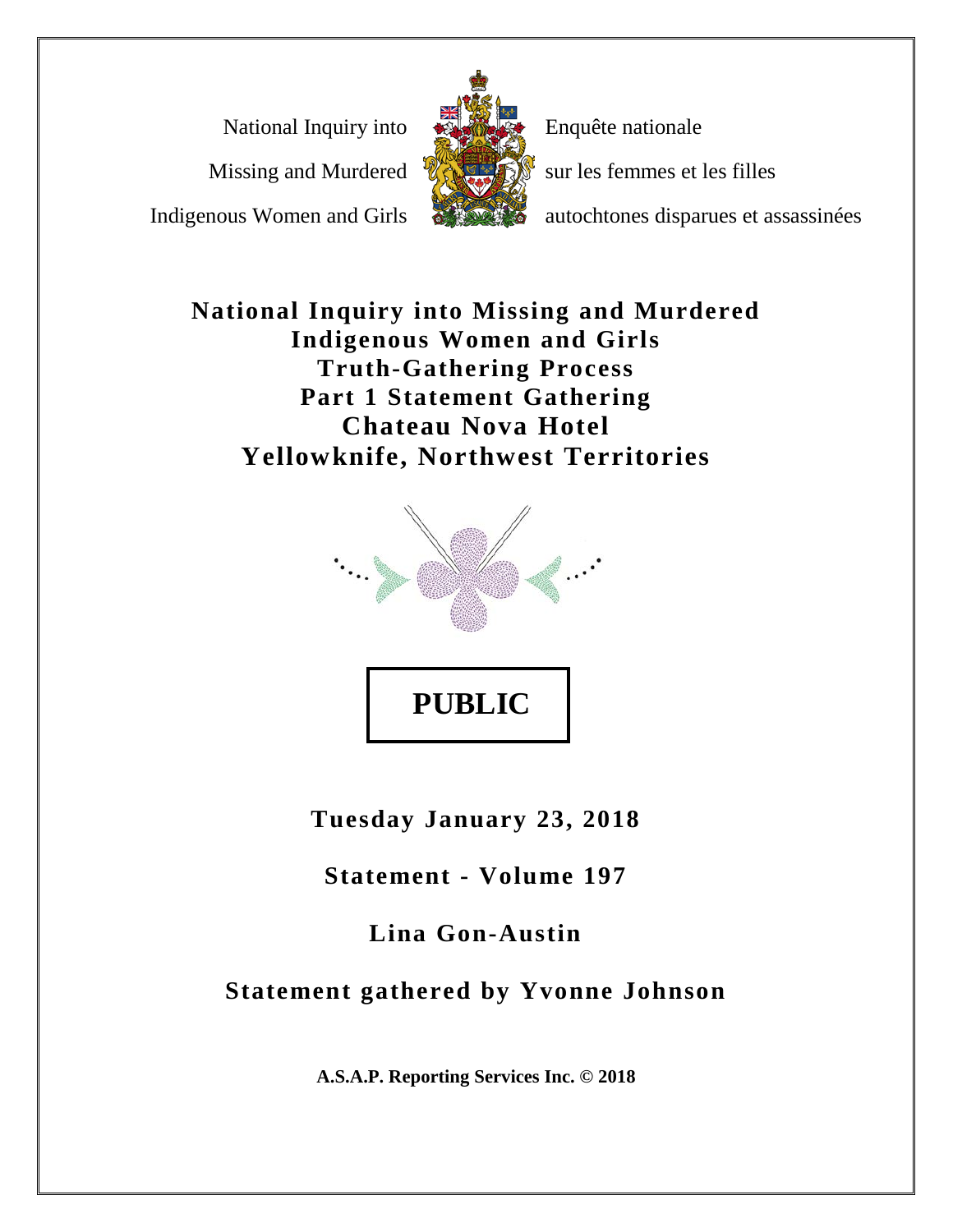#### **TABLE OF CONTENTS**

| Statement Volume 197<br>January 23, 2018<br>Witness: Lina Gon-Austin | <b>PAGE</b> |
|----------------------------------------------------------------------|-------------|
| Testimony of Lina Gon-Austin 1                                       |             |
| Reporter's certification 51                                          |             |

Statement gatherer: Yvonne Johnson

**Documents submitted with testimony: none.**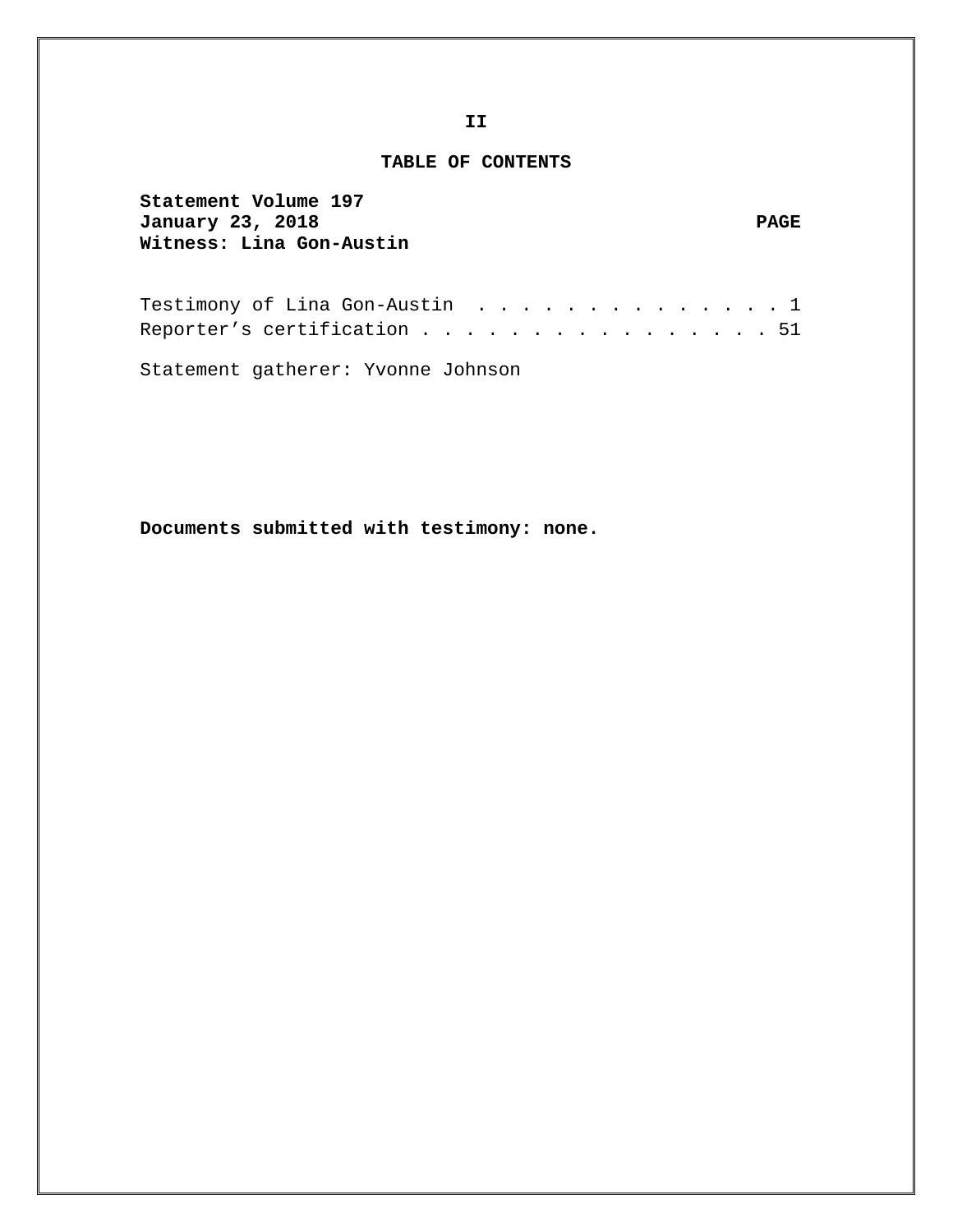**Statement – Public 1 Lina Gon-Austin**

 Yellowknife, Northwest Territories --- Upon commencing on Tuesday, January 23, 2018 3 at 3:07 p.m. MS. YVONNE JOHNSON: I'm Yvonne Johnson. I'm a statement-taker with the National Inquiry into Missing and Murdered Indigenous Women and Girls at Yellowknife, Northwest Territories, on January 23rd, 2018, and it is seven minutes after 3:00. Today, I'm speaking with Lina Gon of the Fort Rae Behchoko nation where she resides, and she's here to tell her truth of her experience in Behchoko. There is no one else in the room. Also, for the record, Lina, you are here voluntarily to provide your truth and to provide your personal truth as a survivor regarding your experience in your community of Behchoko or Fort Rae? 17 MS. LINA GON-AUSTIN: Yes. 18 MS. YVONNE JOHNSON: Thank you. MS. LINA GON-AUSTIN: You're welcome. MS. YVONNE JOHNSON: We're ready to go. MS. LINA GON-AUSTIN: I was born in Behchoko, and I was born in 1955 on January 28th. On January 28th, I'll be 63 years old, and I'm one of the residence school survivors. I was hospitalized. I was in a school --

*A.S.A.P. Reporting Services Inc.*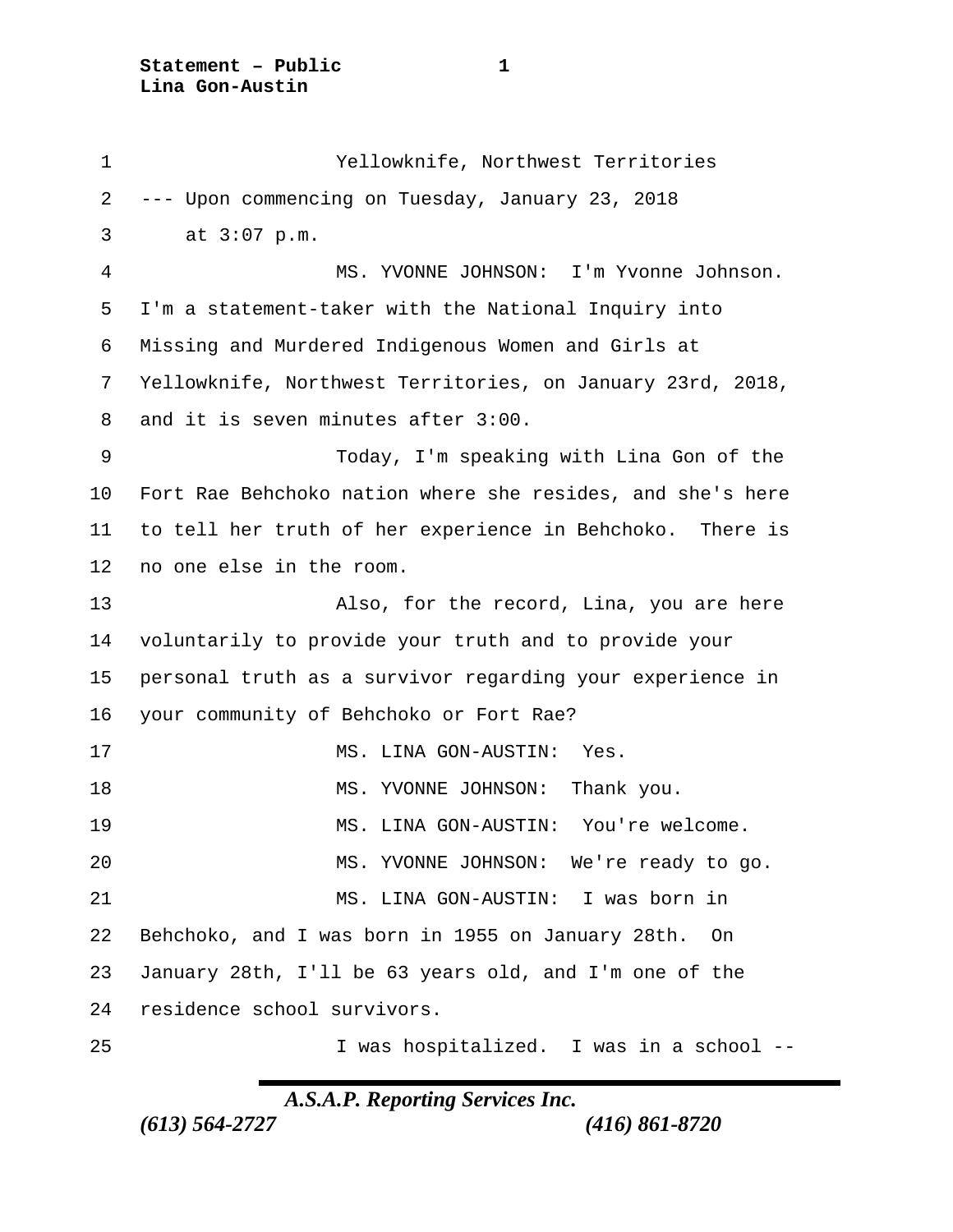**Statement – Public 2 Lina Gon-Austin**

 I was picked from my hometown when I was young. I was going to school in my hometown, and when they came, they said, "You, you, you," and they took us away from our families, and they sent us to Fort Smith.

 We were hospitalized -- we were in the hospital there, and we were looked after. We were treated really bad, got called names, harassed by people, tomboys. We were kicked around. We were hit around. Even the nuns, they don't see what was happening to us, but for about five years, I was there.

11 1 I was hospitalized for three years, and -- all broken bones from downhill skiing and going to Girl Guides. There was a Girl Guides -- not in the hospital, not in Verna Hall (ph). It was at the church. It was at the church, St. Pat or something, that big church in Fort Smith. Down below, they had Girl Guides. I was with the Girl Guides there when -- growing up with all the Guides, like Brownies and Girl Guides.

 We were hit by tomboys when we were going back to residence school, but we were chased by them, and when that young girl -- when we were young, that young girl was pushed onto me when we were all running, and I was put in the hospital. And my leg was swollen right up, and I was hospitalized because -- I think they had to operate on my leg, but I don't even know if I have -- if I have my two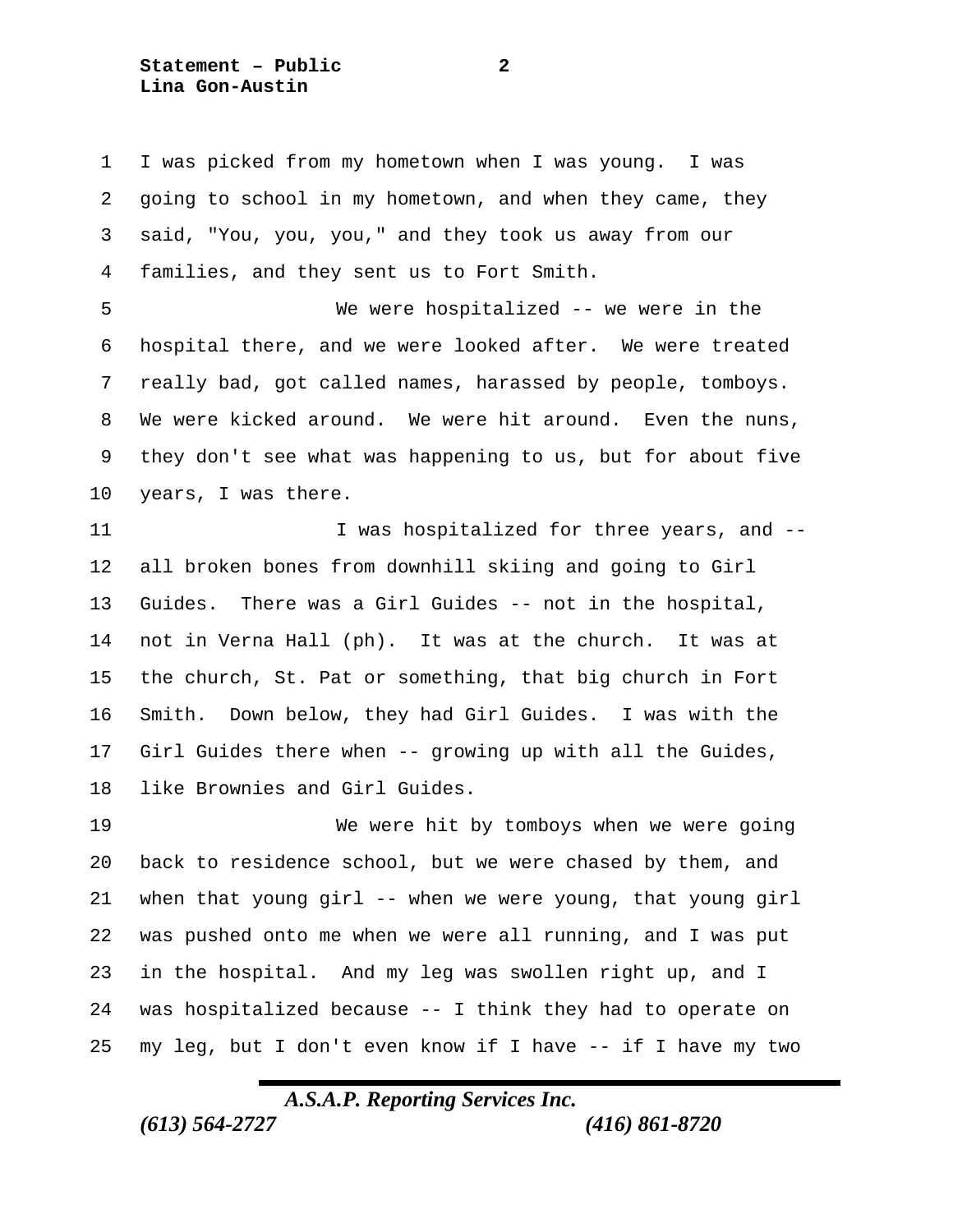**Statement – Public 3 Lina Gon-Austin**

 kidneys. I think I just have only one, because I got to go -- got to go washroom, and I was put in a hospital in -- Shaw Council (ph) Hospital for operation when I was young. In five years of being in Fort Smith school, I come back here in 1970s not knowing any Dogrib language. I lost it in the hospital, being put in the hospital in Fort Smith and lost my language, but I fought to get it back. The only shopping we were doing from Fort Rae was only into town -- into town here was shopping. Shopping back and forth, catch a ride back to Rae, about 90 miles. Bringing groceries back, and I was raped. I was grabbed by about five guys when I was walking. They grabbed me from behind, and there was one girl with me -- was helping those guys. She helped them in rape me, and there was a baby born in 1970. 18 MS. YVONNE JOHNSON: That was your baby? MS. LINA GON-AUSTIN: Yes. I was 13 years old when the baby was born, and the baby died at birth. They buried the baby here. Because of what happened here in Yellowknife, that's where I was raped. That's why the baby was buried here. I was married -- at before -- after that happened -- well, before that, I had my own company. It

*A.S.A.P. Reporting Services Inc.*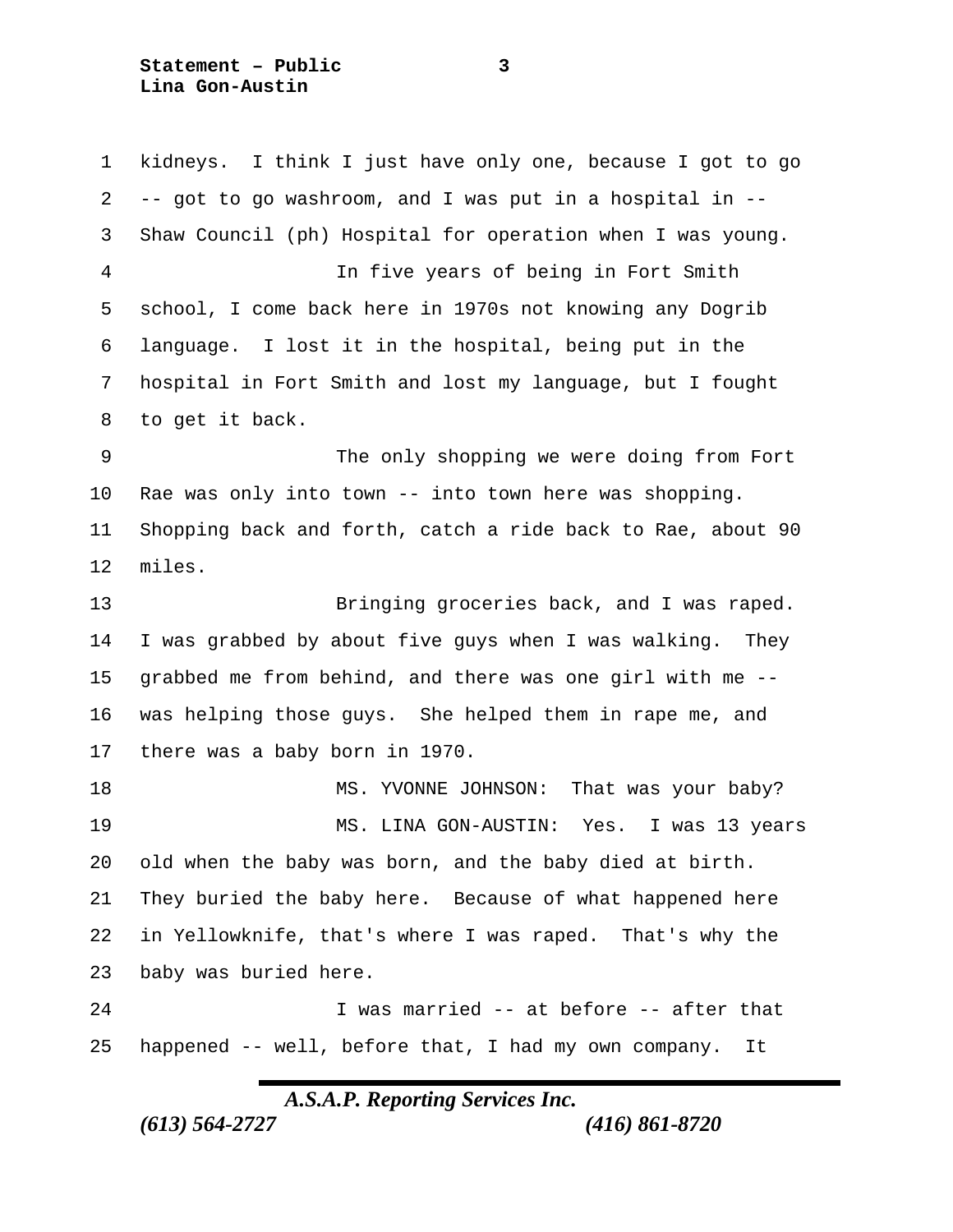was a co-op doing cutouts and beadwork and everything in Rae, and sometimes washing diapers with the hospital there, Stanton Hospital in Rae. They had an old hospital there. I remember my dad always worked with the church, always worked with church. Potato fields, you know, growing vegetables for them and stuff, and he was always a trapper, too, and he was a builder. He built houses and stuff, and those houses was built in 1970. I worked in those houses side-by-side with my dad and my uncles, and those houses was built in Rae. That was all my dad and my uncle. They built them. **I** remember each one. They never were paid good for building those houses, too. They only got \$100 each. I remember that. I remember the guy's name Marlo -- was the carpenter. I can't remember the other guy's name, but... When I got married in Lacombe, Alberta, in 1971, travelled -- I travelled with my son all the way to, BC because it was just -- I was working and I was pregnant, and in a year or so, I come back to work, but instead we end up on the farm helping his mom and dad on the farm. This is after my son was born in Vancouver. We travelled all the way down there to Vancouver until my son was born. My Auntie Lucy lives in Cumber River. Her and her old man, they're miners. They're miners from --

#### *A.S.A.P. Reporting Services Inc.*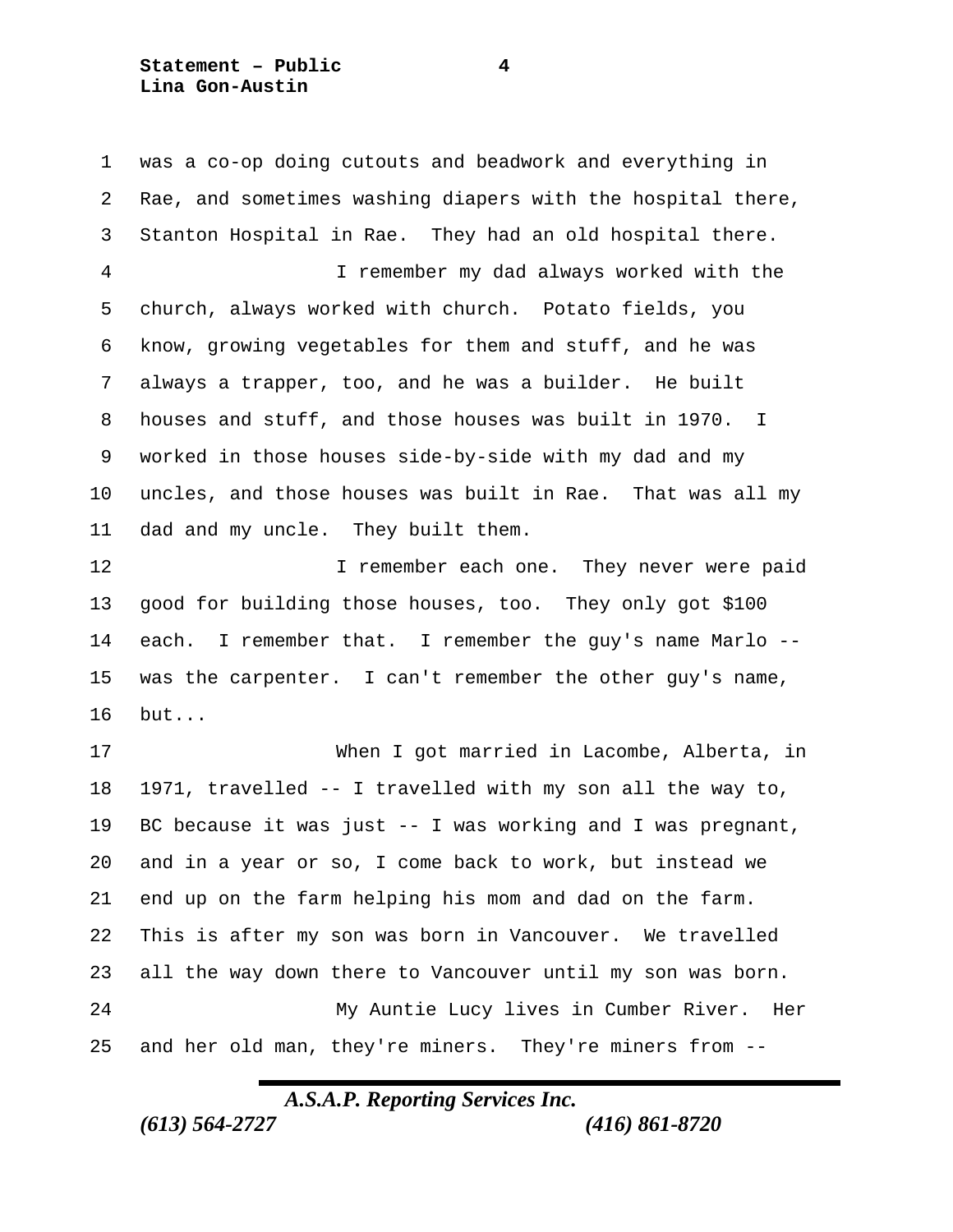**Statement – Public 5 Lina Gon-Austin**

they're from Yellowknife here.

 After when my son was born, I was resided in Clive, Alberta, between Lacombe and Red Deer for about a good ten years, I think, and maybe more than ten years, until my son was old enough. I was going back and forth from the farm working in Rae, and then I got placed in 1970 in Edzo. The houses was done. In '71, the houses was done. They gave me a house. I was working in Chief Jimmy Bruneau School in Rae, and I was working in Elizabeth Mackenzie School in Edzo. I was working in both positions. I was in language, translating in English into Dogrib, and the same thing with -- I was working every position at the hospital in Edzo, too. 15 So I was working every position there more than ten years, back and forth, every position, like even

 janitors when they need it. Sometimes when they need a cook, I -- they needed me there, and then to be with the doctor, side-by-side with the doctor. If I'm not working in those jobs, I'm doing the school, with the library or with special needs -- special needs teacher.

 Then, I'm doing -- I have my own company, Shell Oil Company, Shell Oil and Gas Company, and it's -- in the 70s, in those days, being an Indian, you can't even borrow money from a bank or any place. So that's why I

*A.S.A.P. Reporting Services Inc.*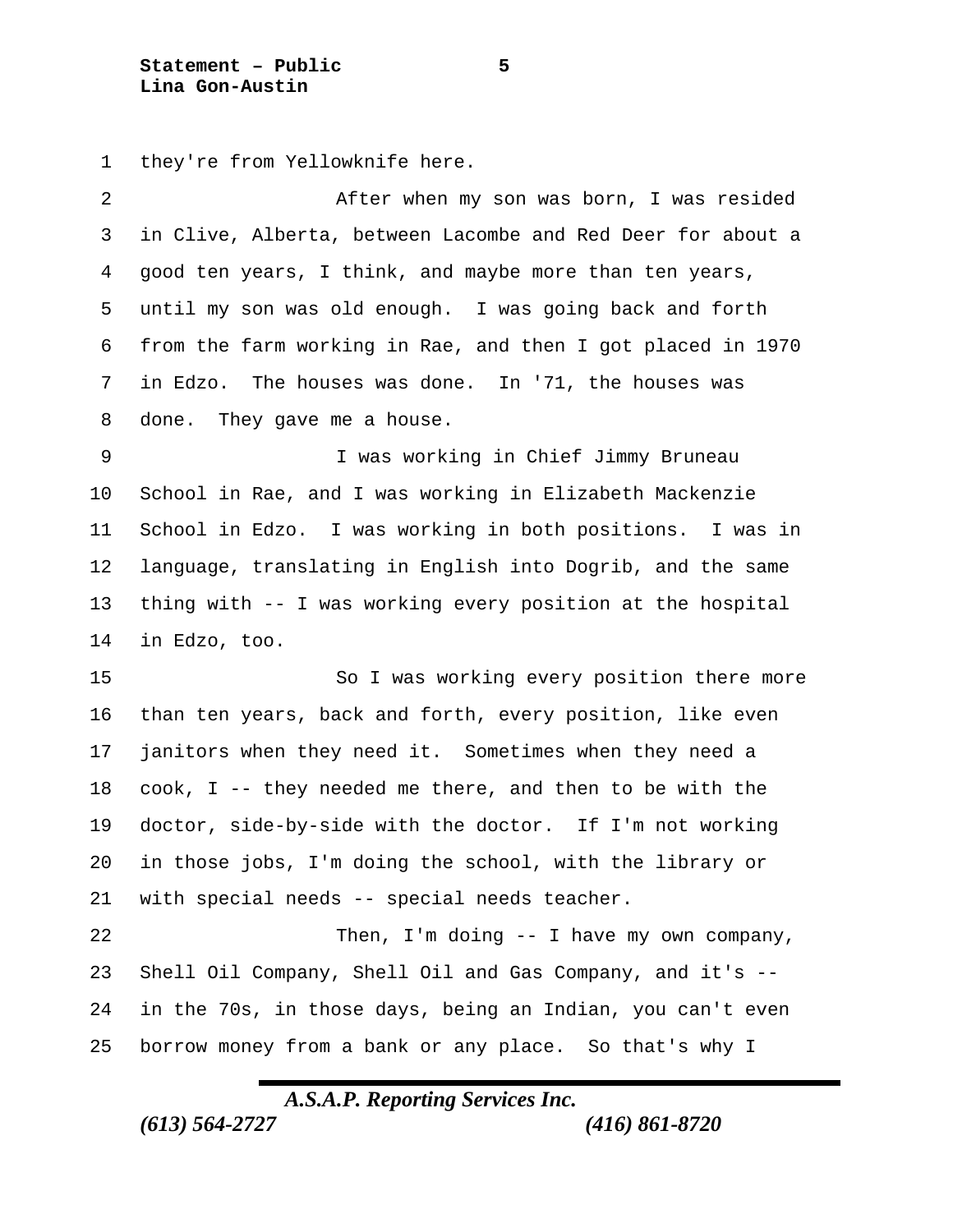**Statement – Public 6 Lina Gon-Austin**

 borrowed a chunk of money from my father-in-law. My ex have nothing to do with gas and oil. I asked him to take it, and he won't. He says he'll take it if I would do it, if I take that business, doing my own business there, and I said yes, because my people need gas, and if they do it, get it hauled from Hay River or Yellowknife or from Ernie Stanton (ph), it's going to cost them double. I know, because I know Esso was here, but nobody wants to deal with Esso. So I was -- the only gas pump I was hauling to was run out of service in Yellowknife in 1970 here. It was located between Red Apple and that area there -- Red Apple. In 1970, they had no gas in Yellowknife, and they asked me to come in and bring a load. When I brought a load in, about 6:00 o'clock in the morning, around there, there was a big line-up. I could see all the line up from past that Red Apple all the way to Yellowknife Inn. I remember that. They had no gas in Yellowknife. I remember that, and that... I borrowed that money from my father-in- law, and eventually my ex must have paid it back with his - - with my teaching or my nursing, my nursing cheques, because when we were taking a load, we never -- I don't even think we even got a cheque from my hometown. That's what I -- like, I couldn't believe

## *A.S.A.P. Reporting Services Inc.*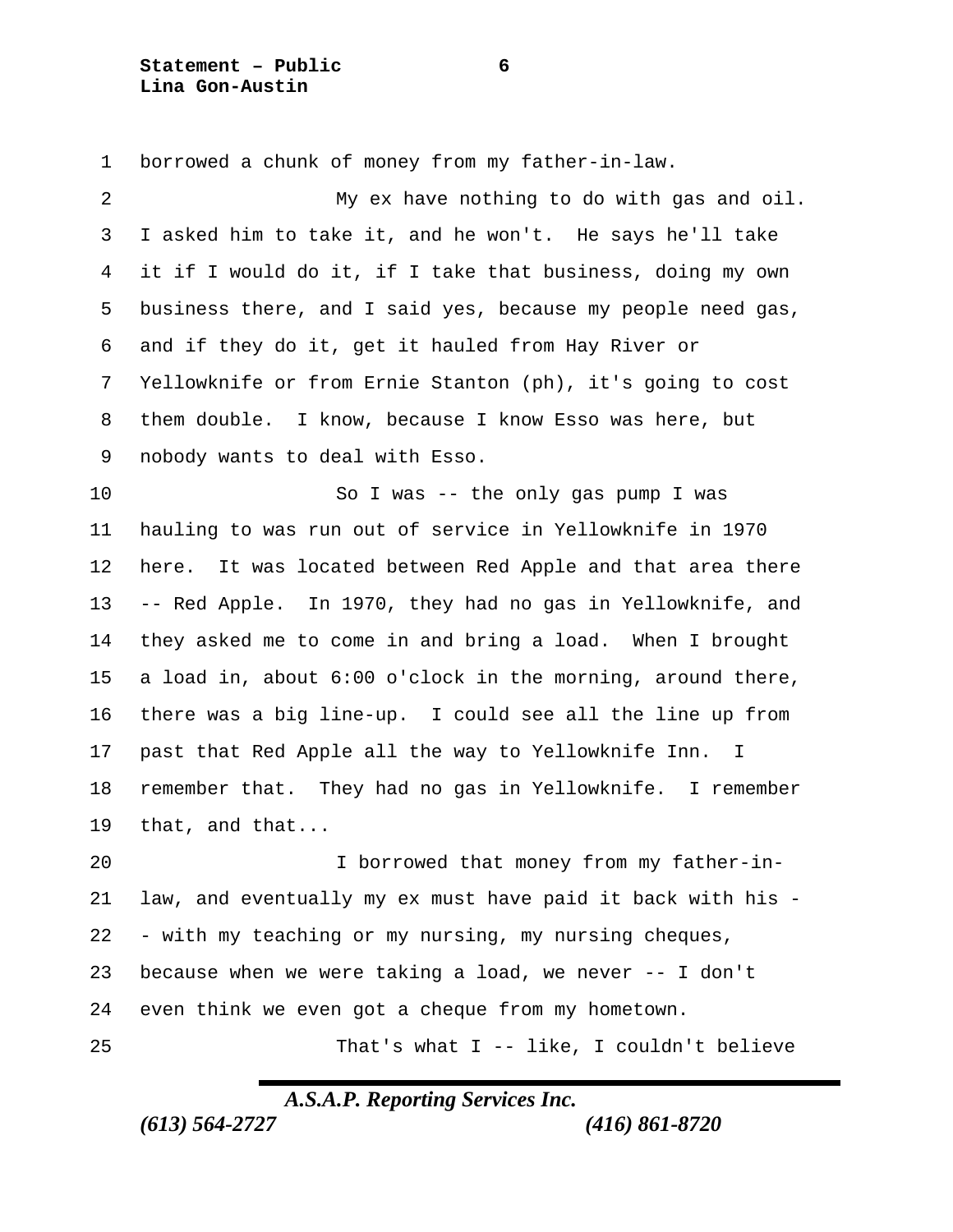**Statement – Public 7 Lina Gon-Austin**

 it. Like, here I am serving gas. I never even seen, you know, from Housing, a big cheque from them after hauling all that gas, working so hard. Nothing like that happened, but my father-in-law got paid back by my cheques anyway, I know that, from teaching and the gas.

 My ex was a real alcoholic and really jealous type. He was really abusive. So I couldn't even look at another person or be gone for an hour, and that's why -- like, if I could get away, I would stay away, and I'll take any business from anywhere if I could, because I don't want to be in his face. He was so jealous that he -- he didn't want any woman to do better than him. And I had to kind of hide myself away from any guys, because if anybody looked at me, already I slept with that person; that's how he looked at me.

 When he married me, he never asked any questions, but after, when he married me, when he found out I was raped, I think he wants to hurt all those people, because, you know, what they have done and all this.

 That's why I don't like alcohol, because they almost kill me underneath alcohol. They cover my head, hold my nose. They hold my nose. They were covering my eyes, and they were holding my nose when -- every time the bottle was in my mouth -- that's how they got a hold of me. All of them grabbed me from behind, and I don't know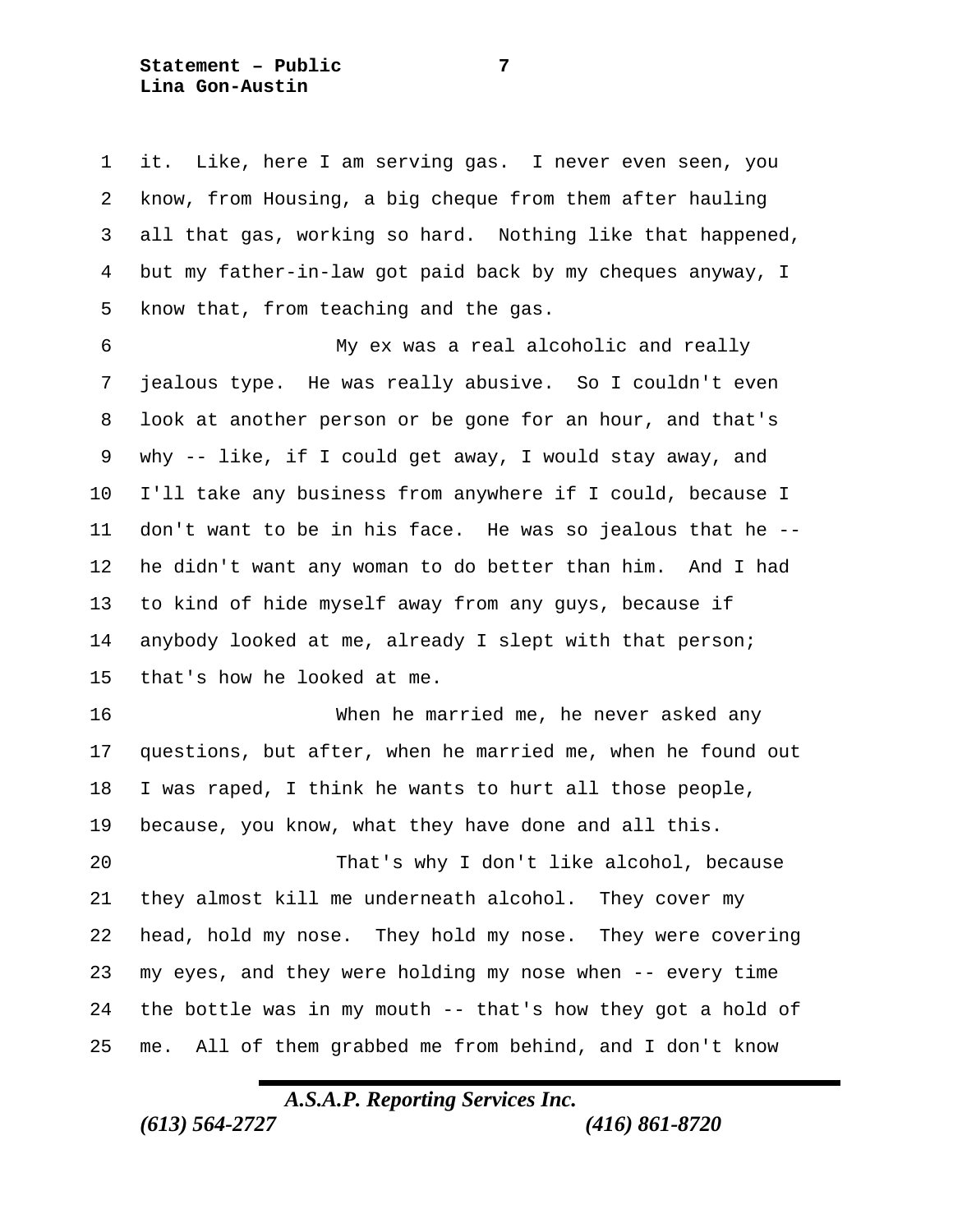who it was. MS. YVONNE JOHNSON: You were 13 when this happened? MS. LINA GON-AUSTIN: Yeah. I could remember that girl's voice. If I mentioned that girl, I want her brought in court, and she'd probably remember all those guys' names, because she's the one that was helping them  $--$  MS. YVONNE JOHNSON: Do you remember her name? MS. LINA GON-AUSTIN: -- to sell the girls to those guys so she can make money on the girls. Yes, [Woman 1]. 14 MS. YVONNE JOHNSON: Is she around? MS. LINA GON-AUSTIN: From here, Ndilo. Yes. MS. YVONNE JOHNSON: She's still alive? MS. LINA GON-AUSTIN: She was in residence school. I guess she must have know how to plan with those guys, because she's one of those kind of people, I guess. MS. YVONNE JOHNSON: Do you ever see any of those guys? MS. LINA GON-AUSTIN: No. Well, I don't never seen those -- I don't even know those guys, but I know her. She was helping them. Because she lured me

*A.S.A.P. Reporting Services Inc.*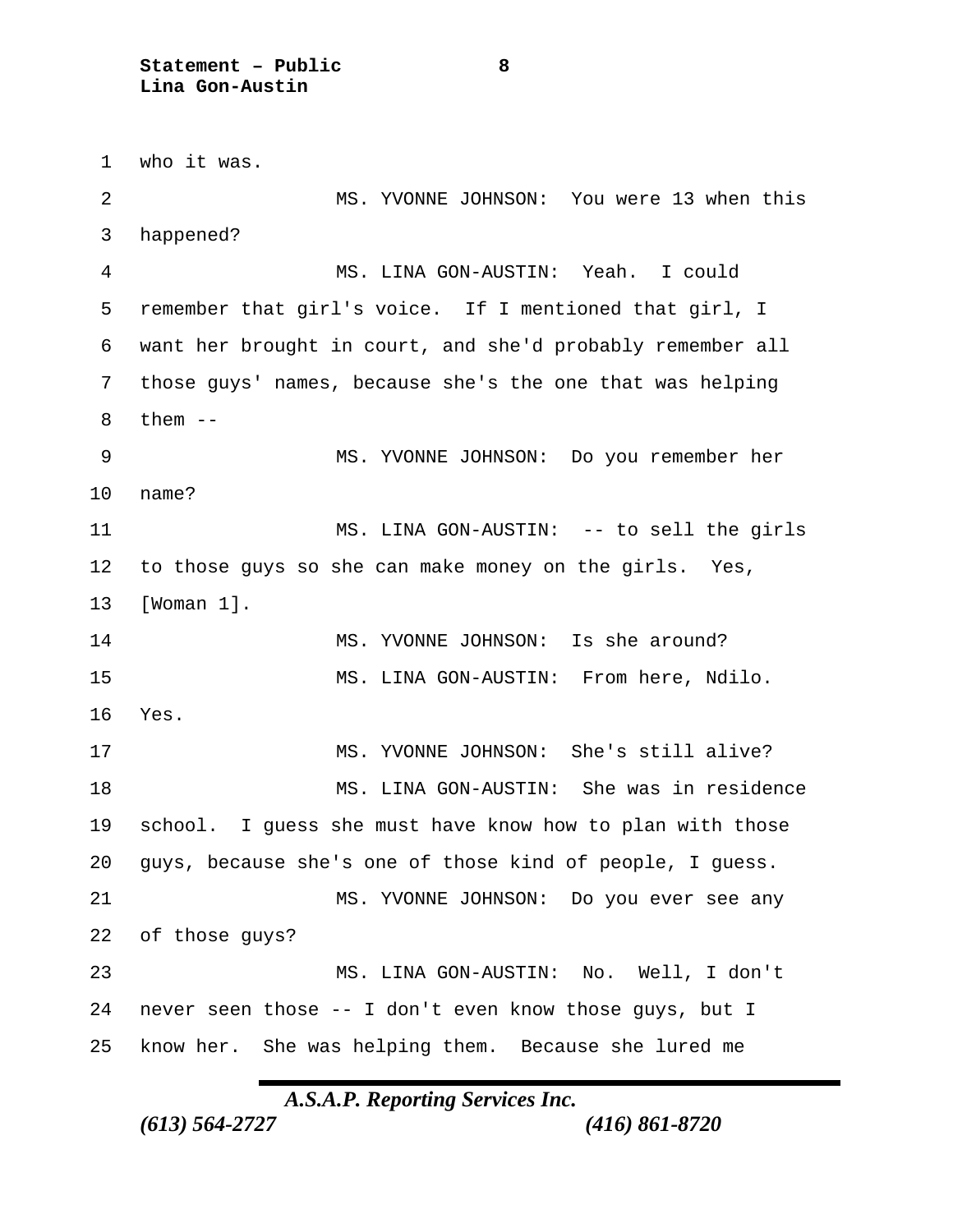**Statement – Public 9 Lina Gon-Austin**

 right into -- behind Yellowknife Inn until I didn't see who was behind us, nobody, until they grabbed me from behind. All I followed was that girl. She lured me right in, and, like, I almost got killed because of that, because of her and whoever guys paid her to... MS. YVONNE JOHNSON: What happened afterwards? 8 MS. LINA GON-AUSTIN: After? 9 MS. YVONNE JOHNSON: You were assaulted, and then what happened after that? Did everybody leave? Were you left there? Did somebody pick you up? Can you tell me what happened? MS. LINA GON-AUSTIN: I was left in a place -- I don't even know where that place was, but I remember getting out, and I don't even know -- I couldn't even see straight where I was going. I remember going into the Yellowknife Inn, waiting around until I finally found a ride back to Rae. I don't even know what happened to the groceries or anything, because I bought a whole bunch of groceries. I left it at Yellowknife Inn, and it was -- everything happened like that, and I found out later. MS. YVONNE JOHNSON: Did the police come and see you, or any -- MS. LINA GON-AUSTIN: There was no police involved those days, because I don't even know what

*A.S.A.P. Reporting Services Inc.*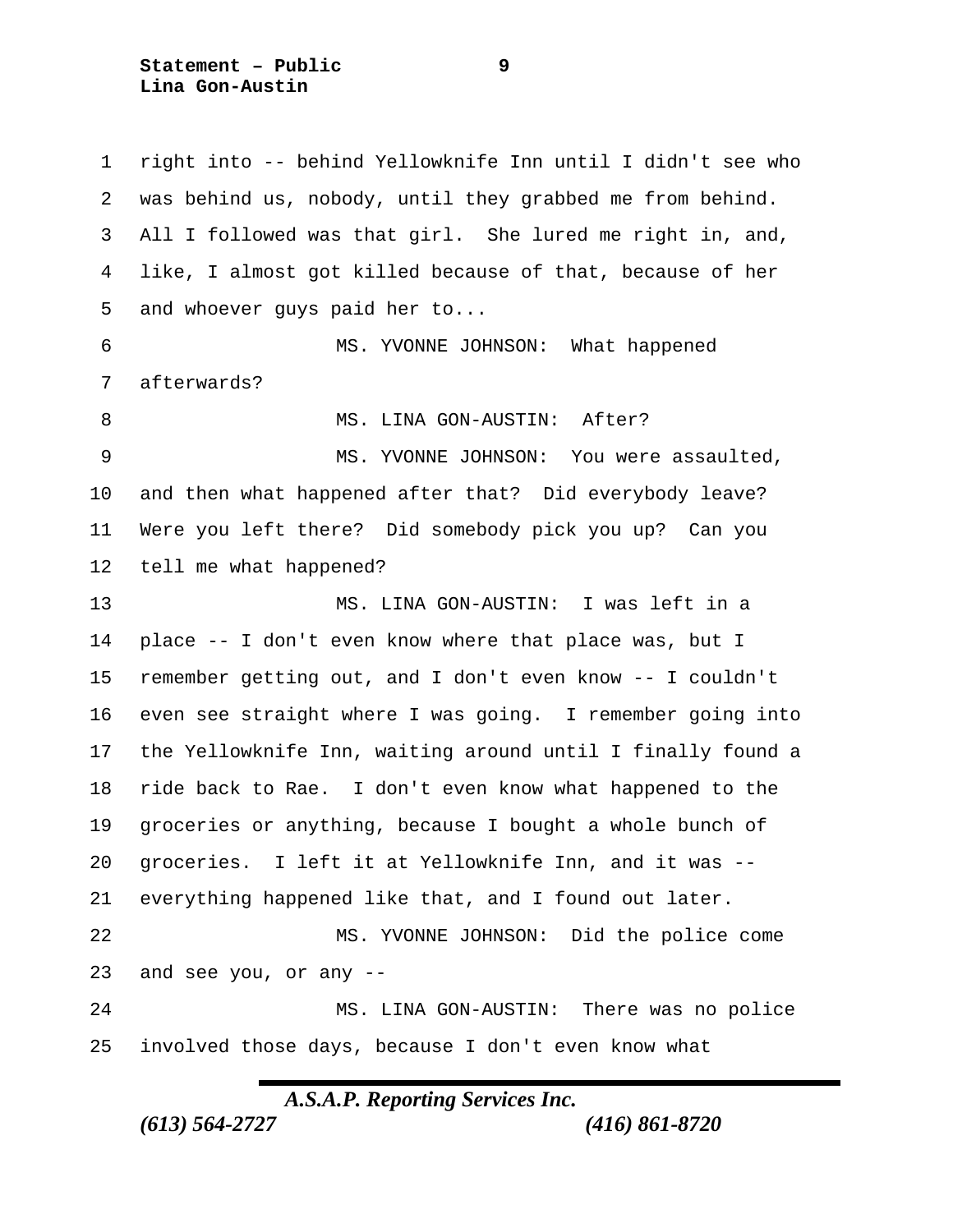**Statement – Public 10 Lina Gon-Austin**

 happened, and I don't even know how I end up in there when I just came around the corner with this one girl. She was in residence school. She used to be in residence school. When I told my mom what happened, my mom was just crying because I told her I was raped. I don't know who. Like, this girl talked me into it, and then -- the same girl come into my hometown trying to pick up my uncles, and she must have because I heard she had one of my uncle [Family name 2]'s kid, and everybody knows her, was really after my uncle, one of my uncles. She'd do anything just to have him, you know. She did, I guess. So she wants to have her son from him. I don't know, like, because of her -- you know, I remember when she came into my hometown there, Auntie was -- Auntie was kind of -- I don't know. I heard that Auntie was getting beat up because of that woman. She really ripped everybody's marriage, I think, and really ripped my life, anyway. Because of that, every day, I just couldn't enjoy myself. Like, if I try to enjoy myself, I feel like everybody is laughing at me. That's how I look at it. So... MS. YVONNE JOHNSON: When -- MS. LINA GON-AUSTIN: I couldn't even -- MS. YVONNE JOHNSON: When your mom found out, when you told your mom and she got upset, did she do

*A.S.A.P. Reporting Services Inc.*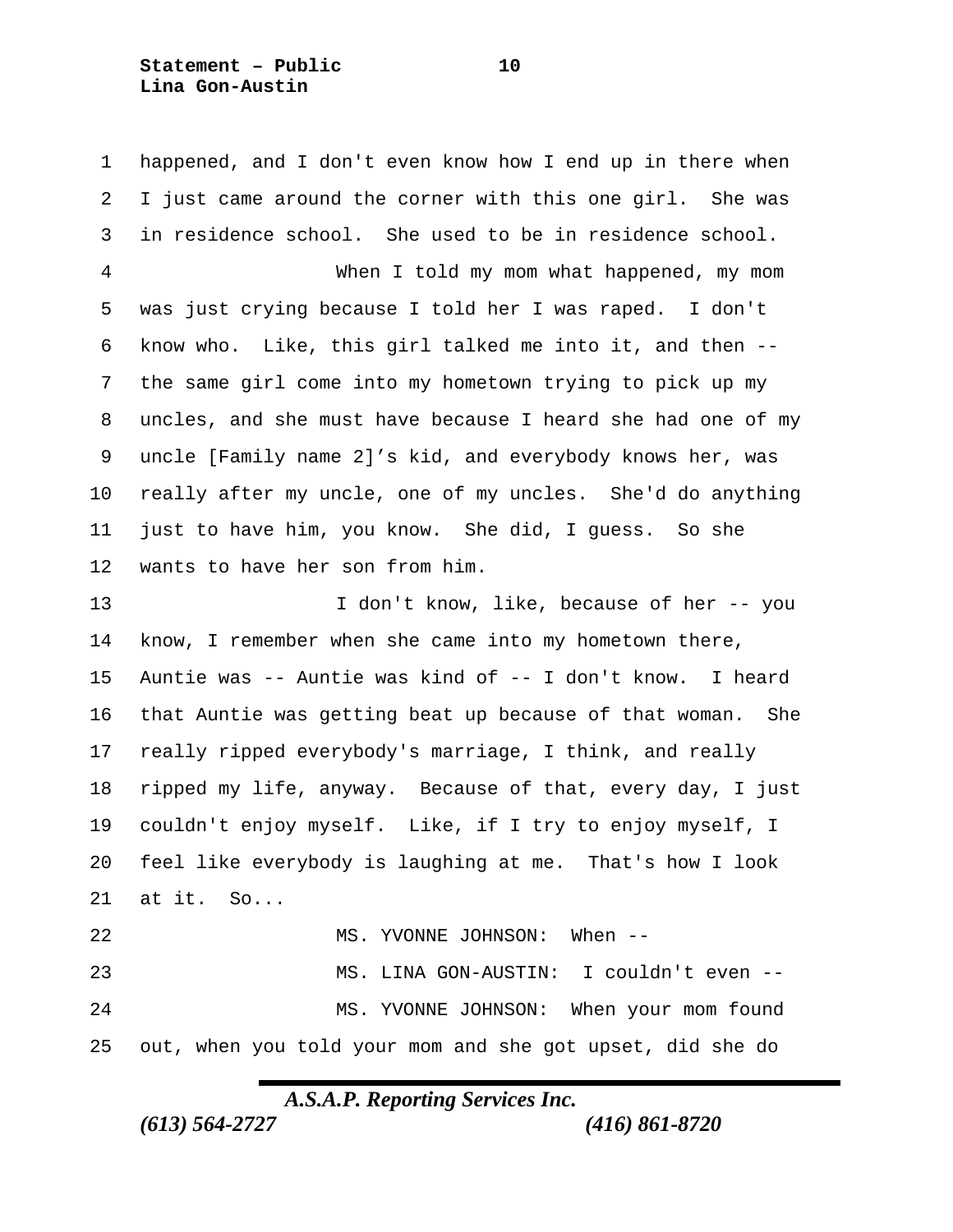**Statement – Public 11 Lina Gon-Austin**

 anything? Did she call anybody? MS. LINA GON-AUSTIN: No, because we were Indians. MS. YVONNE JOHNSON: She didn't call anybody? She didn't call a nurse or a doctor? MS. LINA GON-AUSTIN: No. Because if we talked about it, they probably would have me killed on the street. 9 MS. YVONNE JOHNSON: And your dad? MS. LINA GON-AUSTIN: My dad? My dad is a carpenter, and he worked all his life. MS. YVONNE JOHNSON: Did he know that you were assaulted? MS. LINA GON-AUSTIN: Yes, he knew. My dad knew -- knew he was -- they were really hurt, my mom and dad, really hurt, what happened to me, but I had to go through it and went through it. MS. YVONNE JOHNSON: Then, a few years later, you met somebody who was controlling -- MS. LINA GON-AUSTIN: Yes. MS. YVONNE JOHNSON: -- and jealous. Do you think that had anything to do with that experience, when you were raped? MS. LINA GON-AUSTIN: Seventeen years of marriage. And I think so, because I still can't believe

*A.S.A.P. Reporting Services Inc.*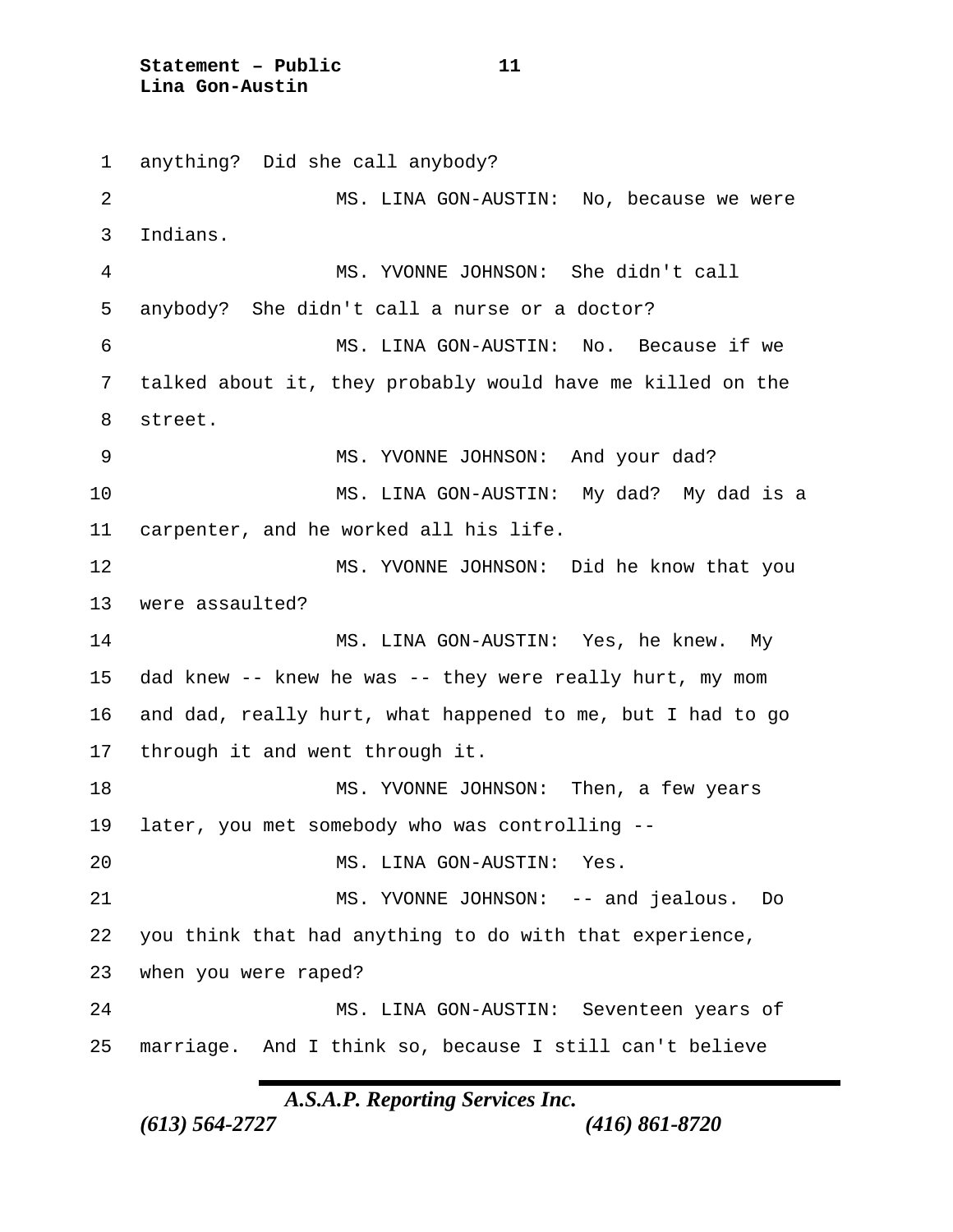**Statement – Public 12 Lina Gon-Austin**

 it. His mom is a really nice person. I never hear them get mad at each other when I was over there, sometimes when on the phone, but something like that is -- maybe he thought he picked out the perfect person.

 It really bothered me after that for a long time, and then I just put it aside. I just got stronger because I put it aside. That's it. Like, some day I'll write a book and throw it all in their face. That's how I look at it. Because it's really -- every position, I was put down. I even have scars from residence school. I even got beat up really bad. I don't even know if -- some days, I'm lucky to be alive, when I think about it. I was put in the hospital, in the Shaw Council Hospital. They thought the bones could be broken or something. I don't know, but I made it through that. And then, five years of residence school come here -- come back from residence school, and then got married in 1970. First, I had my own business with my dad,

 because he had the house, and I had my own co-op, because I would do cutouts and stuff like that for people, and that's how the money came was -- whatever craft my dad did and whatever beadwork I did, and you know, money came from that.

Money came from doing -- washing diapers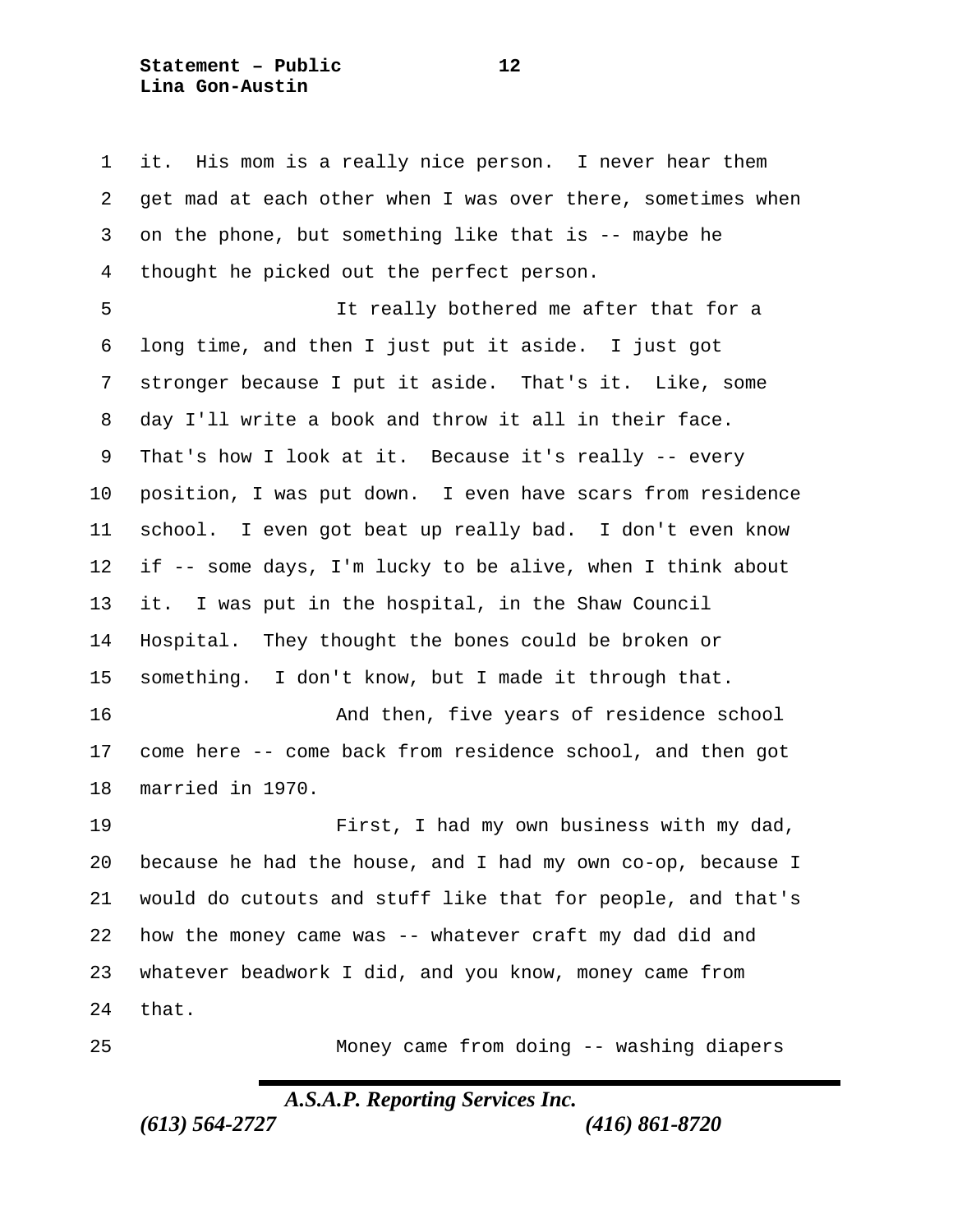**Statement – Public 13 Lina Gon-Austin**

 in the hospital or selling crafts to RCMP or just doing all kinds of things like cleaning, doing dishes, and in the '70s, I worked part-time in the Miner's Mess. So sometimes that weekend, I come in to do -- to work in the Miner's Mess at Yellowknife Inn, and that's what I was doing. And then, I was doing this -- it was every position I was working, and I was only -- my own trucking, too. I had my own trucking when I got married. I had my own trucking. I was looking after my sister when my mom -- my mom was always getting sick, so she's always in the hospital, looking after my little sister. Her name is Angelina. She was about maybe going on two years old. She ran into a table and from there, she was 14 years in and out of hospital, brain tumours, and then, when she turned 14, she end up -- her eyesight was going -- her eyesight was going, and she still going for treatment in Edmonton. So she finally found somebody to look after her in Edmonton.

 She has got to be looked after, because they had to operate on her brain and look after that tumour, tried to get it back down. So she was in Braille school there. That's why I had to let somebody look after her there, and then, when I was put her for Braille school over there, I was going back and forth from Edmonton to Fort Rae, Behchoko.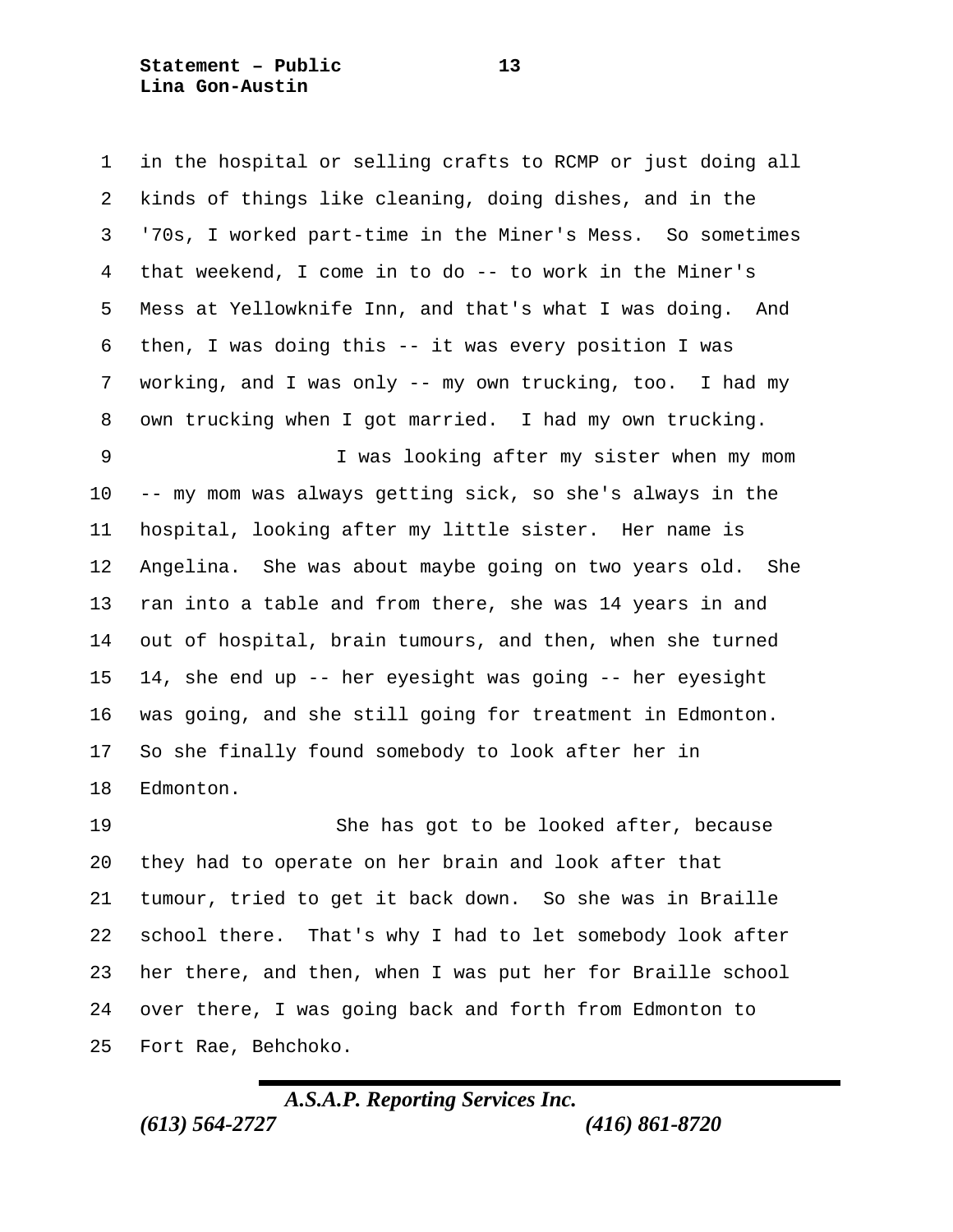**Statement – Public 14 Lina Gon-Austin**

 One day, I had to pull her out, because she was -- I felt like the people that was looking after her was harassed her and neglected, because they didn't look after her good. Because when I went there, a couple of times, I took her out and got her some brand new clothes and stuff like that. All these -- all the old clothes, like, old bra that was torn and there was strings hanging off it. That's the kind of bra they put my sister in, and old panties that looked like my -- way back in the '60s -- '60s, '50s, maybe '50s or '30s, around there. It looked like pantie and bra, that kind of pantie and bra they had on her, and she was just a young girl. She shouldn't have to be using that kind of stuff. She just got, like -- she was only about nine, ten years old, around there, but she was like 18 years old. She was -- because of that treatment from her head. She was going to Braille school. I pulled

 her out. So my father-in-law said that he would look after her, because I was going back and forth, back and forth, and I was, like, going crazy there, I think, worrying about my sister, and I had to look after the farm for my father-in-law, too. So I was going back and forth.

 So he was willing to look after my sister, so he took my sister to the farm, and once in a while, he picks her up for weekend, like, this -- from Edmonton,

*A.S.A.P. Reporting Services Inc.*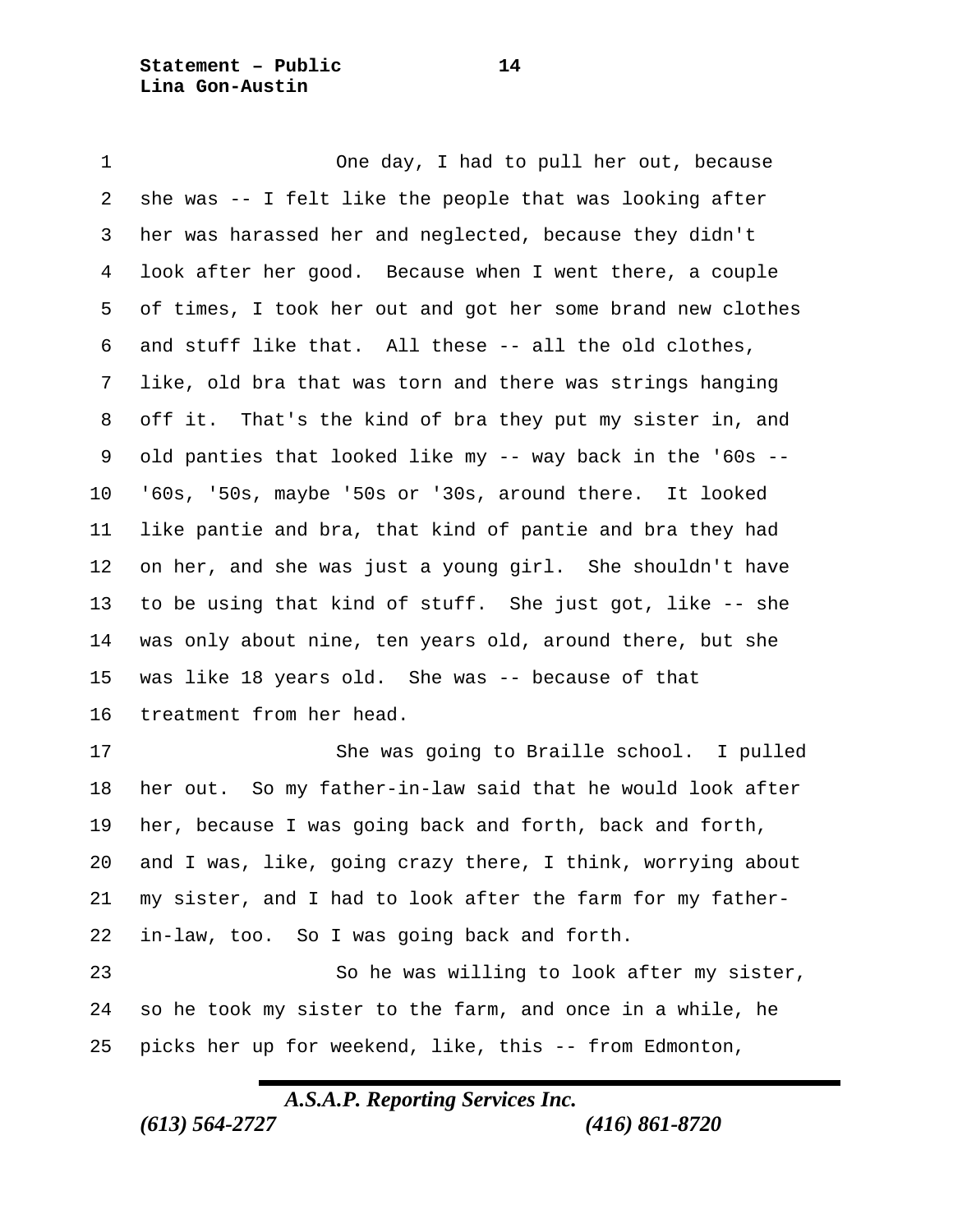**Statement – Public 15 Lina Gon-Austin**

 Braille school, to close to Red Deer there, in Clive, Alberta. It's between Lacombe and Red Deer. So my sister was looked after until -- until she finished her school, Braille school. She turned 21 years old, and after she finished school, this was the end of June when she turned 21 in -- she just finished Braille school, and she went back in the hospital, and she passed away, brain tumour, cancers in her head. She passed away, 21 years old. In the meantime, I was still going back and forth because of the -- I was looking after [Man 1], [Man 2]'s son, was put in the Mission Centre in Red Deer by social services because the mother couldn't look after him. He was older kid, and he had seizures, and I guess the kid eventually tried to hurt his mom, tried to -- with a knife or something. So that's why he got sent over there. So I was going back and forth from Rae with special needs -- I worked every day with special needs with -- with blind people or deaf people. So I was going back and forth, and they told me to come and teach that kid. So I was working on the farm there, so it was not far from there, so I was going back and forth. In the meantime, sometimes come back to Rae and work at the schools there, too. So I was going back and forth. My house was taken away from me in 1970.

*A.S.A.P. Reporting Services Inc.*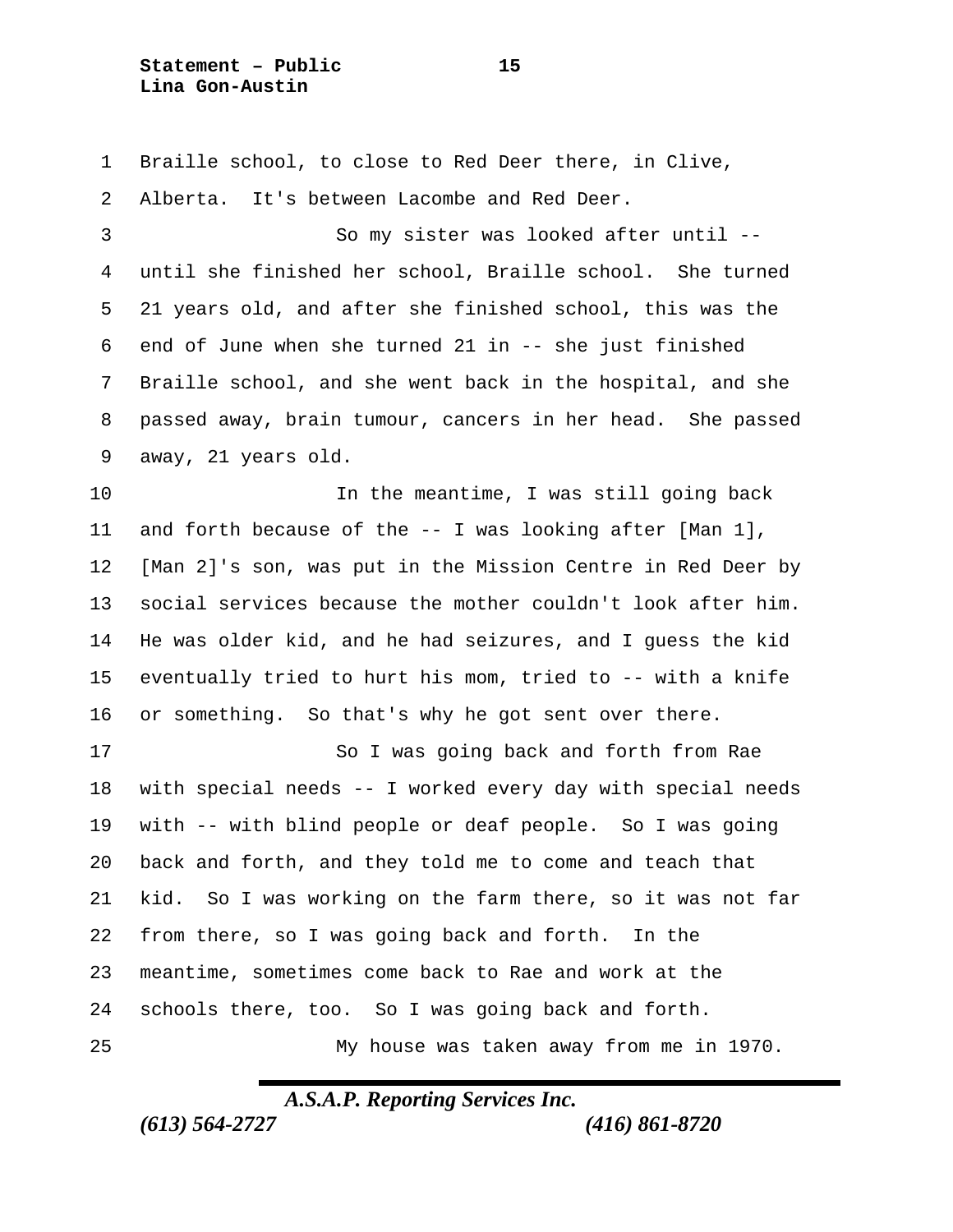**Statement – Public 16 Lina Gon-Austin**

 Eventually, when I had a vehicle accident, I couldn't go back and forth. I was put in the hospital because of a vehicle accident, and my ex got -- my ex told me that we got kicked out of our house in Edzo. In Edzo there, and I said, "How could that be? We don't even have a bill. How we have a bill of" -- it was \$500 for power bill. Because I did lots of work with my dad and my uncle, and none of us was paid. My uncles were all paid \$100, like that, and I was lucky if I got that, sometimes, to even pay that, because the first time I put something down on Ski-Doo, that's when I did was the first time I put something down on Ski-Doo in '70s. Yeah.

13 I was going back forth every -- like, I was going back and forth -- I was married for 17 years to a farmer, and we ran a -- I think it was over 2,000 pigs and over two -- I don't know. From what I know, I think it's over -- I don't know how many acres. It's lots of acres. We look after -- that's counting without babies or the father or you're selling these pigs. You know, that's counting without them. Other than that, it's just like a big factory.

 We looked after that, and my son was with me on the farm all the way, back and forth, but he went to school. Sometimes, on Sundays, I had time to drive him into town here for swimming. He always liked swimming, so

*A.S.A.P. Reporting Services Inc.*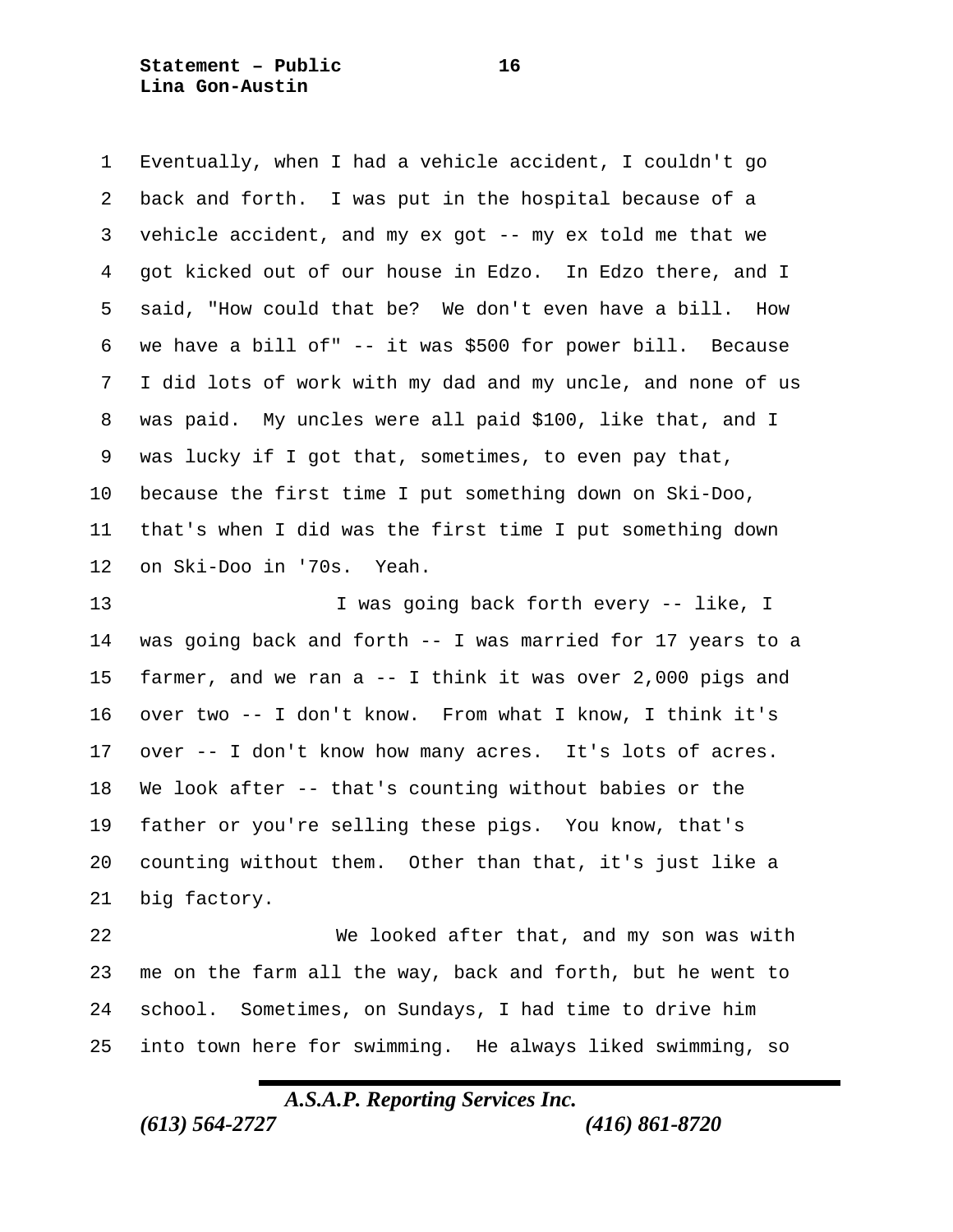**Statement – Public 17 Lina Gon-Austin**

 I always drove him to swim -- for swimming, and I like swimming, too. I used to like going skating with him, too, and did lots of things with him. MS. YVONNE JOHNSON: You only had one child? Just one? MS. LINA GON-AUSTIN: Yeah. Yeah, out of my marriage. I think I would have had more, like, if -- as far as I know, hadn't went through a abortion -- abortion because of being raped, and -- MS. YVONNE JOHNSON: When you were 13 years old, you were raped. You got pregnant. You had a child, and it was born as stillborn. MS. LINA GON-AUSTIN: I had a child born in '70, and that's from the rape, and then, my son -- when I got married, my son, was married to this farmer for 17 years, and then, out on the farm, when I was on the farm there, I went through real bad medical problems, because I went through -- I was working on the farm there by myself. I stepped over this big stump, and the big stump -- I didn't even know the big stump had another hole under it, on the other side of the stump, and I stepped over it, and I went down on the stump and the whole -- the whole stump that was stuck in, like, just, the whole inside this -- the whole inside -- ripped a hole from the inside of that stump. I had to be put in the hospital because of that.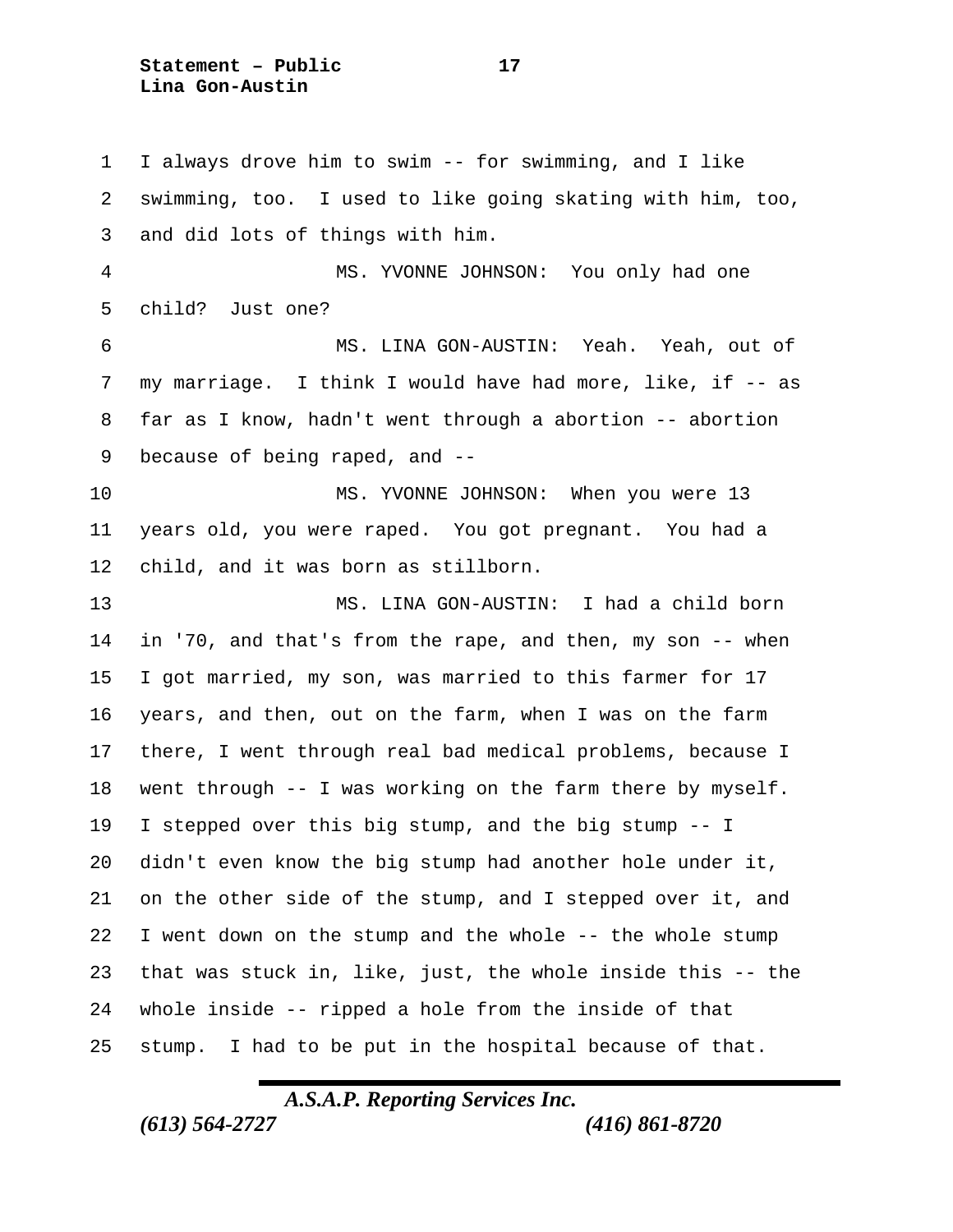**Statement – Public 18 Lina Gon-Austin**

1 MS. YVONNE JOHNSON: What happened? 2 MS. LINA GON-AUSTIN: The stump that -- MS. YVONNE JOHNSON: That you stepped over? MS. LINA GON-AUSTIN: Yeah, a big log sitting there. There was an old stump there. It was a broken stump that was sticking out. When I put over my hand, the whole stump that was sticking out went right inside me, and I was ripped inside from here, like -- the doctor says I couldn't have any more kids because of that. **I'd like to know what they say on all**  those papers. I'd like to know if I can -- if I could get it all back and get the courts to straighten things out,

 because there was no divorce. I didn't want to be divorced. I don't believe in divorce. When I was going back and forth here, I worked in every position in the Explorer Hotel, and in the kitchen, even at the hospitals, every position at the hospitals. I was going back and forth, whatever the jobs -- wherever they call me.

 My son was looking for me in town here in 2004 on April 16. Tim Caisse killed my son. My son was 33 years old, and he killed my son, and he was put in jail. That old guy was put in jail. Not even five years, he was out, and he was put in the Salvation Army. He was staying in Salvation Army. Not even five years, and here, he got a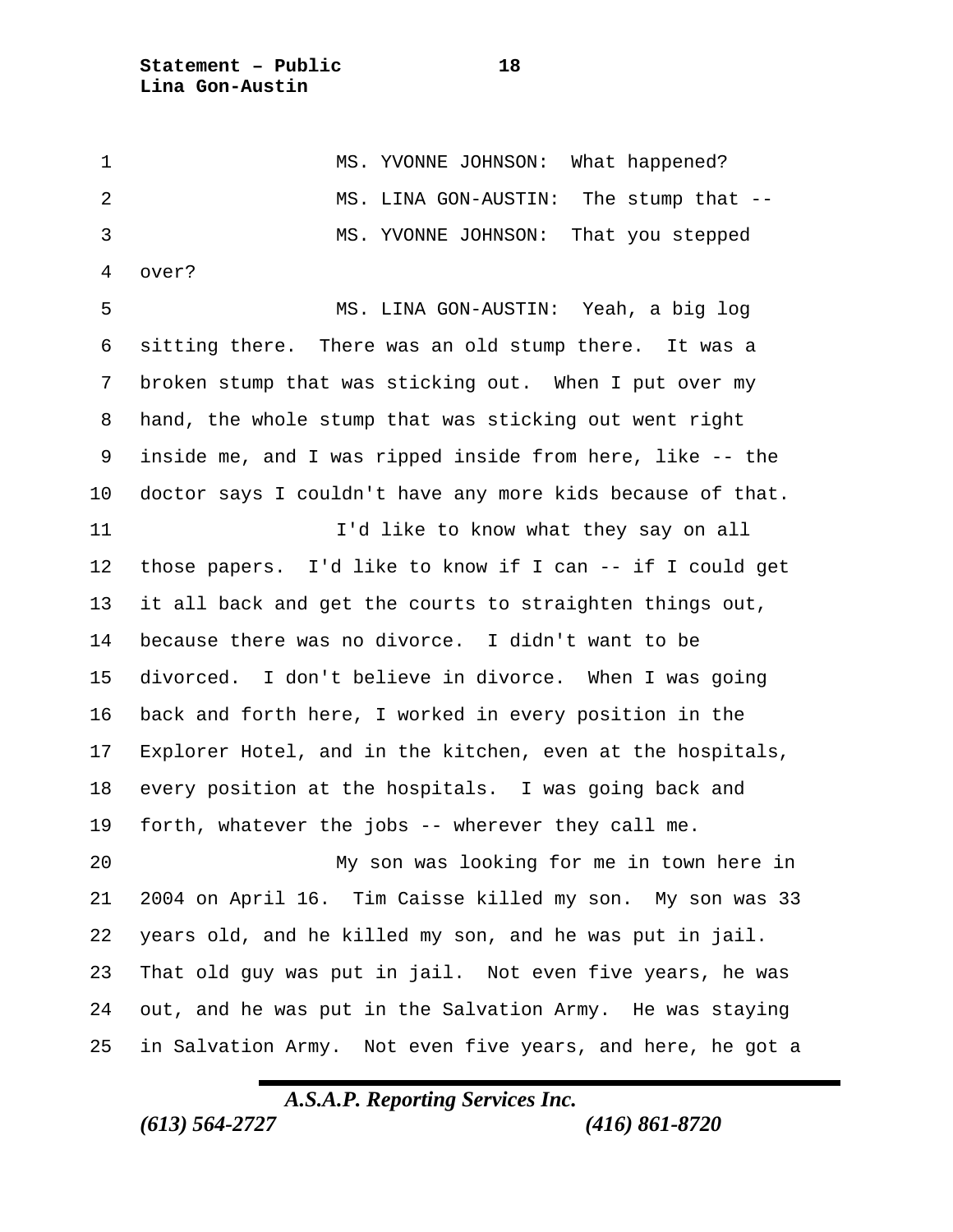**Statement – Public 19 Lina Gon-Austin**

 house, a big fancy -- a big house or something, a place, and here I am. I'm still struggling and still have no place, and here is that -- I think it was all set up. I think it was all set up because of -- I was the only Shell Oil Company, and I was the only truck driver in Fort Rae. [Man 3], 1970, he was bumming off of us. He was living with us. He was staying with us. Even so, we don't even know this guy, and he was living with us. All the time, he was at our place. Finch Handle (ph) is mine. Is he trying to take that away from me, too? I start thinking like that, and then, it's bad enough that all of the sudden -- he has -- he has bastard kids from (inaudible) daughter, and then from my cousin [Family name 1]. He wasn't even married, and he had those two kids, and there were living in Finch Handle. He built a house over there, and my Uncle Phillip, Phillip Bighead (ph), never sold the house to them or his land, and they start building on it, and here he was -- she was living in there, and he was living with us in Edzo. Like, he was really number one alcohol with my ex, all the way. He was with my ex all the way, and all of the sudden, what is he doing, got picked -- judging people of Fort Rae? He was a judge in Fort Rae in the '70s, and all of the sudden -- all of the sudden, my business is gone, my house is gone, and he's got something to do with it. Now they've got the service station, Shell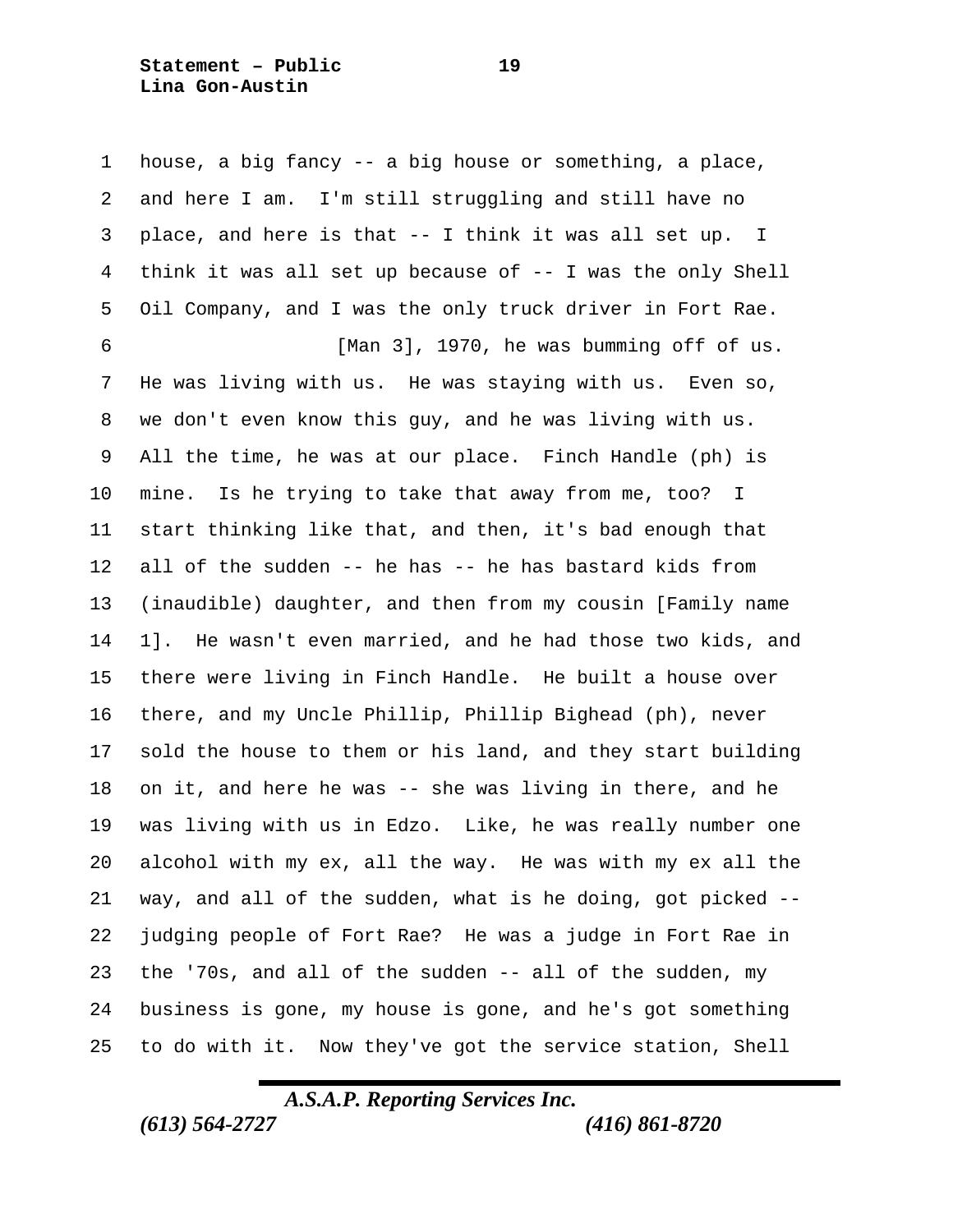**Statement – Public 20 Lina Gon-Austin**

Service Station, in Fort Rae.

| 2  | I was going in and out of hospital because                    |
|----|---------------------------------------------------------------|
| 3  | of the accident, and those people put me in the hospital.     |
| 4  | Vehicle accident I went through, and look what happened,      |
| 5  | what I'm going through, and then $-$ - I went through lots,   |
| 6  | and here -- [Man 3] and Tim Caisse, that's his -- that's      |
| 7  | the Treaty $8$ -- related to Treaty $8$ , and [Family name 1] |
| 8  | are all related to [Man 3's family name]. He lived with us    |
| 9  | until about maybe ten good years before my cousin married     |
| 10 | I don't even know if they married. So it's, like<br>him.      |
| 11 | MS. YVONNE JOHNSON: A lot of things                           |
| 12 | happened in earlier '70s, in 1970 and 1971. Before that,      |
| 13 | you were raped as a teenage girl.                             |
| 14 | MS. LINA GON-AUSTIN:<br>Yes.                                  |
| 15 | MS. YVONNE JOHNSON:<br>Then you married a                     |
| 16 | man who was abusive and controlling?                          |
| 17 | MS. LINA GON-AUSTIN:<br>Yes.                                  |
| 18 | MS. YVONNE JOHNSON:<br>And you had a son                      |
| 19 | with him?                                                     |
| 20 | MS. LINA GON-AUSTIN:<br>Yes.                                  |
| 21 | MS. YVONNE JOHNSON: All this in 1970s,                        |
| 22 | and you started a business.                                   |
| 23 | MS. LINA GON-AUSTIN:<br>Yes.                                  |
| 24 | '70 and '71 was a<br>MS. YVONNE JOHNSON:                      |
| 25 | significant time for you.                                     |
|    |                                                               |

*A.S.A.P. Reporting Services Inc.*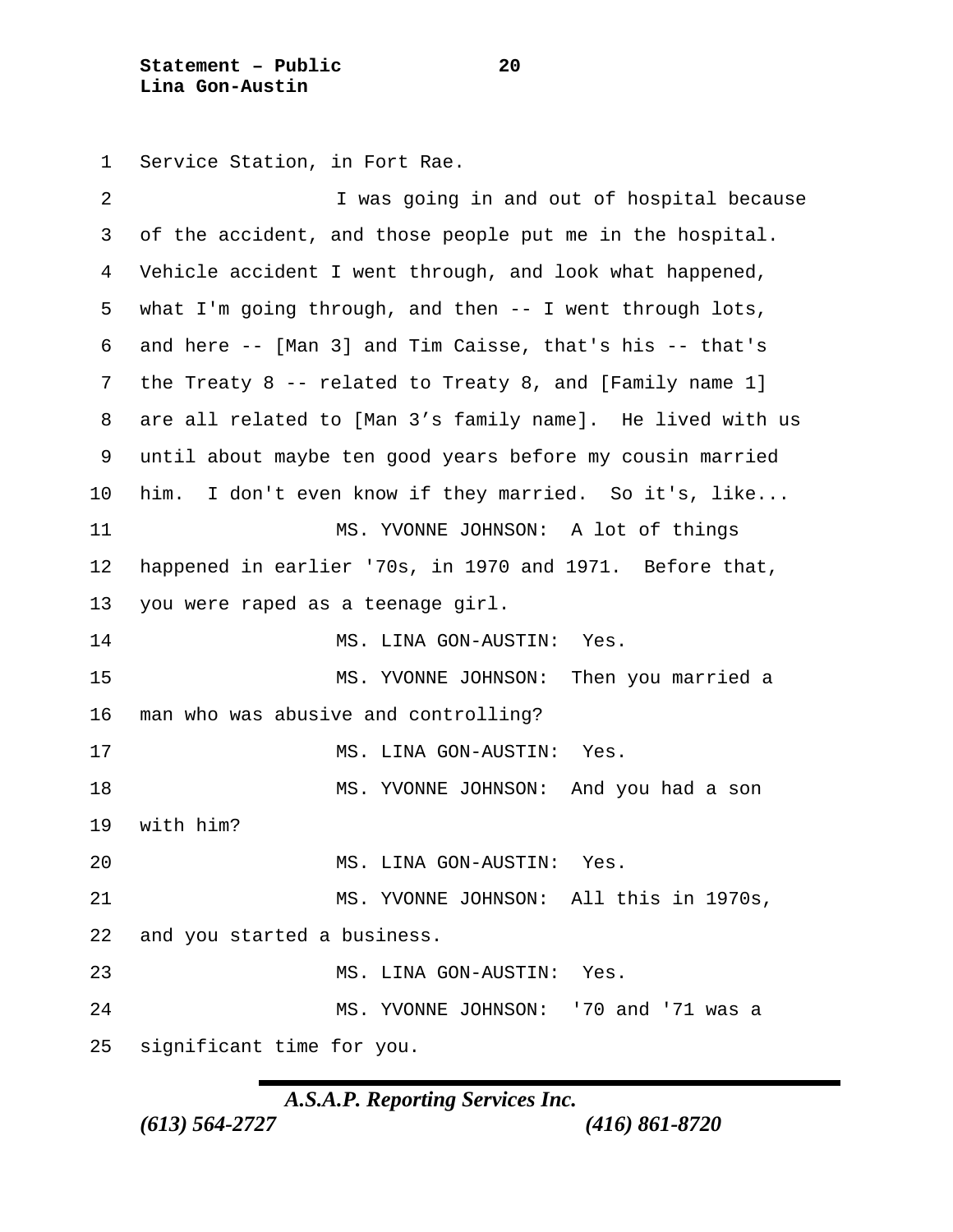**Statement – Public 21 Lina Gon-Austin**

1 MS. LINA GON-AUSTIN: Yes. 2 MS. YVONNE JOHNSON: There was a lot of trauma maybe, it sounds like. We keep going back to 1970. MS. LINA GON-AUSTIN: Yeah, there was -- MS. YVONNE JOHNSON: What else happened in 1970? Did something else happen? 7 MS. LINA GON-AUSTIN: In 1970 was -- my family were living in -- before I got married, my family were living at Bay Island. Bay Island, we had the log house. My dad had a log house there until they start building houses, and then they put us in a house, one of those new houses that was built by my dad. Like, me going back and forth, like, about -- this is about four months ago, I come back. I come back from the school, from Fort Smith School, and then -- just to put my mom in old folks' home, and then, not even a month later, my mom was dead. That's really, really afraid me, because they took the house away my dad built. My dad died in that house, and because my mom needs somebody to look after her, they had to put her in an old folks' home. It really bothered me, when I was feeding my mom, and then she pulled out a big piece of bone. That's probably what infected her inside her stomach, and then she was put in the hospital, and like, she got well, and then, they send her back, and not long after that, she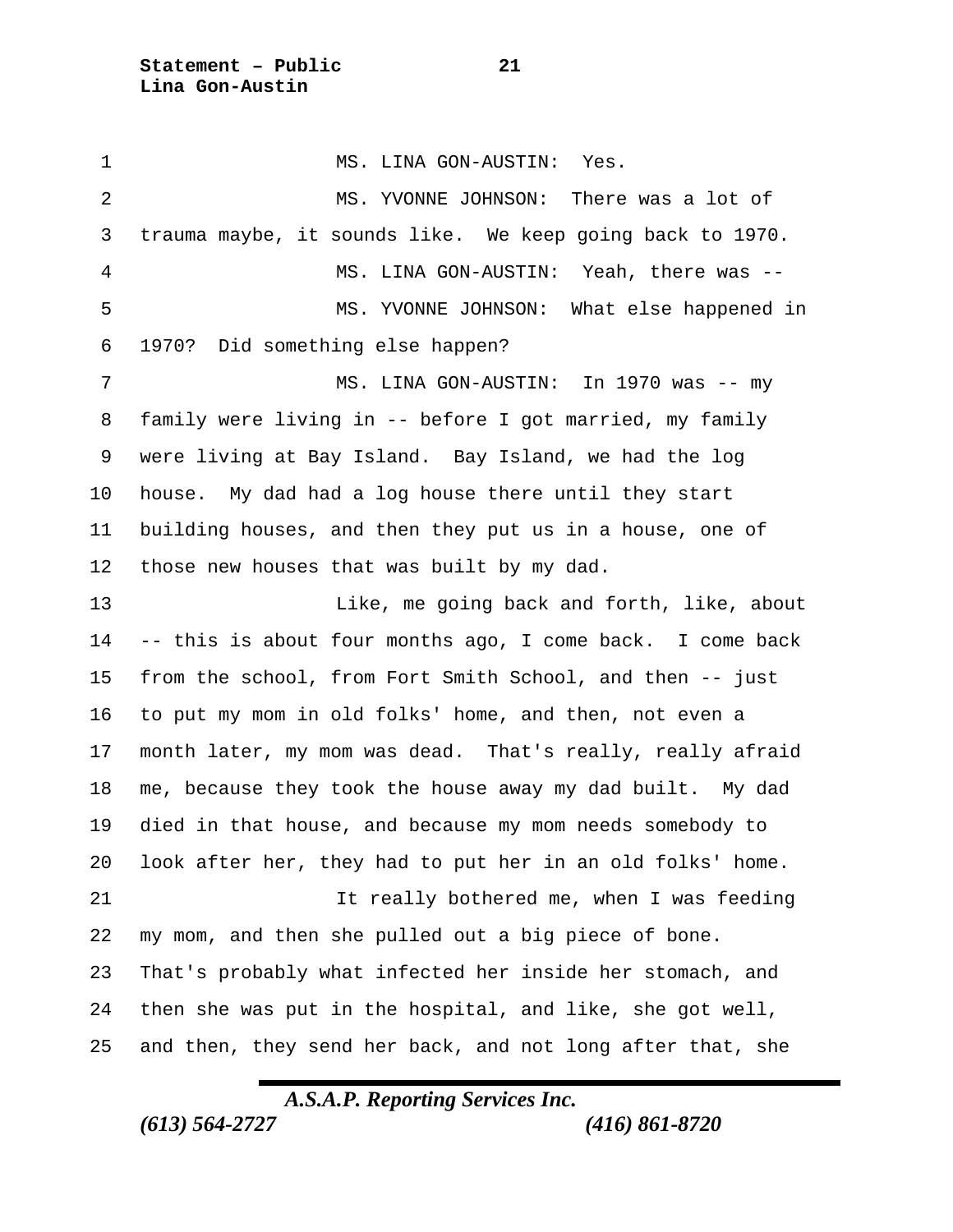**Statement – Public 22 Lina Gon-Austin**

was back, and then not long after that, she died.

 Something's got to do with what they fed her or -- I start thinking of all kind of things like that, because why would my mom...

 Like, she was not treated good. She was not treated good at all at old folks' home, because when I went there, she was -- you don't sit an old woman in front of -- I used to work at old folks' home in Fort Rae. You don't put an old lady in front of the table and a plate and a spoon, fork, knife, and they just ignored her. When I got there, it must have been going to 2:00, and it's, like, 12:00. Dinner was long time ago, and she's still sitting there waiting for somebody to feed her, because when I was going over there, she was going like this in her -- in her plate.

 MS. YVONNE JOHNSON: She couldn't see? 17 MS. LINA GON-AUSTIN: Yeah, and it must have took long time for her to start doing that, because she won't touch her plate until she knows her hands are clean, you know, and when I see my mom like that, sitting there, that these people are not doing their job. You know? You're supposed to feed everyone. That's why they're there. They're paid to do, and here, they treat her like that, and then they -- when I went to the hospital, I picked up some germs, too, from old folks' home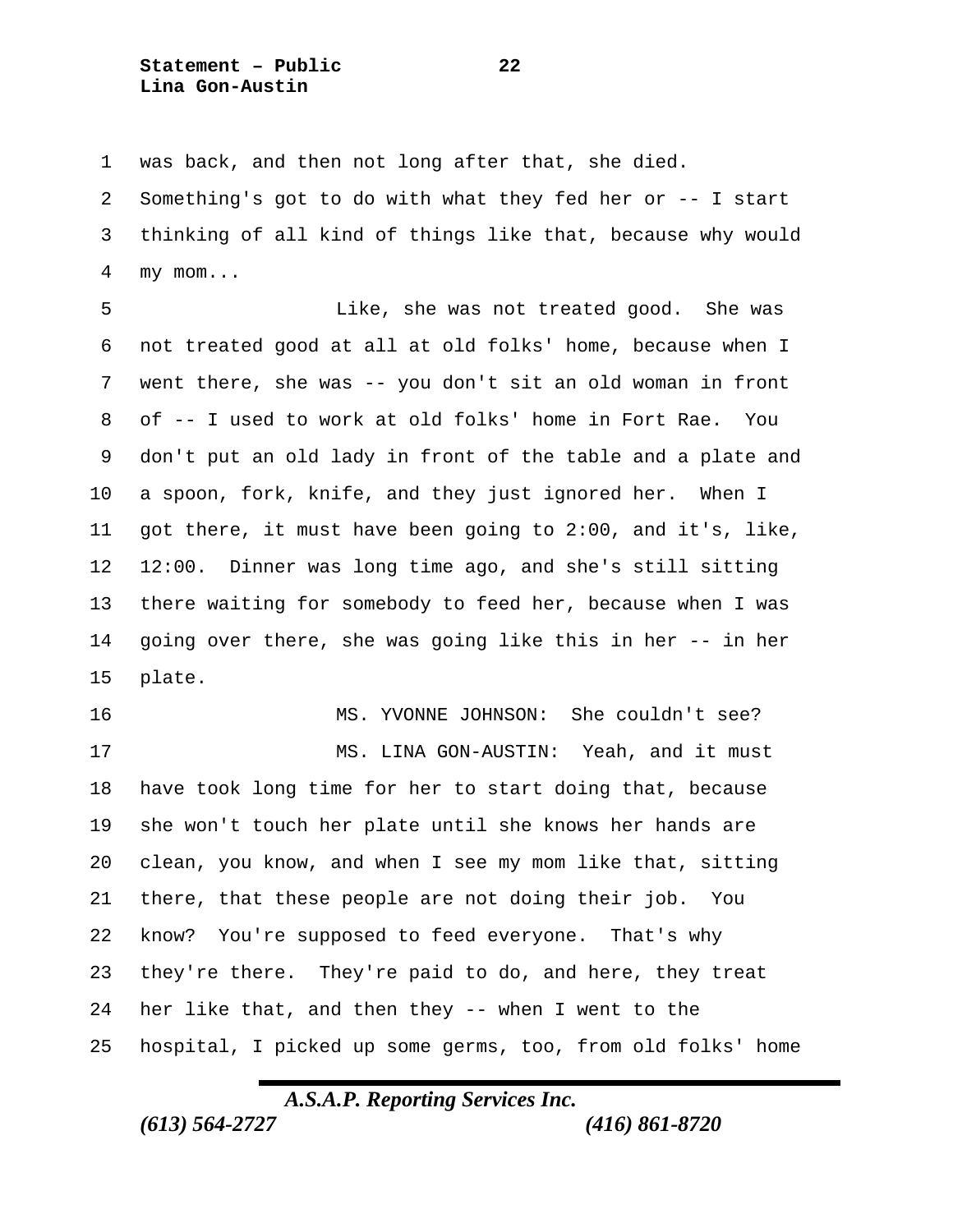**Statement – Public 23 Lina Gon-Austin**

 -- I mean, from women's centre, there. From women's centre when I was staying here, and I had to go see -- visit my mom, and I picked up a bad flu because I was -- when I went back to Fort Smith to sign a paper, I couldn't even sign the paper, and the next day, I had to be back here for my appointment, my bone specialists. The bone specialist -- what was her name there? It's supposed to be here -- I'm trying to find out, what would be good for me to walk with and stuff because of the -- my shoes need some paddings inside because all this was damaged, so I always need some paddings for my feet, and my knee is sometimes is giving problems.

 I have all this -- I have all this kind of problem that I have to go back and forth all the time. From women's centre to the hospital, my mom was sent in from Rae, and they couldn't even get an ambulance to even come in to take her back. My mom worked hard all her life, and here they can't even take a few minutes to bring a van in when the van was in town. The van won't even take her back. That was not even nice at all. That was her tax dollars, and that's my tax dollars, too, because she used to work at Explorer Hotel. She used to work in Yellowknife Inn, and me, too. I used to work in Yellowknife Inn, and that's how they treat people? Who wants to be in old folks' home? It shows like they might as well burn up the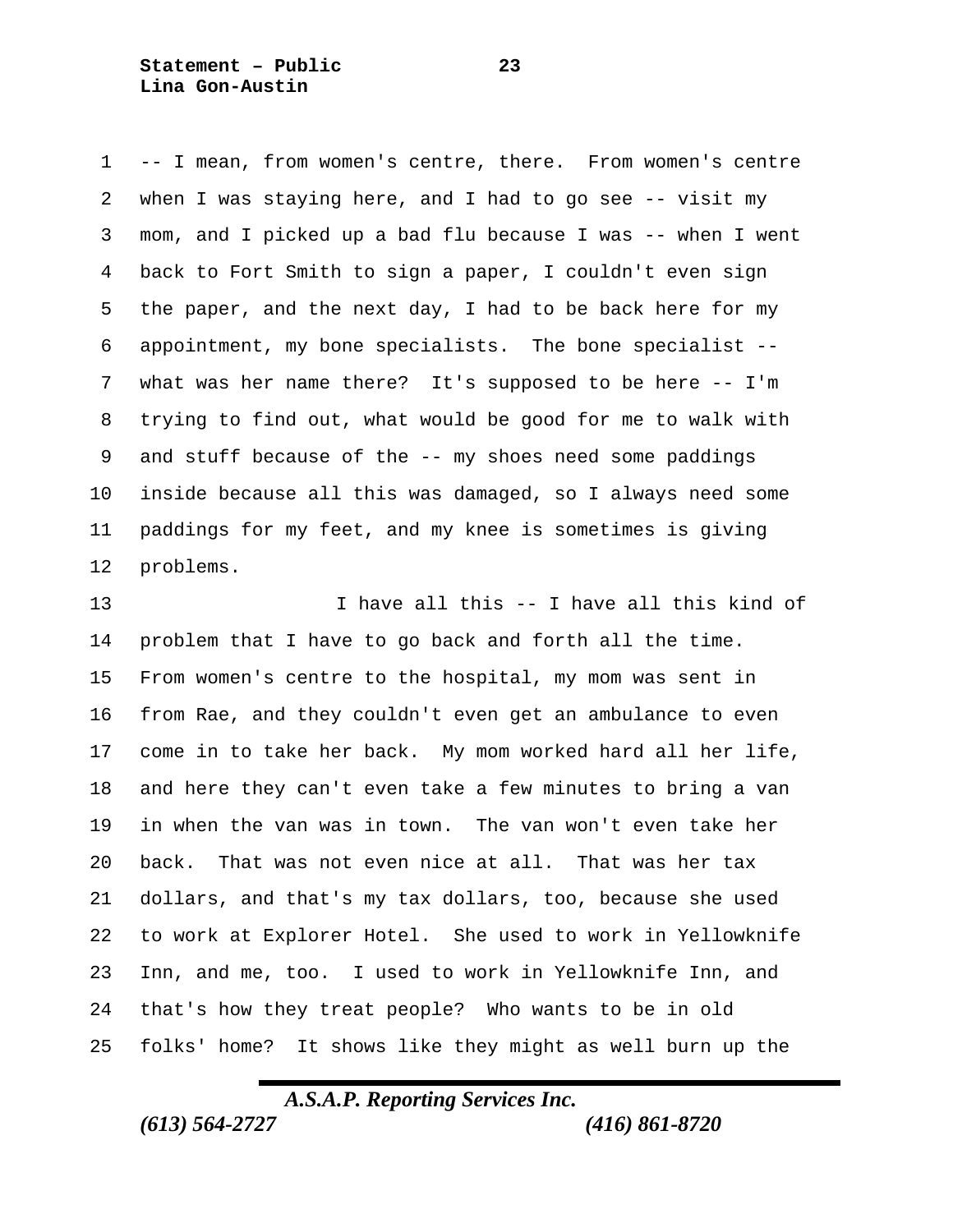**Statement – Public 24 Lina Gon-Austin**

 old people. That's how it looks, because that's what -- that's what they would rather do, you know, than looking after old people.

 MS. YVONNE JOHNSON: How long was your mom in the home?

 MS. LINA GON-AUSTIN: Not even -- this was about -- I came back here. I was school in Fort Smith for a year and a half. Finally, they gave me a place. I waited for a place for a long time in Fort Smith, and just before I come here, three months before I come here, finally got a place, medical. Medical -- first time I got a placed under a medical, and then the -- I come back here, and then I let it go because my mom had, like -- I had to look for a place here, because I had no place to go to school from, because my mom, all of the sudden, they took my mom's house away.

 This was about -- I was in a place there for about three months, and I let it go, and here, I've been here since nine months now. Nine months, no home, and finally, one month, they gave me a place in the women's centre. I've been harassed by all those girls, because, like, they're lazy, they can't even do anything, and they'd rather just get drunk and do drugs and call old people down, put them down, and they were garbage to them in the women's centre. Like, I would rather have my own place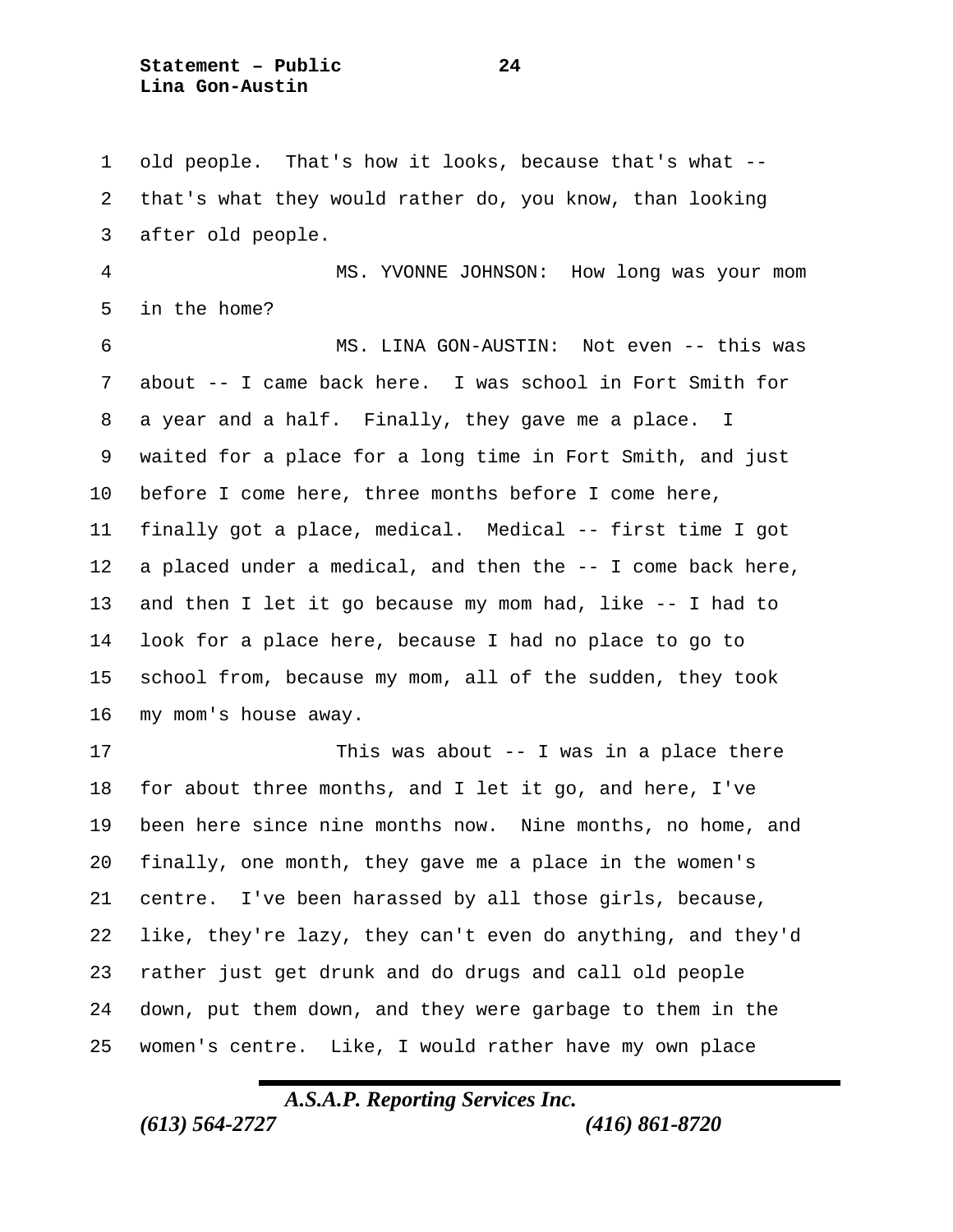**Statement – Public 25 Lina Gon-Austin**

 than being in that kind of place, but I'm put over there because I've got no choice. MS. YVONNE JOHNSON: Is that where you are now? MS. LINA GON-AUSTIN: Yes. MS. YVONNE JOHNSON: Right now? MS. LINA GON-AUSTIN: I've got no choice. Yes. MS. YVONNE JOHNSON: In the women's centre? MS. LINA GON-AUSTIN: And I'm going to half a day school at the (inaudible) -- yes. MS. YVONNE JOHNSON: When you say "women's centre," do you mean a women's shelter? MS. LINA GON-AUSTIN: Shelter. 16 MS. YVONNE JOHNSON: That's where you live  $17 - -$ 18 MS. LINA GON-AUSTIN: Yes. MS. YVONNE JOHNSON: -- right now? In a women's shelter? 21 MS. LINA GON-AUSTIN: Yes. MS. YVONNE JOHNSON: With other women? MS. LINA GON-AUSTIN: Yes. MS. YVONNE JOHNSON: When you say, "they took my home," who took your home?

*A.S.A.P. Reporting Services Inc.*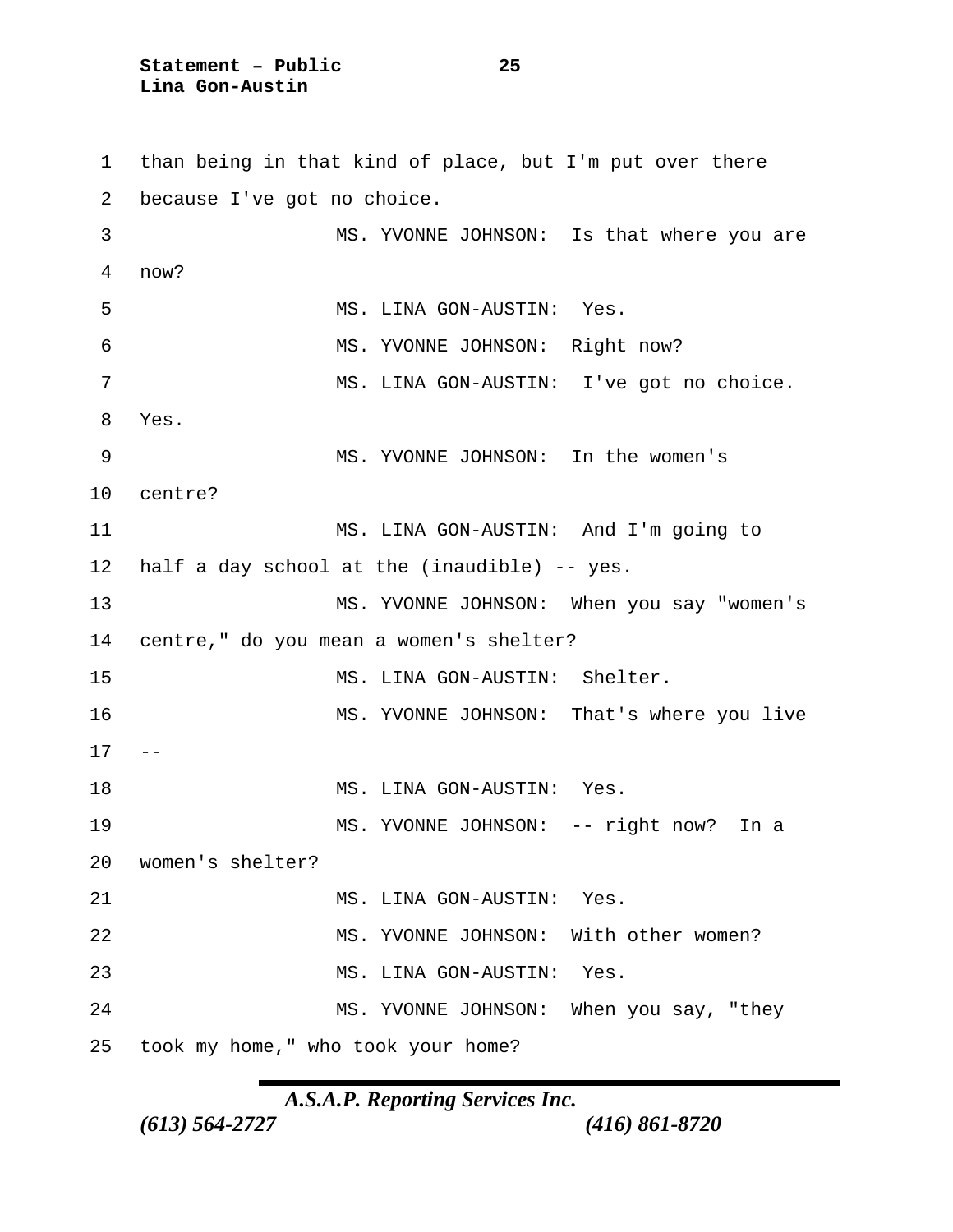**Statement – Public 26 Lina Gon-Austin**

 MS. LINA GON-AUSTIN: My dad built a house in Fort Rae, Behchoko, and when they put my mom in the old folks' home, they took that house back. MS. YVONNE JOHNSON: Who did? Who took the house? MS. LINA GON-AUSTIN: Housing. 7 MS. YVONNE JOHNSON: Okay. MS. LINA GON-AUSTIN: Yeah, we've been in -- my dad built those houses in 1970. It's supposed to be rent-to-own, and my mom's been renting it since 1970. It's, like, all mould -- you can smell that mould from the toilet, but, you know, like, there's a big tank under the - - it's all really old, and, like, the furnace is always going. There's no heat. Like, the heat -- it's old now. Really old place in here. They said, if we want it, we have to pay \$40,000, and who would pay \$40,000 for old place? My brother said if we're going to -- if you're going to take it, he told me that, "If you're going to buy it, I would just tear it down, build a new house over there." But who wants to build new house right there where all the drunks is always hanging around? Next door is always hanging around, all the drunks hang around, the (inaudible) -- I don't want to be around people that's, you know, alcoholic and stuff, because I just can't sleep. It's bad enough my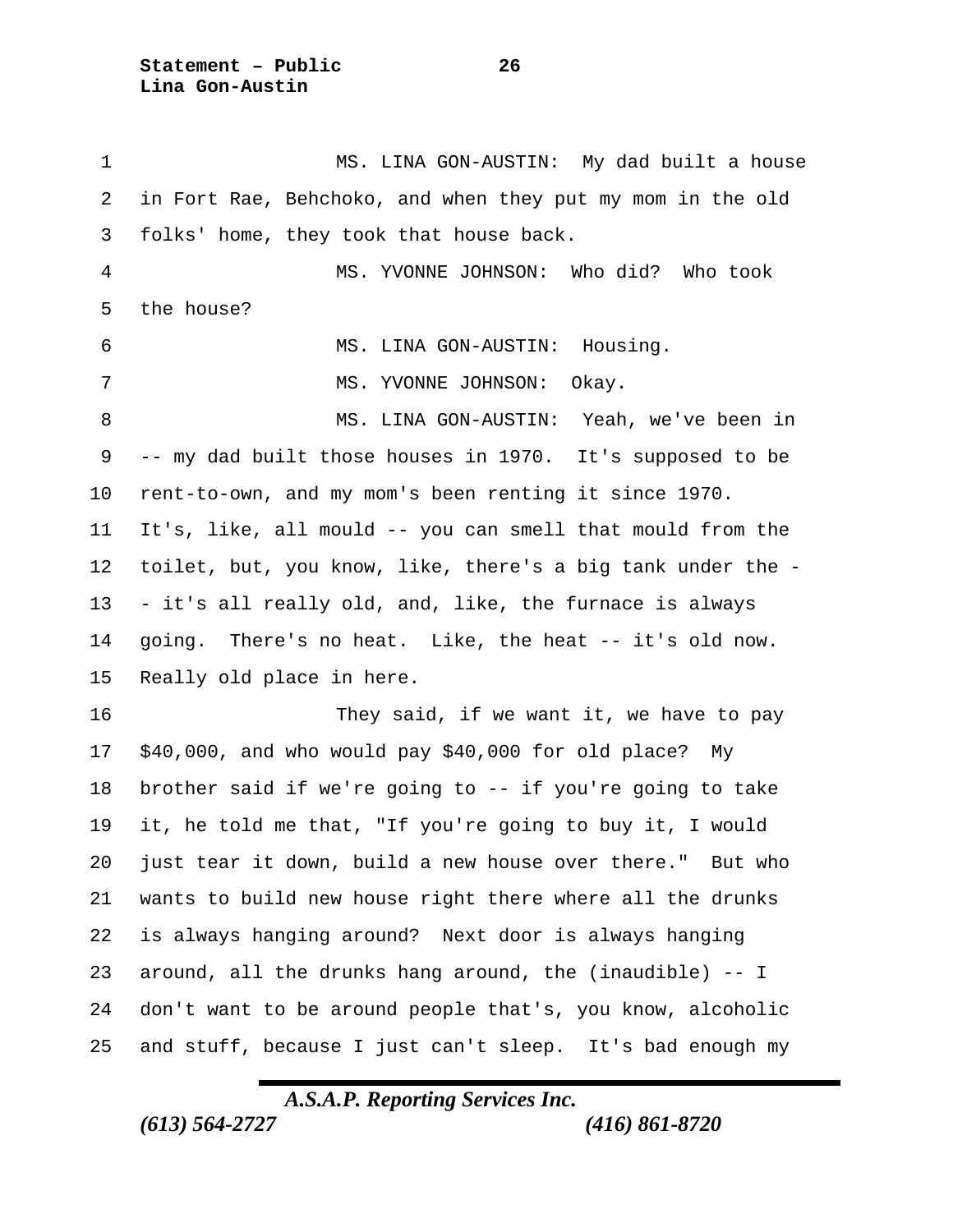**Statement – Public 27 Lina Gon-Austin**

 nerve is bad when I get out of there, the women's centre. So I've been staying at my cousin's so far for three days, I got, so finally, I'm calm -- a little bit calm, but you should have seen me about three days ago when I went to my cousin's, and my nerves was just like -- I now sleep.

7 Because the place where I'm at, they're just swearing, upstairs swearing or else there's a woman that's staying there, they're always coming in, swearing, like, oh, my God, you know, I have to put up with it, and then, this young girl living with old people and swearing at us, too. They're just like every -- it's not good at all.

14 MS. YVONNE JOHNSON: So --

 MS. LINA GON-AUSTIN: That women's centre -- women's centre and women's shelter is the same, because they're underneath tax dollars from 1970s. Like, that was made when -- that's where the hospital used to be, and that's where they make that Alcoholics Anonymous. That's the same place, and they turn it into a women's shelter and a women's centre.

 I stayed in all those places since 1970s since Dennis Bevington kicked us out from Edzo house, and I've been in a hospital for check-up and stuff, and I had a stroke in Edmonton when I was going in and out of Hope

# *A.S.A.P. Reporting Services Inc.*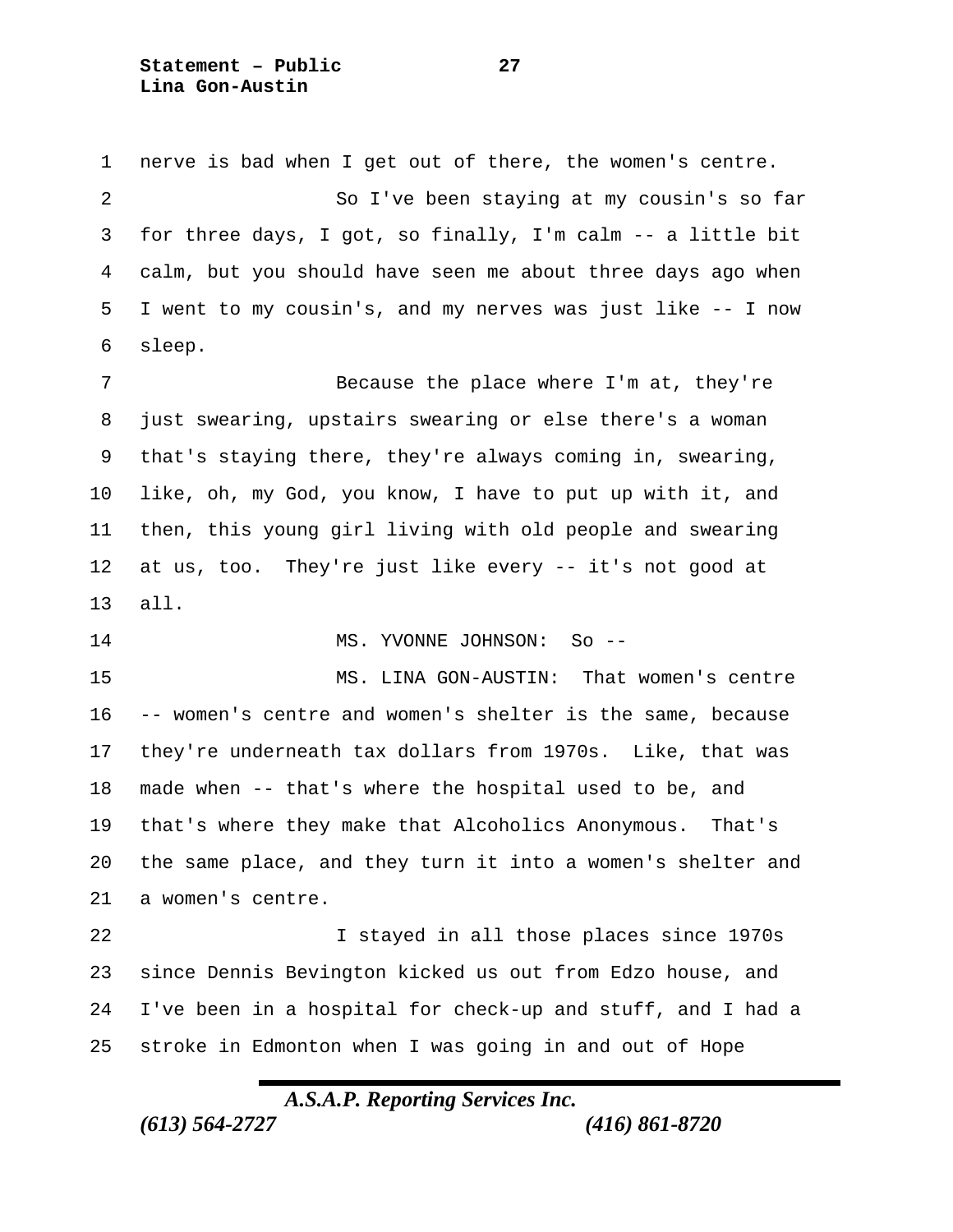**Statement – Public 28 Lina Gon-Austin**

 Mission. That's another women's shelter, and another women's centre is another -- another one. I can't remember what it's called. That one, too. I almost got beat up by those girls on the street. That's why I never went back there, because they're just like men, those girls. Eventually, they killed an old lady in a woman's shelter, from what I heard. I found out lots of stories about that one, and they're trying to keep people away from the women's shelter, because they don't want them to find out about old woman that's been killed by two people over there, some younger girls or something, in Edmonton. **I** was in Edmonton there for about three years, because eventually, my niece was going on the -- how do you say? My mouth is dry. MS. YVONNE JOHNSON: I'll get you some water. Sorry, I should have offered you water sooner. MS. LINA GON-AUSTIN: She's one of those kidney patients. So, you know, the machine? She's got to be on the machine. MS. YVONNE JOHNSON: Dialysis? MS. LINA GON-AUSTIN: Yeah. So I helped her for three years over there. She's got three little girls, three little girls, one little baby, and another a little bit bigger. So after that stroke, I came back here. I just couldn't do -- I can't look after -- help her, and I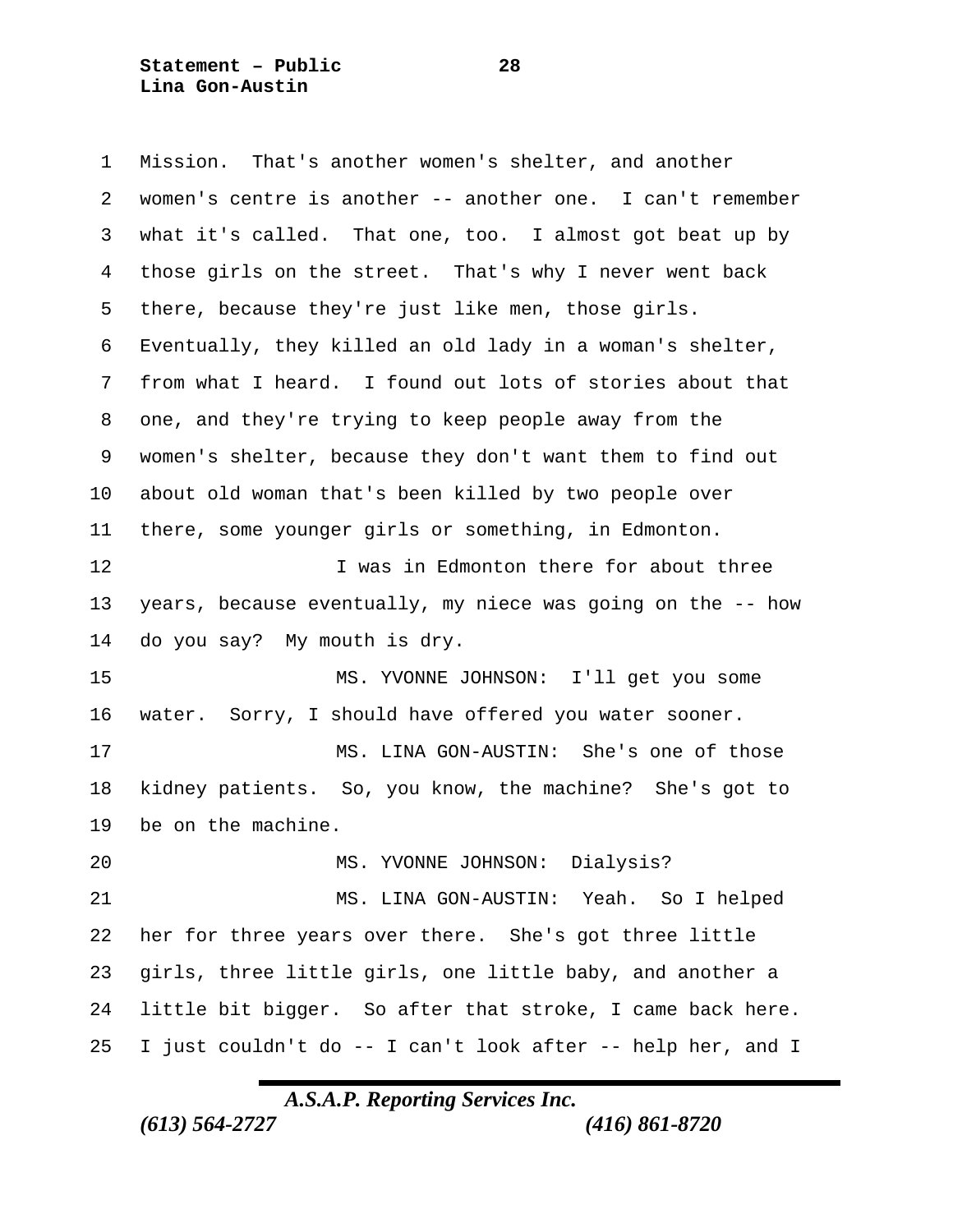**Statement – Public 29 Lina Gon-Austin**

 signed up for residence school in that -- what do you call it? IAP or something -- I can't remember what you call it -- with that \$3,000 that's given to people to use it for computer or back to school.

 I use it for -- put it in university, and then I signed up for university to -- to sign up and go back to school to university, and at Hope Mission, they were giving a turkey supper and all this. I had food poisoning for about three weeks. I was down and knowing that the money was there. So I just used that hotel to get healed -- so I used that hotel just to get healed in it, and then, after three weeks, I went back to university to see if I could still get in. They said, "No, that \$3,000 credit was sent back to your (inaudible) in Yellowknife," they said.

 So they just gave me a big credit, over \$7,000 credit, because they pull out that \$3,000. So some people got their \$3,000 through computer, and I didn't. Every time I went to school, they said they'll give me a computer, and every time I signed up computer, "Oh, sorry, we gave your computer to somebody else."

 It's how many years I've been trying to go to school, and they keep giving my computer to somebody else? I would have probably went through -- do all my practical on a computer and finish it, because...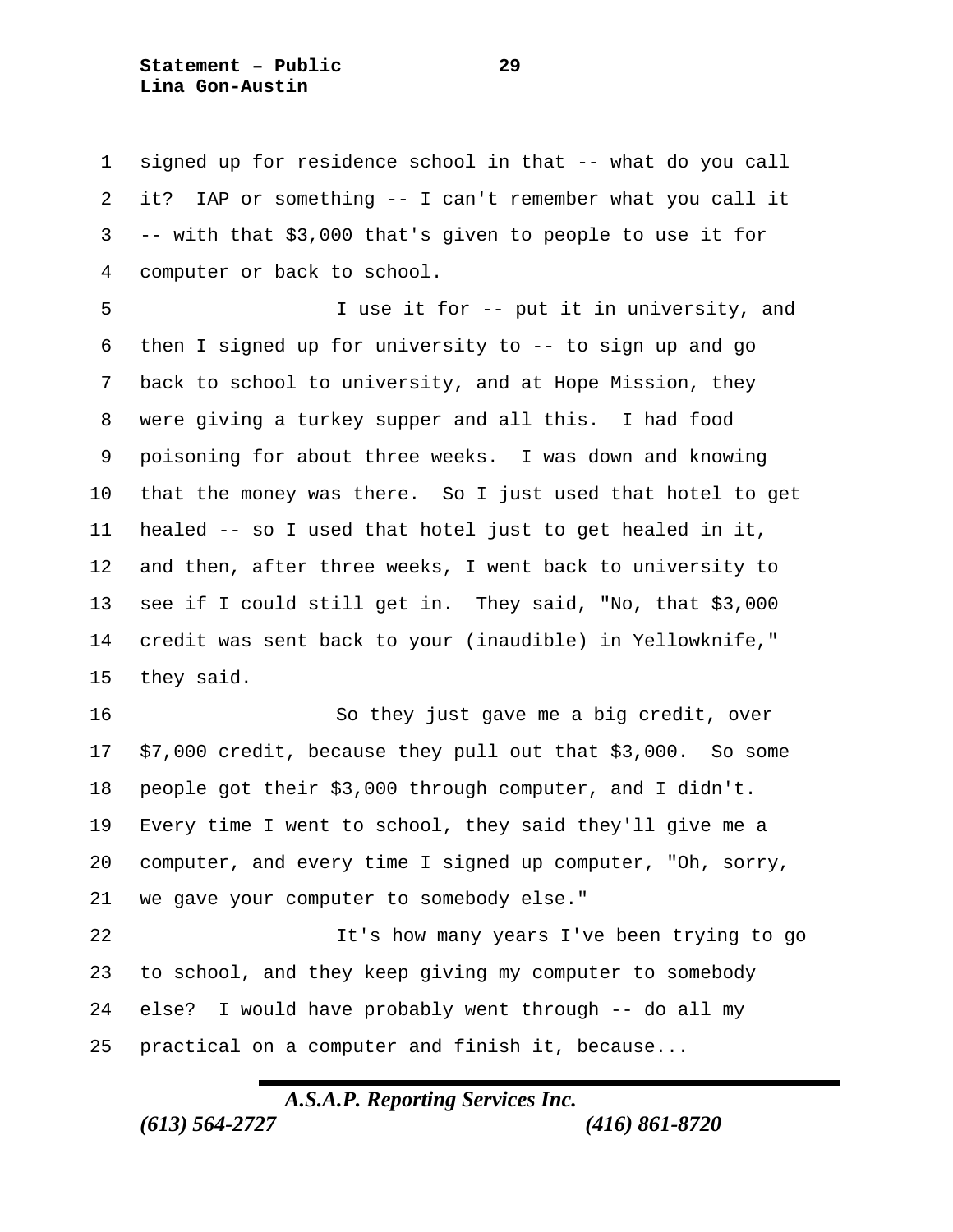**Statement – Public 30 Lina Gon-Austin**

1 MS. YVONNE JOHNSON: With this inquiry, with the Missing and Murdered Women and Girls, if you could speak to the Commissioners, if you could speak to them, what are some things you would like to say to them? MS. LINA GON-AUSTIN: I would ask them to keep this thing going, because there's lots of them who never found their loved ones. Like, we would have not found this woman. We don't know what happened to her, nothing. There's lots out there that might not speak English or might be in shock, and we just keep missing them, and that's how it looks. MS. YVONNE JOHNSON: When you were 13 years old and you were assaulted, you told your mom, and your mom -- you said there was no police. There was nobody to tell. That could have been you. You could have been killed that night. 17 MS. LINA GON-AUSTIN: Yes. Yes. MS. YVONNE JOHNSON: What would your mom have done? Who would she have told? Would that have been reported? MS. LINA GON-AUSTIN: As an Indian, no, I don't think so. MS. YVONNE JOHNSON: What do you think needs to change? If you could change that, what would you change?

*A.S.A.P. Reporting Services Inc.*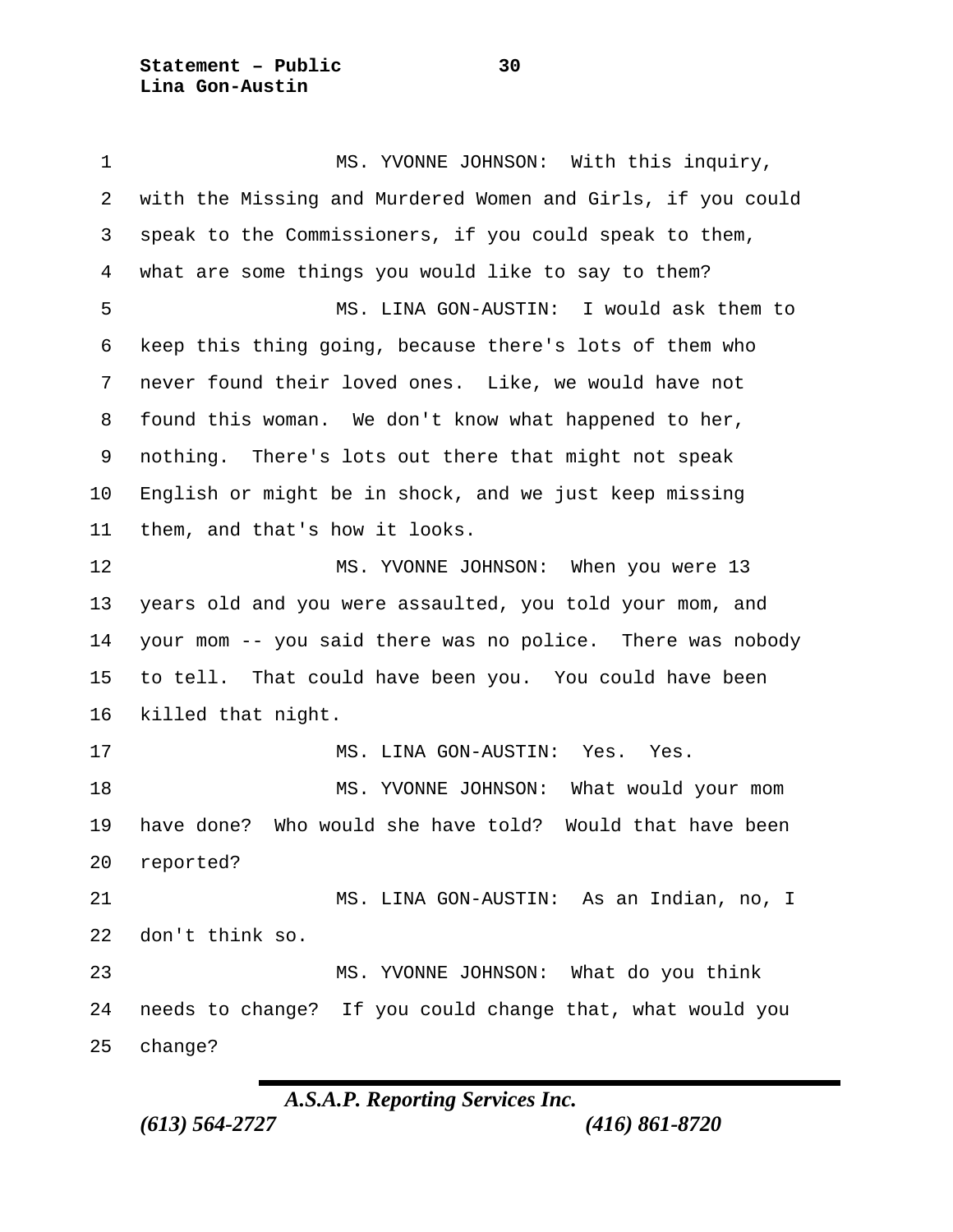**Statement – Public 31 Lina Gon-Austin**

 MS. LINA GON-AUSTIN: Everybody got feeling. Everybody got feeling, and if everybody got a heart, in their heart, they could see how it feels. Every day, you have to be with it, what happened to you. It's, like -- it's always there. This healing, everybody gets paid by healing and everybody gets paid by counselling and all this. What good is it? You're tortured inside your body, but the only thing you could do is just cry out, let it out, and just go on full, every day, every day, and that's when I did. 11 11 If I dwelled on it, I would have been sick. I would have not been walking. I would have been in a bad situation by now if I stopped, because of what happened. It's not the only thing. It's not the only thing that's been grabbed by -- even when I was married to my ex, I got grabbed from behind, too, by the truckers. I don't even know who they are, but that -- I couldn't even say nothing to my ex, too. What he's going to do? Kill everybody with his gun? Hillbillies and Indians don't mix. It's too much, like... Lots of times, I would have walked back from BC, because he would not let me go, but that was the time I would have walked back because -- he's older than

went through -- I think he would have killed me if I tried

me. He's about six years older than me. All the things I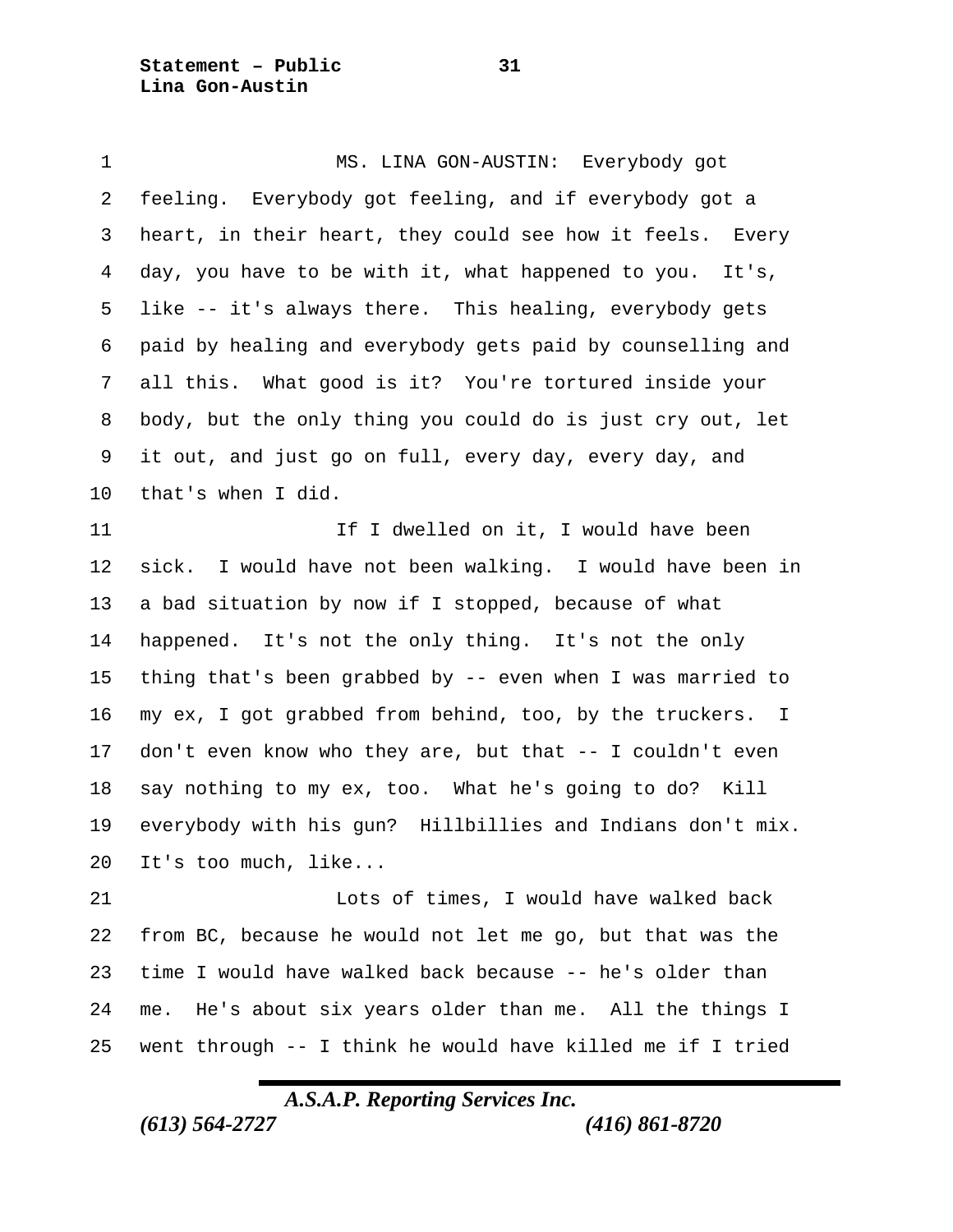**Statement – Public 32 Lina Gon-Austin**

 to beat up his girl friends. I think he really would have killed me because... What my son going -- went through, being shot, it really, really hurt inside. It just bothers me. It tears inside. MS. YVONNE JOHNSON: Who shot your son? MS. LINA GON-AUSTIN: Tim Caisse. An old guy. MS. YVONNE JOHNSON: Do you want to talk about what happened that time? MS. LINA GON-AUSTIN: Tim Caisse lives with [Woman 2], [Note: Woman 2 shares Family name 1]. They're number one drunk and drug addicts and stuff. They lived for years behind Home Hardware, and he's really abusive to his wife, and his wife is a real bad-mouthed person. Not a real good attitude people. 17 I remember, when I was walking around Home Hardware, they were always swearing at each other over there. All of the sudden, they move halfway towards Fort Rae. They had a shack there or something. They were living there. My son -- his friend is [Woman 2]'s son is my son's best friend. He had disability issues. He had limpings -- that kid had a limp, and my son used to say that when his dad -- when his stepdad, they lived behind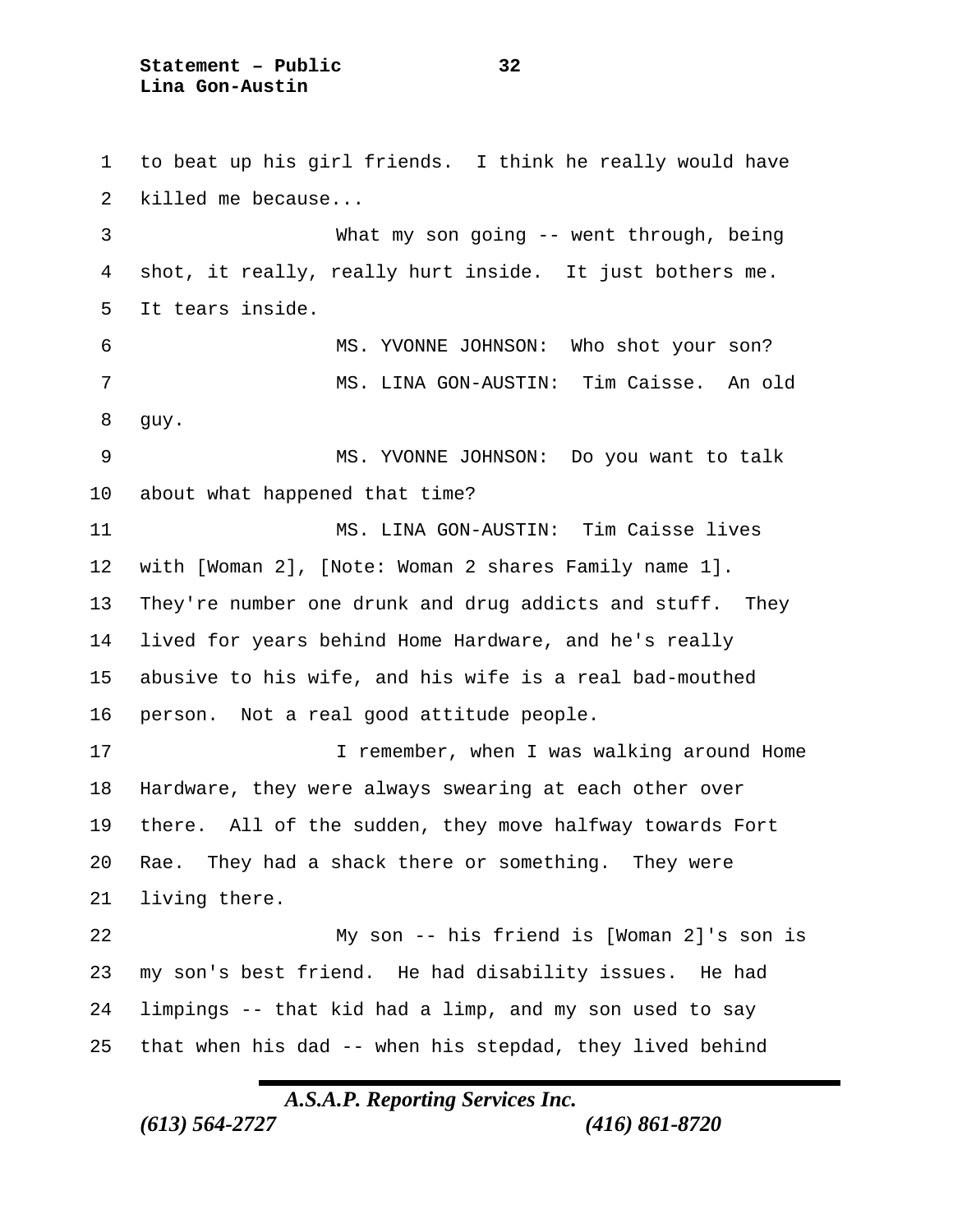**Statement – Public 33 Lina Gon-Austin**

 Home Hardware, he kicked out his stepson, and he -- at 4:00 o'clock in the morning, nowhere to go, he was just freezing beside Go Range (ph), standing outside Go Range.

 So he doesn't want that to happen. So he always looks for his friend when he come into town, but at that time, he went there at the wrong time. He went to their house at -- they're about mile 45 around there, I think. I think that's where they lived, and my son just happened to show up there, and I heard [Woman 2] was nowhere to be seen. She was in the bush hiding from her old man -- from shooting her. My son just got there, and my son just got shot at the door.

 So it hurt, but I'd still like to know what -- what was Tim Caisse doing with a knife that he cut up my son after he shot my son, because they didn't -- they didn't even say nothing about that, and that old -- that black guy that lived next -- across from Tim Hortons, from Tim Caisse, that guy said that Tim Caisse came up with a knife and he said, "What I'm going to do with the knife? What I'm going to do with the knife," and he just looked at him, and that guy just ran and threw it across the street. That's what that guy said.

 So that guy is not in on it, you could tell -- the black guy. The black guy used to -- did some work for us in Edzo, made the garage floor for us -- that

*A.S.A.P. Reporting Services Inc.*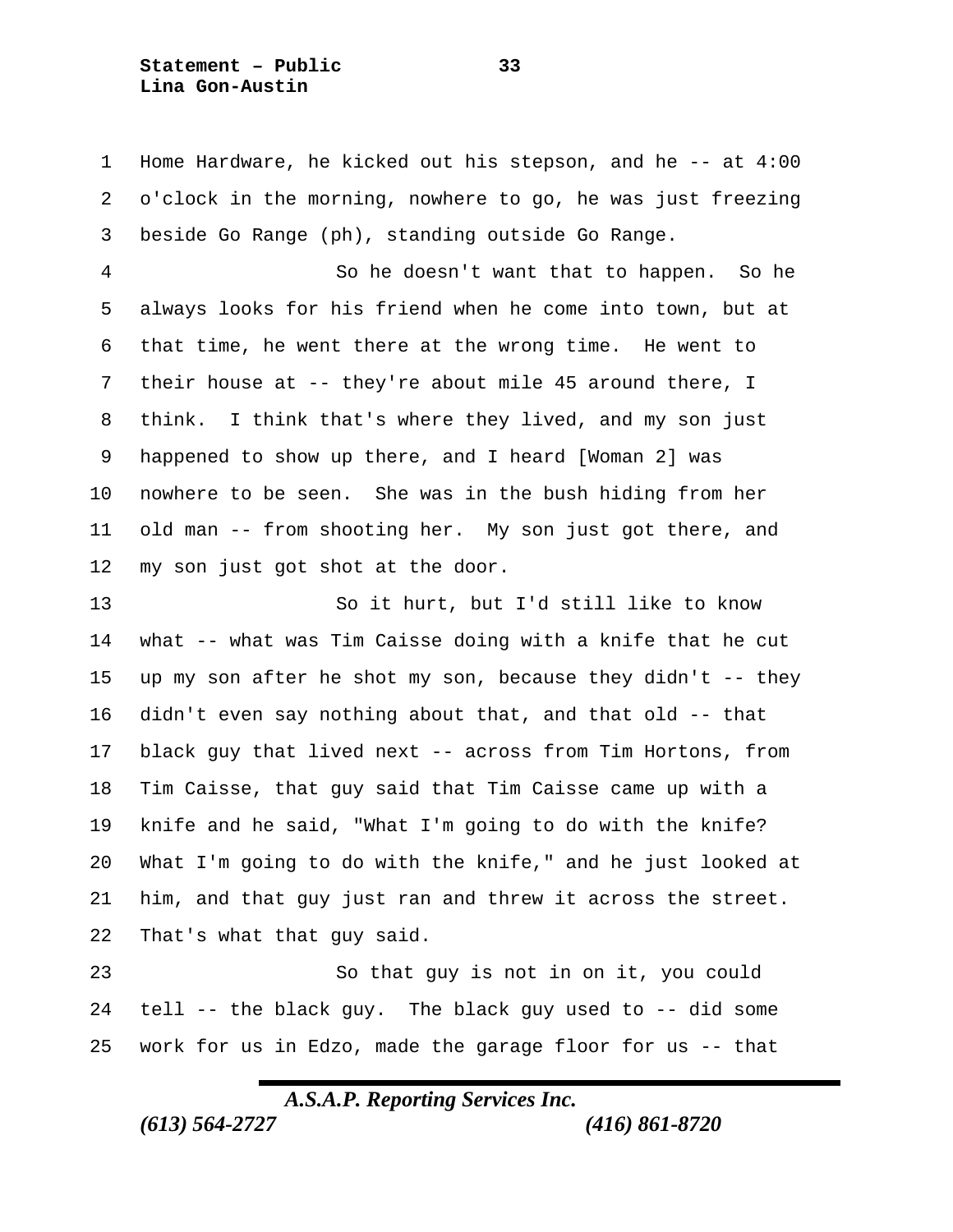**Statement – Public 34 Lina Gon-Austin**

 black guy. I can't remember his name, but he was a nice black guy. He's a nice person. Tim Caisse -- what was he doing with a knife? I'd like to know. They didn't mention nothing about the knife, but they mentioned that he made the gun -- he made the gun that would kill a big grizzly, they said. He set it up. That's how it looked, and that's -- [Man 3] is related to those people. MS. YVONNE JOHNSON: Your son, he wasn't the target? It was for his wife, but your son showed up? 11 MS. LINA GON-AUSTIN: Yeah. MS. YVONNE JOHNSON: And he's the one who got killed? 14 MS. LINA GON-AUSTIN: Yeah. MS. YVONNE JOHNSON: Your only son? Your only child? 17 MS. LINA GON-AUSTIN: Yes. MS. YVONNE JOHNSON: You've had quite the life experience. Like you've said, you've lived through all kinds of things, and you've had all kinds of experiences. Today, you're sharing your truth, and you're asking the commission to carry on doing what they do. MS. LINA GON-AUSTIN: Yes, and saving lives. My dad's always been with the forestry, the whole forestry. He cooked. He did lots for forestry, and he was

*A.S.A.P. Reporting Services Inc.*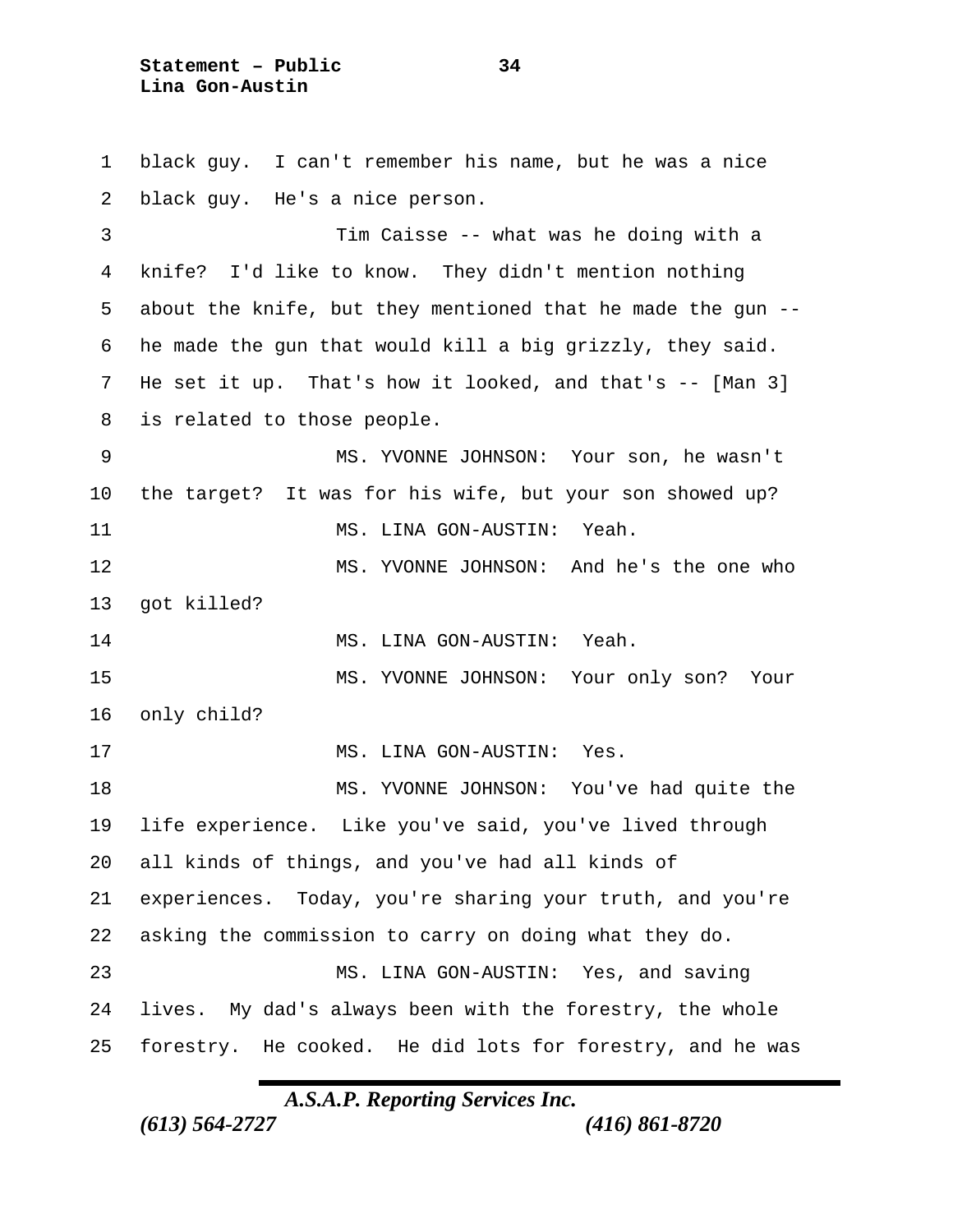**Statement – Public 35 Lina Gon-Austin**

 with a carpenter, and he was with arts and crafts. He was with everything, builders -- my dad.

 You know, it hurts. I can't bring back my son, but at least the -- you know, they could talk to people and be aware of things that -- you know, things can happen. You'd just be happy, and the next thing you know, you could get grabbed from behind and you don't know who is raping you. Even going to the bathroom, you can go in the bathroom and grabbed from behind, and they rape you.

 All those kind of things that we went through in residence school, and we're not smiling. Even the priest got no right to touch a woman's tits, because that's how I felt when he -- they got no right to touch, and they've got no right to touch private spots. That's how we were raised, and that's why I can't believe the people that rape -- got lots of guilt, and people are lazy, they've got so much guilt that they can't even get up to even wash their face or wash their own plate. Those kind of people are looking for any reason for people to make money on people. They'll do anything just to make money on  $21 - -$ 

 I worked with -- side-by-side with doctors, nurses, and we went through all kind of disease, germs, side-by-side with doctors, and some of us don't make it, and some -- a couple times I fell, just coming out of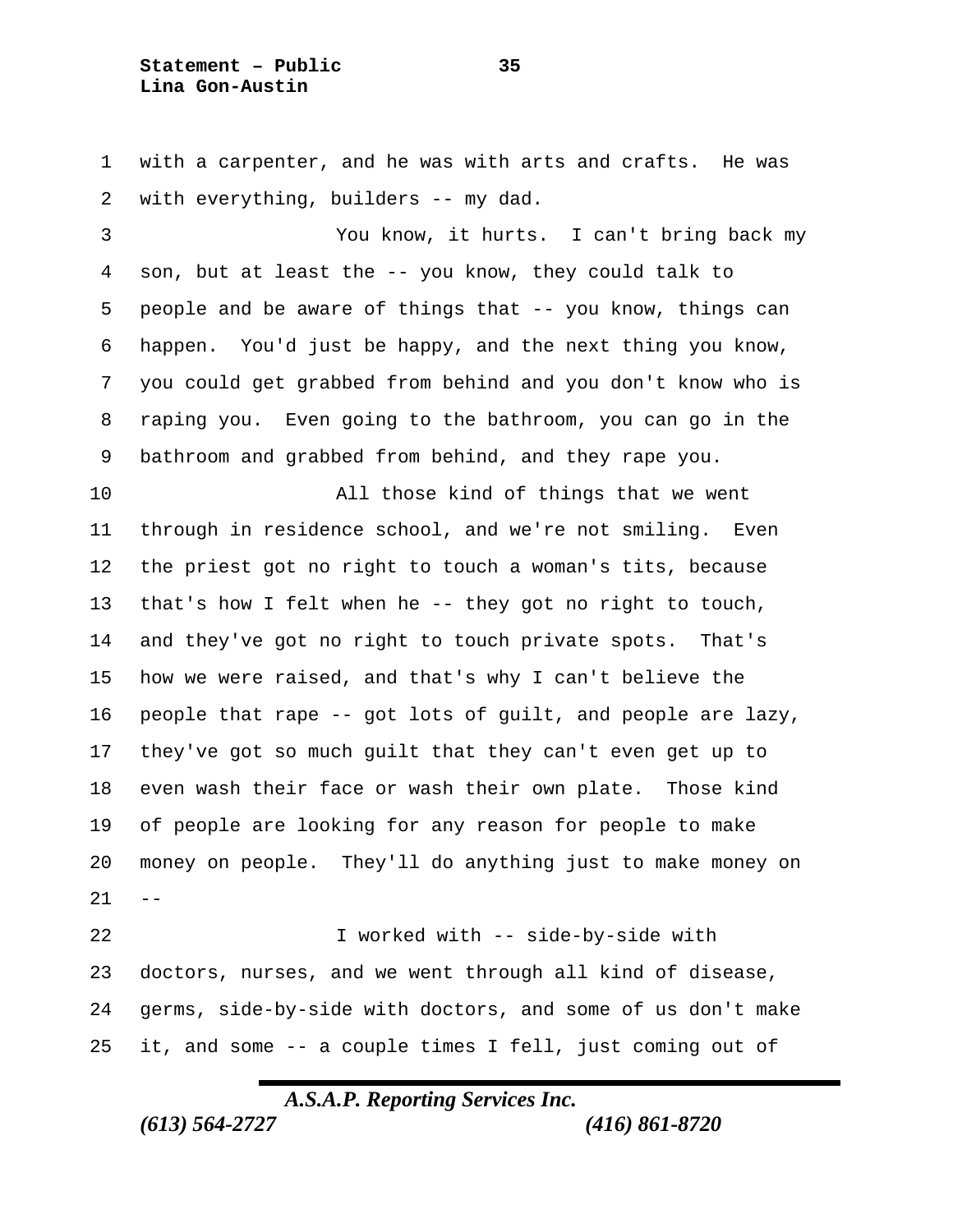**Statement – Public 36 Lina Gon-Austin**

 the hospital, you know, just slipping down, even that you don't expect to happen. One day, you're just happy, and the next day, you're just sad because your leg is all swollen and you can't move. That's the kind of experience you go through every day growing up.

 I saved lives, too. I saved lives. I even -- if somebody was pregnant or some guy come and try to beat up a pregnant woman, I would beat that person up until I almost couldn't make him move anymore. That's how I would -- that's how I am, because when I was --

 When I was going to school, when I was -- from, like, before residence school, I was going to to school with a whole bunch of people and coming off the -- after school, we're all holding hands going across the ice. We didn't see the ice hole, and we all fell in on top of each other. There must have been about five, six girls. One was stuck in the mud and couldn't get out. I have to pull out everybody.

 I ran to a little island. There was a log, big log sitting there. I dragged that log back and put it across and pulled them all out, and the one never came back out -- that was Maryrose. Maryrose Naskin. MS. YVONNE JOHNSON: Never made it? MS. LINA GON-AUSTIN: Yeah. She never made it out, and I saw nothing, so I just -- I just jump in

### *A.S.A.P. Reporting Services Inc.*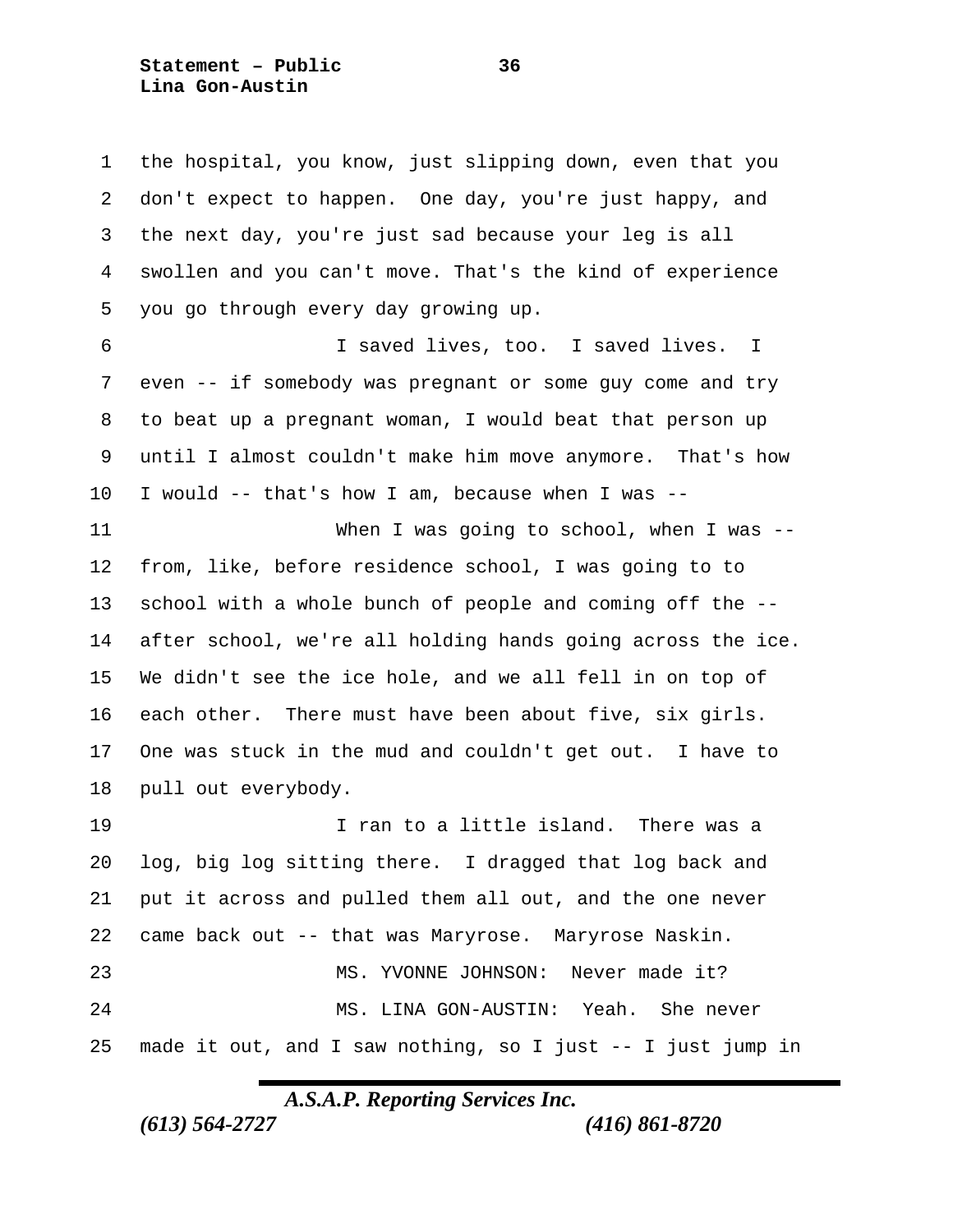**Statement – Public 37 Lina Gon-Austin**

| 1       | real fast and then grab her hand and pull her out. Her      |
|---------|-------------------------------------------------------------|
| 2       | shoe stuck in the mud, just didn't care, just pulled her    |
| 3       | out and has got big piece of mud just stuck on her feet and |
| 4       | got her to the -- already, we're just, like -- like, we're  |
| 5       | just stiff, like -- it's already freezing on us and all     |
| 6       | that. Our families heard us yelling. They're all running    |
| 7       | with blankets and everything. The rest of the girls made    |
| 8       | it home because I pulled them out before they froze.        |
| 9       | When I was growing up, too, a big boat tip                  |
| $10 \,$ | over with us. I made it out.                                |
| 11      | MS. YVONNE JOHNSON: With all of your life                   |
| 12      | experience, what are some recommendations you have for the  |
| 13      | Commissioners for the Missing And Murdered Women and Girls, |
| 14      | if you have recommendations?                                |
| 15      | MS. LINA GON-AUSTIN: I would tell them to                   |
| 16      | -- the guns are for animals, not for people. Not for        |
| 17      | little kids. Not for our own kids. Not for people you       |
| 18      | love. All the things, it never go away. It never go away.   |
| 19      | When we were young, my mom and dad taught                   |
| 20      | us really good. We were growing up. I seen all my           |
| 21      | brothers and sisters. I know how they are, and there was    |
| 22      | nothing wrong. We were growing up, being looked after       |
| 23      | really good. People were jealous of my mom, because she     |
| 24      | was -- she really looked after us good.                     |
| 25      | When we were young, at Bay Island, I                        |

# *A.S.A.P. Reporting Services Inc.*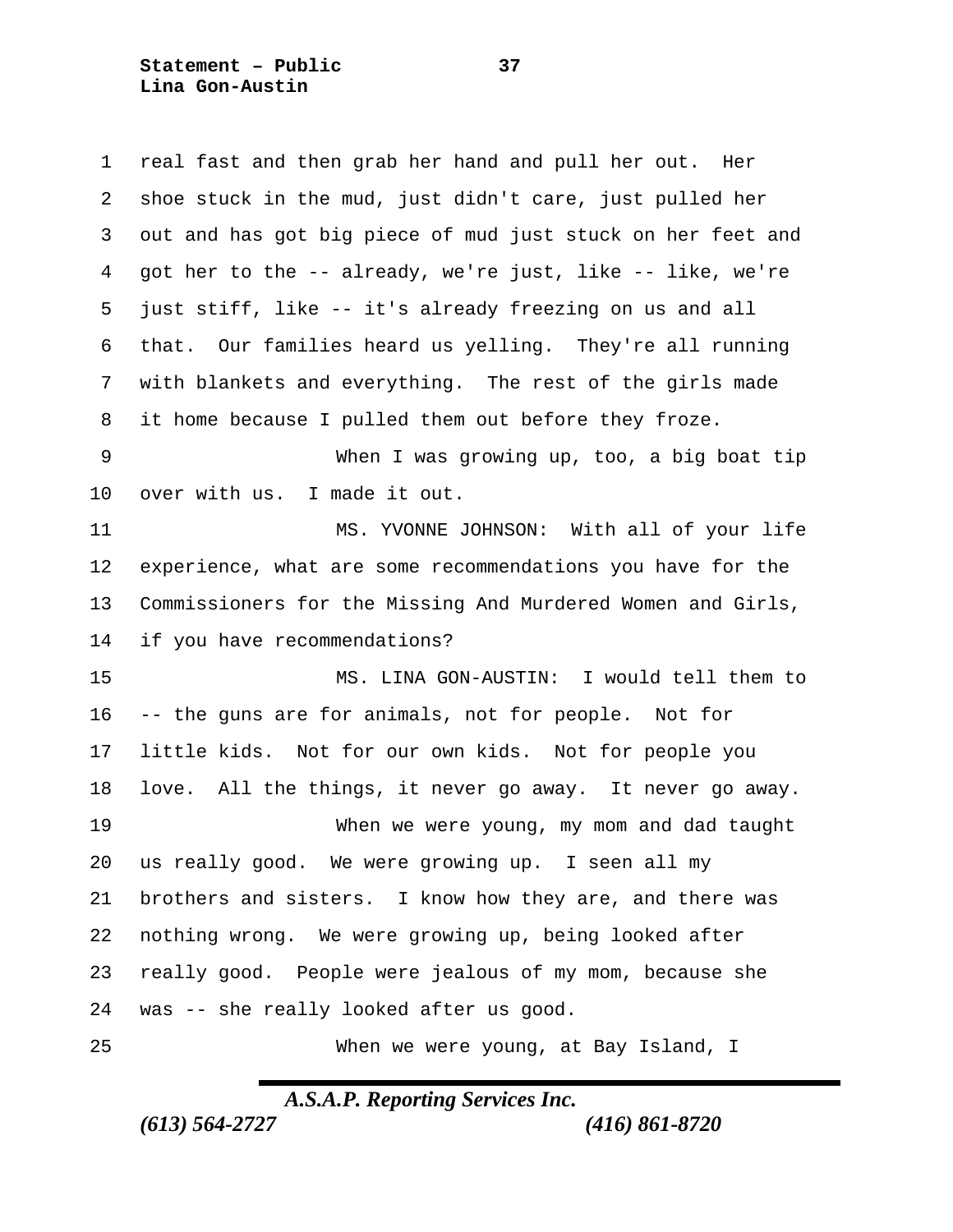**Statement – Public 38 Lina Gon-Austin**

 remember my uncle, one of my crazy uncles from Yellowknife here, he was chopping down the door of my mom's house. He was chopping the door, and he was going to kill us all, because he was jealous of my mom, looked after us, like white people. He was chopping down the door.

 My mom was crying. I remember her sitting there with my two brothers or sisters, just holding them, just babies in her hands, just her tears running down, sitting there in the living room. She can't do nothing. The only door we had was upstairs through the little window. That's the only door we had, upstairs through the window, because we didn't have no way of out -- going out. My mom couldn't leave the babies. We couldn't find ways to get the babies out. It was just me and my brother, David.

 My brother, David went -- he says, "I know where dad's hidden the gun and the shells." So he ran upstairs and put the shells in the gun, and he froze. My brother froze. He had the gun aimed at the uncle chopping the door down there. He just -- he froze. He couldn't even do nothing. I grabbed the gun away. Any time, he was going to break in and chop down -- chop mom up.

 So I just push my brother away and grabbed the gun and just aimed at his foot, and I got his foot, and all of a sudden, I heard a big yell and he fell down, and then later on, he ran. The cops came to the house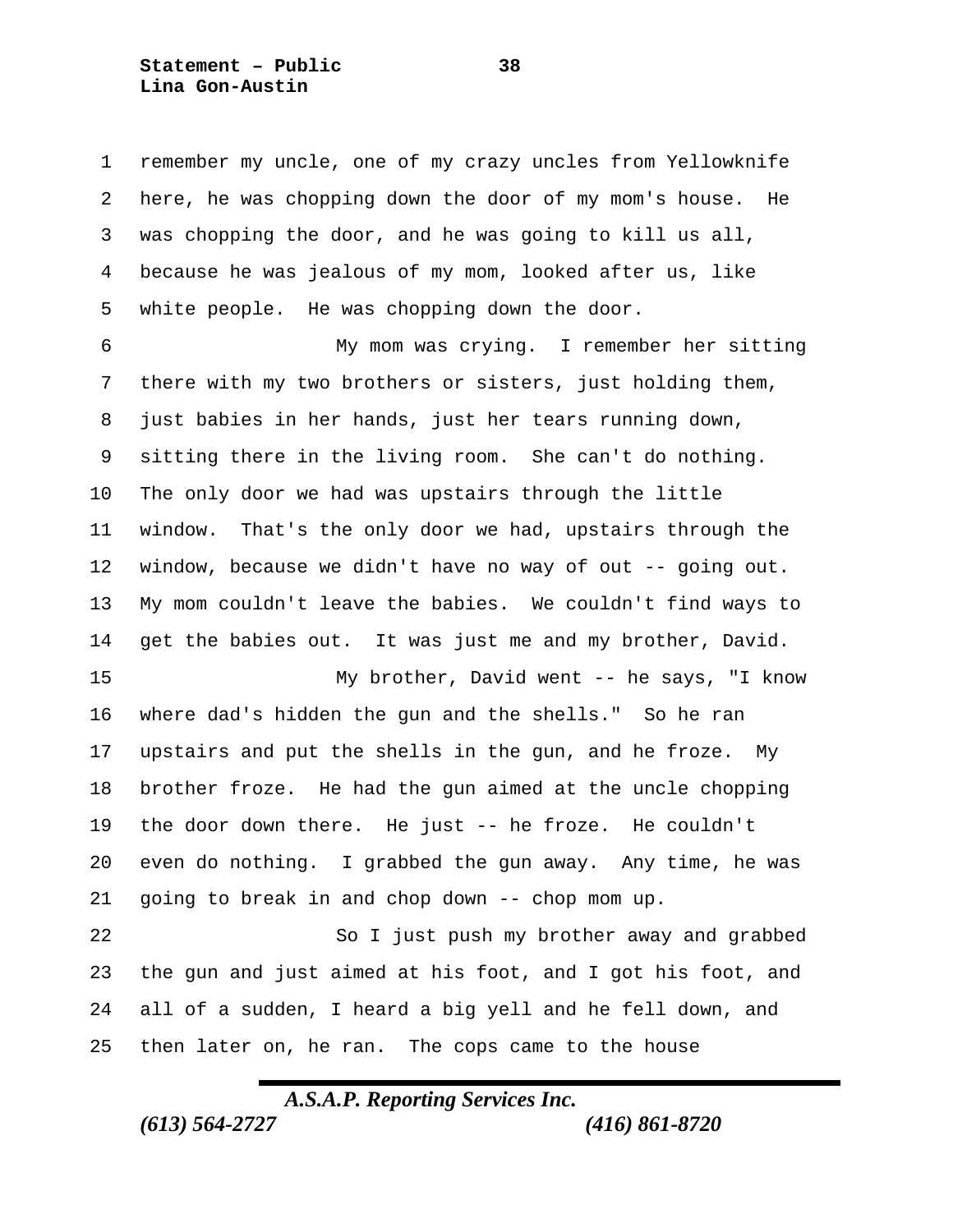**Statement – Public 39 Lina Gon-Austin**

 wondering where the gun was coming from, and we told them what was happening. It's self-defence. I told them self- defence because he was going to chop down -- chop -- he got the door. He got the door, anyway. Any time, he was ready to walk in, and my mom couldn't do nothing. It was, like - - we didn't have any way to get my mom out anyway. She was sitting there on a chair, just shocked.

 That's why I never did like guns, because -- if it wasn't for a gun, I think he would have killed us all. Today, I wouldn't be here to even talk about anything. Maybe then I wouldn't worry about all this rape and all this -- we were really put in a bad spot growing up. I've seen that in my life, and it really happened with us. That's why I want nothing to do with a gun.

 MS. YVONNE JOHNSON: Would that be one of your recommendations? To have some laws about gun use or something?

18 MS. LINA GON-AUSTIN: For me, I think they should have put that old man back in jail. If he was Indian, it would be 20 years, over -- like, hanging. I can't believe it. That guy got not even five years, and he's out and got a house and everything. Like, he kissed one of those lawyers' ass. That's how it looks. That's how it looks. All those lawyers are going to be facing God some day, so I don't need to go down and make them, you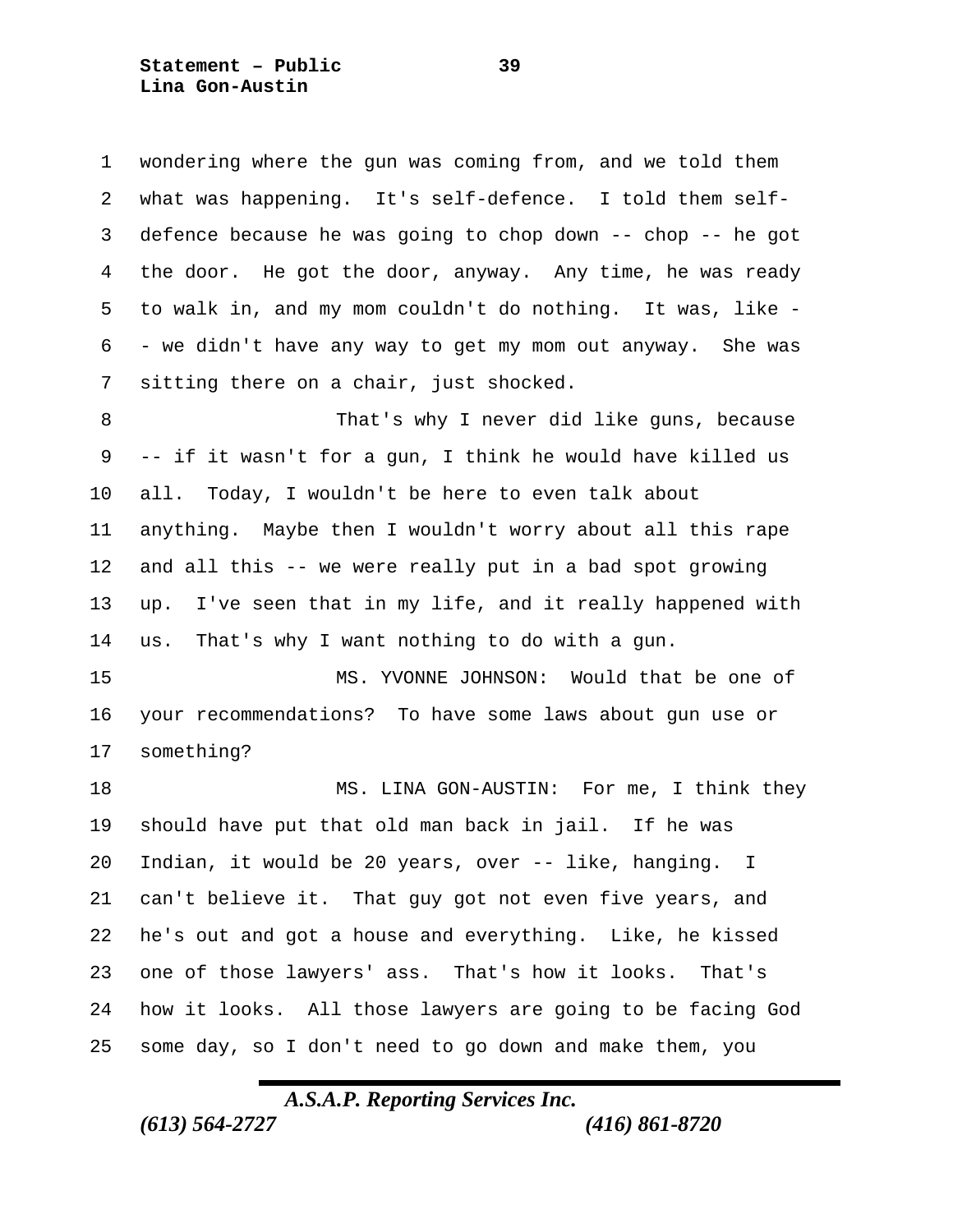**Statement – Public 40 Lina Gon-Austin**

 know, please themselves, because we are human. We're not animals. We know when people's going to hurt others. We stay away from them.

 Already seen that in -- when I was growing up in Edzo, one of the cousins that was raised with us, her name was Margaret Naskin (ph). This guy -- this guy, he was living with, and all of the sudden, this guy was jealous. He came home and just shot her, just like that, and today, I don't see no sorrow in that guy. He's still walking the street. Like, how many years he was in jail for shooting her?

**And he got more than -- more than 20**  years, because that kid is, like, 40 years old now, and this woman was shot in the '80s, and I can't believe it, you know, like, this white guy. Not even five years, he was out. I wonder whose ass he's been kissing to, you know -- and how much money he got paid to do that to my son so they can take that Shell Oil Company away? That's my company.

 I'm a lady. I'm a woman. Because of how I was taught, I don't look back at anybody and think, like, everybody's better than me. I'm just like same as everybody. That's how I looked at it. 24 I am a teacher and a nurse, and I -- I drive myself all the way to Red Deer and back, worked there

*A.S.A.P. Reporting Services Inc.*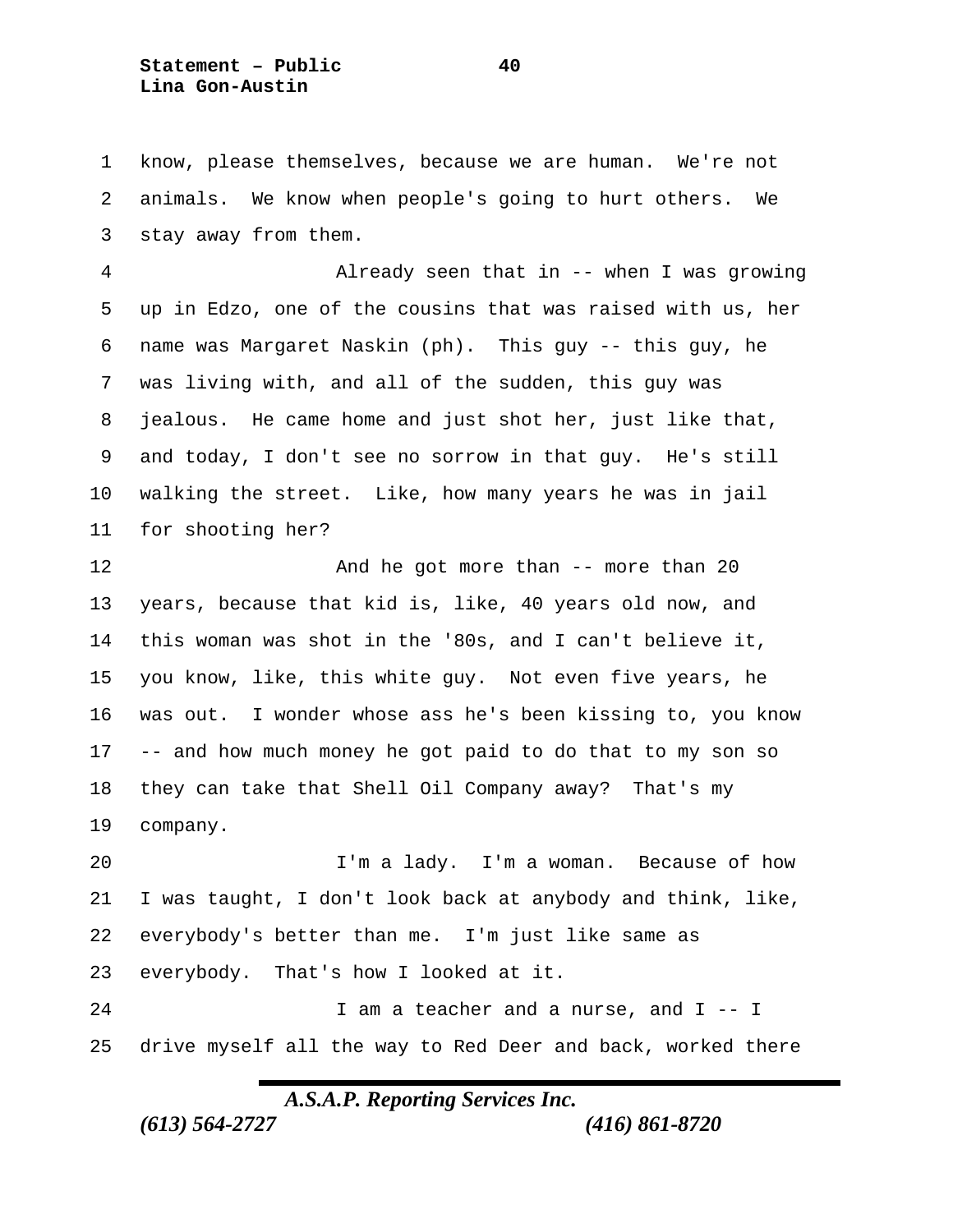**Statement – Public 41 Lina Gon-Austin**

 at Mission Centre for maybe one week, and then one week in Rae, and I was working here, like, in Explorer Hotel, every position, every job, and then, in Red Deer, I was working in banquets and Red Deer Lodge and Zellers. In Bay, they're always working in every position. I translate for the cops and the police and teachers and nurses and the priest.

 Today I'm talking about it because I'm alive. If my mom was here to listen to me, to hear me today, I would be really, really happy to say thank you to mom for raising me good -- and my dad. They raised me really good. They didn't taught me to touch people's tits or penis or their cunts or their -- every areas. It's wrong to touch a woman in the back, bad areas, even men's, and we were taught like that.

**And here, everybody thinks Indians, they**  all sleep with each other. We're not like [discriminatory speech - two lines redacted]. We're human. We're human, and I want the whole world to hear we are human. No many how many school I go to, they're not going shut me down. I'm a tax dollar.

 Because of them killing my son, because of that guy is not in jail for long time, and because I am disability from school year, all the roads, I want all the roads of Northwest Territories and Alberta and BC -- all

# *A.S.A.P. Reporting Services Inc.*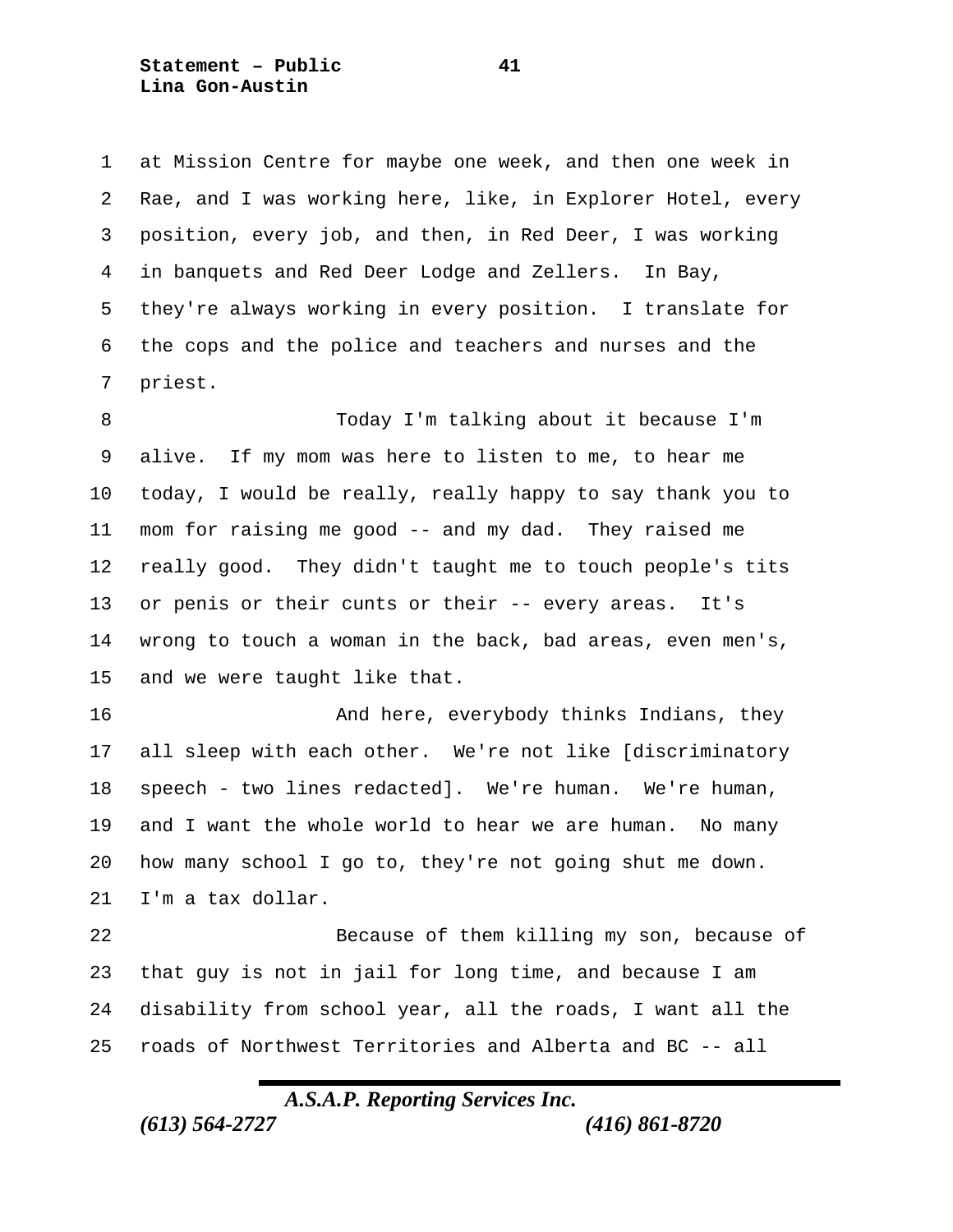**Statement – Public 42 Lina Gon-Austin**

 those roads underneath my son, David Austin, because he was the only one I worked for all my life. He's my reason why I was driving for all my people and my -- for medical, rushing back and forth. That was for my sister, my blind sister, and I always kept her underneath Indigenous persons because of her condition, and I bought whole bunch of shares underneath her name, Angelina Gon, a whole bunch of shares for our office in Fort Rae, underneath David Austin, underneath all the Austins and Gons. I bought shares. The office would not be taken away from our people. We are who we are.

12 12 I drove to Echo Bay. I seen so much miners over there. I never, ever been scared in my life, but that was a scary part. I've never seen not even one woman over there. I was the only truck driver over there in the 1970s, and just to eat in a restaurant, I was so scared. I almost had a heart attack going down the stairs. Lots of stairs going down, this small. Everybody's trying to grab my hair and trying to grab me. I've never been so scared, but that's the kind of fear I had when they shot my son.

 That was the scary part. It's like everybody can pile up on you. Nobody would know. And I did that all the way over to Echo Bay, haul things for people. Any woman that have enough guts would do something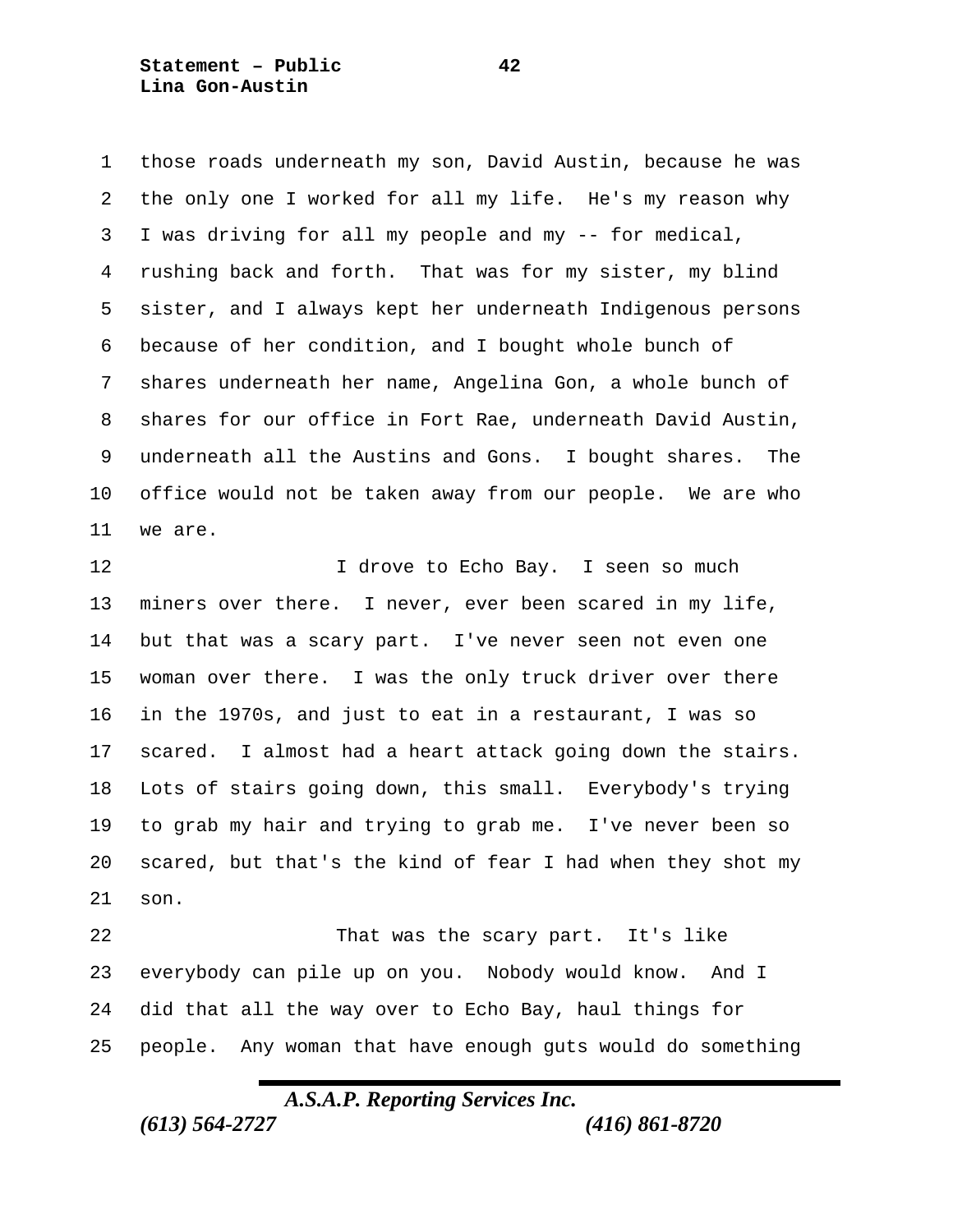**Statement – Public 43 Lina Gon-Austin**

 like that? I doubt it. In the '70s over there, I was hauling gas for Ron's Auto Service over here. When I was coming into town, they had no gas in town, and there's Esso going -- Esso truck was going to Fort Rae, taking gas to Ernie Stanton's Service Station in Rae. When I was passing that truck, there was two kids -- I remember there was two kids in the truck. I think it was Robinson Trucking. Just when I passed them, I seen that -- just when I looked in the window, this big explosion. The truck just exploded behind me. It was fully loaded -- that was the Esso truck. I could just imagine how those families felt seeing their kids burnt up a truck like that. It's still -- still is with me, that, too. Just all I could do is pray for them. People that are gone, that's all we could do is pray for them. MS. YVONNE JOHNSON: Lina, there's a bag

 there beside you. You could put that in there. It's also for your tears and whatever, and there's Kleenex here. MS. LINA GON-AUSTIN: Thank you. Today, January 28th -- MS. YVONNE JOHNSON: Today is the 23rd. MS. LINA GON-AUSTIN: I mean, 23rd. On this weekend, it's going to be my birthday. I'm going to be 63 years old. All I could do is -- it hurts, because my

*A.S.A.P. Reporting Services Inc.*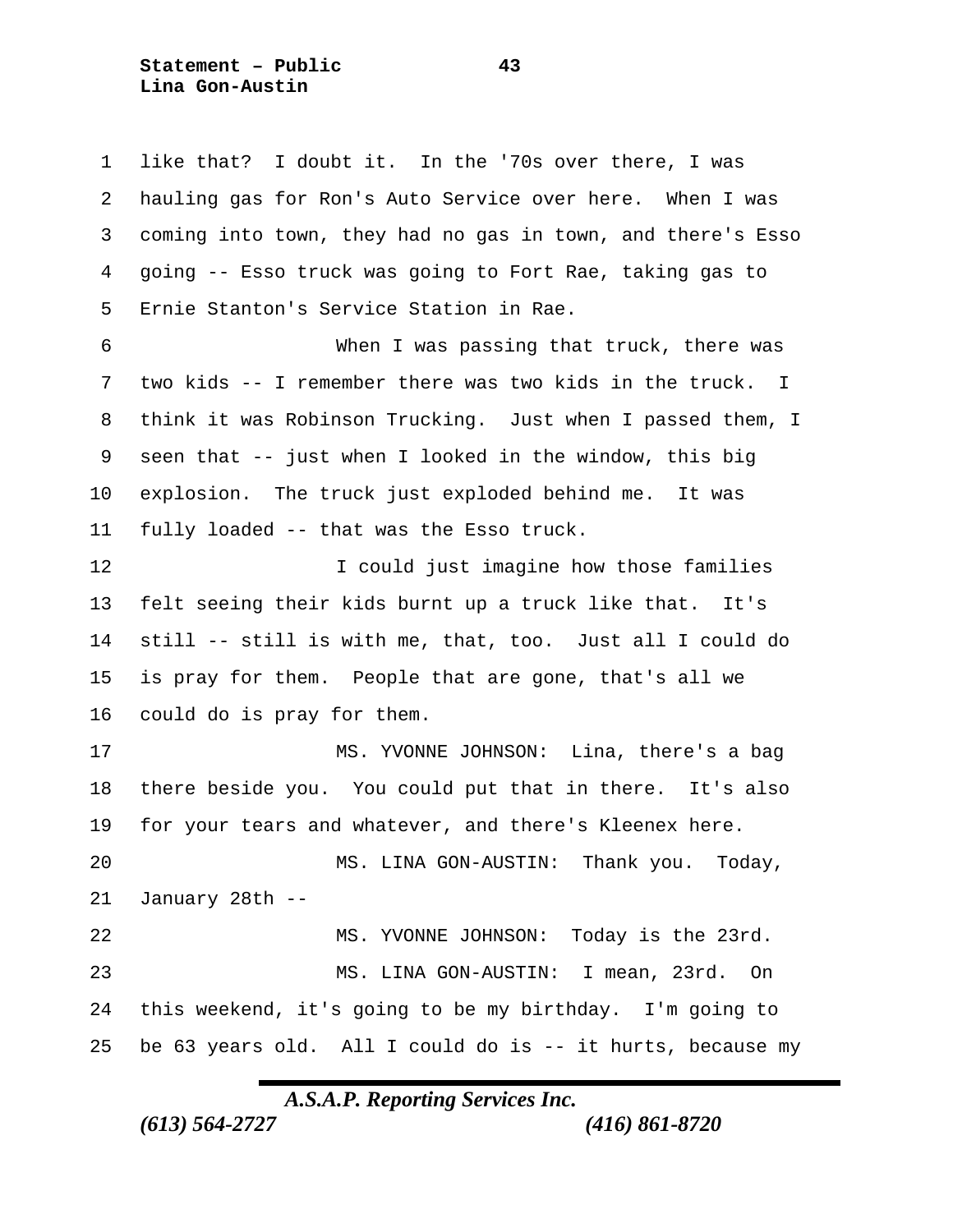**Statement – Public 44 Lina Gon-Austin**

 son's not here with me. I don't have no grandchildren. I don't have no grandchildren. It really hurts, and the only thing I can do is adopt, but who can want to adopt a person?

 I can't even do too much with cramping up and stuff. All you could do is just tell your stories. I can't even walk to school without cramping up. My ankle's no good. There's no -- they never even give me any transportation. They never help me with medical, flying back and forth. The first time they help me in Fort Smith, fly here, first time in my life, hospital, hoping to -- just to fly to -- all my life I never got help with medical, nothing, just to fly and even to see. Like, even, to even get tickets for this and everything I did was on my own, out of my own pocket, even trucks.

 In Red Deer, I had a vehicle going back and forth until that -- some Eskimo woman, which I think the cops should look into -- her name was [Woman 2] and Mr. [Man 4]. They're both married couple, and they were using their own name. Here, they were stealing off people's cheques, welfare cheques, family allowance, all the 22 workers' cheques. They even forged my signature on my car; so I got no car to go back and forth. I had no way of going back and forth to even teach, and I went to see the cop station to see if they've seen that woman. They told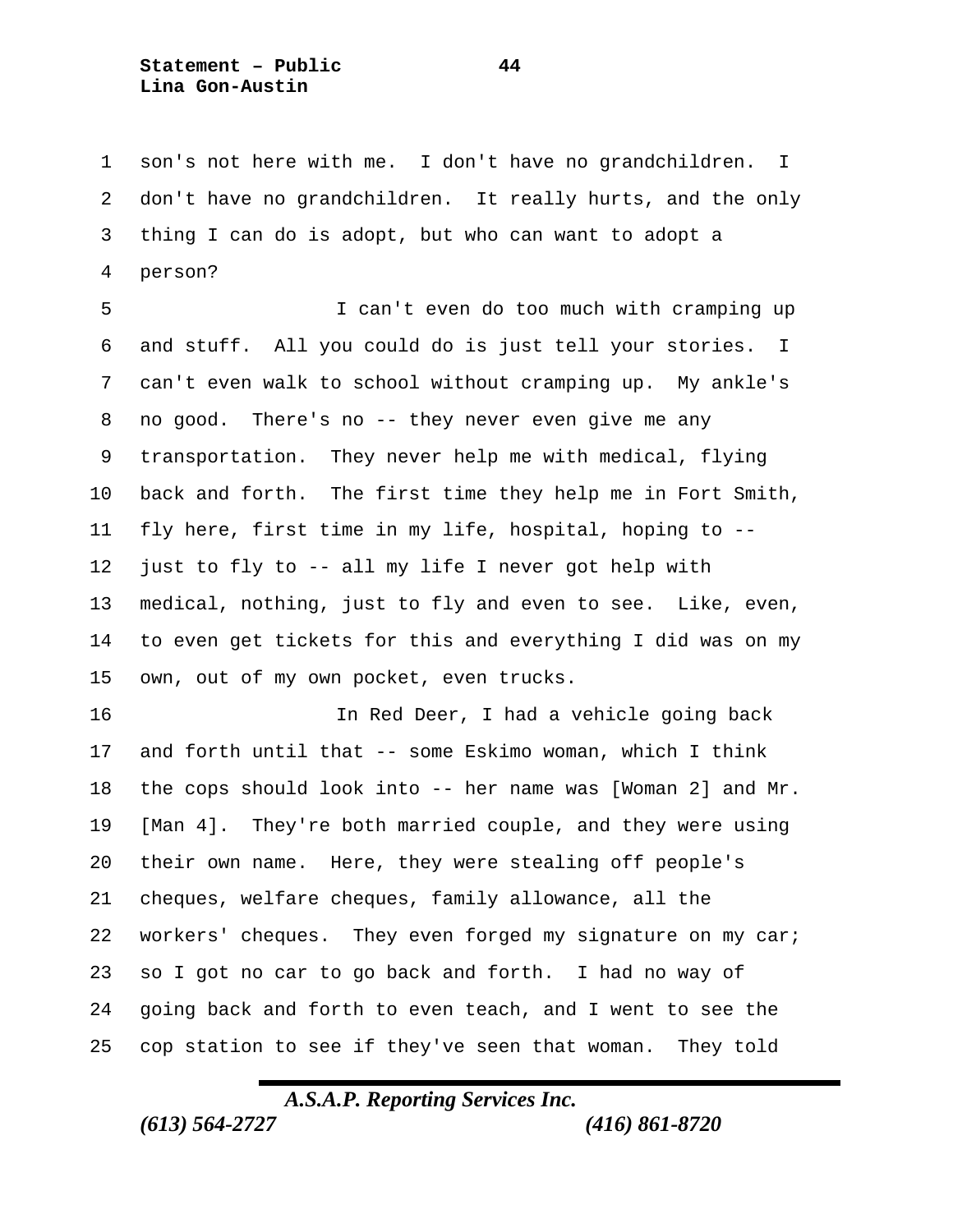me, "Come back in ten years, maybe more." Because she was in jail.

 I don't have time for that. I hope they really look into everything, what they have done to these Indians. I go back to Rae to teach, and then they -- the cops stopped me over there. They put me in jail for three days because they don't know me, and they told me I have to pay \$500 to get out because they don't know me. Yeah, in my own hometown, Behchoko.

 I didn't even have \$500 so I told the band to put my shares on the line for \$500, and then, when I get out, they're going to return it, they said, and they never did. It's still in the cop station, my shares. It's about -- I don't know, five, maybe five shares or more since 1970s, around there, I bought and never got that returned, and I bought a whole bunch of shares for my sister, and I got that one. That ones I got returned, underneath my sister and my mom. We used it, and when mine -- mine is gone to the cops and it never got returned yet.

 Underneath my shares, it's Lina Gon- Austin. My married name was Austin. So underneath that, my shares should be put back to the complex, and it should be put back -- it should be counted with it from '70s, still, because of that stupid cop's mistake. They tried to say they don't know me so they can make money on an Indian,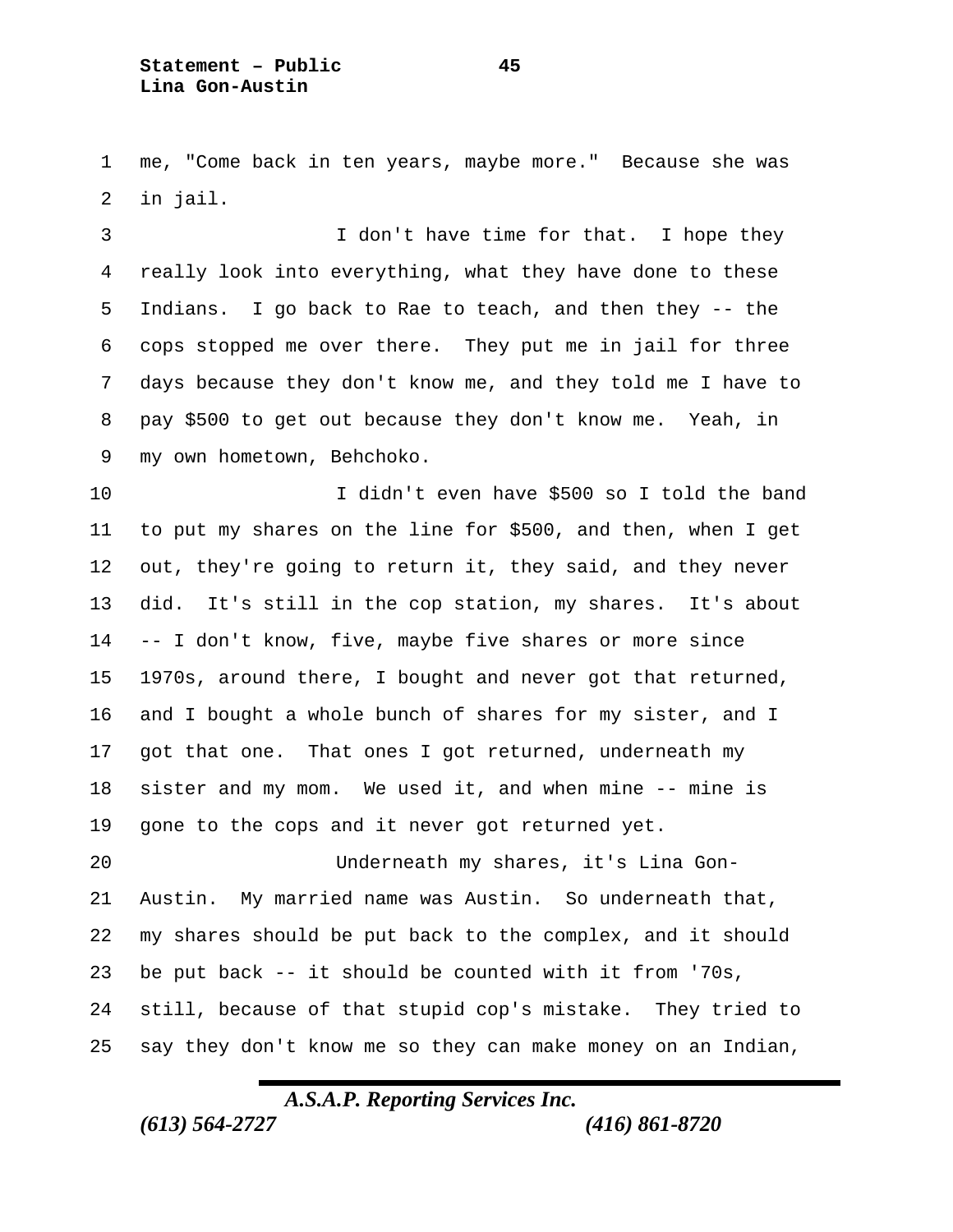**Statement – Public 46 Lina Gon-Austin**

and this is Indian tax.

 So, in other words, this Indian wiped their ass. That's how I look at it. I'd rather wash dirty diapers in old hospital than wiping somebody's ass for their mistake. That's how it looks. They just used me. They never paid me. Social Services never paid me to do their job at Mission centre. People that are not all there shouldn't be staying at women's centre. That's my tax dollars. They should send them all to my grandmother's twin sister -- twin sister in (inaudible). That's where those kind of people, lazy people, should be living in, and the ones that seizures. They should be living in there, not torturing people at women's centre and can't sleep. You don't even know who can run into you going to to a washroom and stuff, and womans could be lesbians, and how we know what women are? What womans? They should have all one place for only alcoholic and one place for smoking, every -- for smoking, and one for drugs, and one for just old people sleeping, need to sleep.

21 1 I used to work in old folks' home. Nobody died when I worked there for over a year. I can't believe this, you know, like, what they're doing to us. I don't know how to put it anymore.

MS. YVONNE JOHNSON: Do you think this is

### *A.S.A.P. Reporting Services Inc.*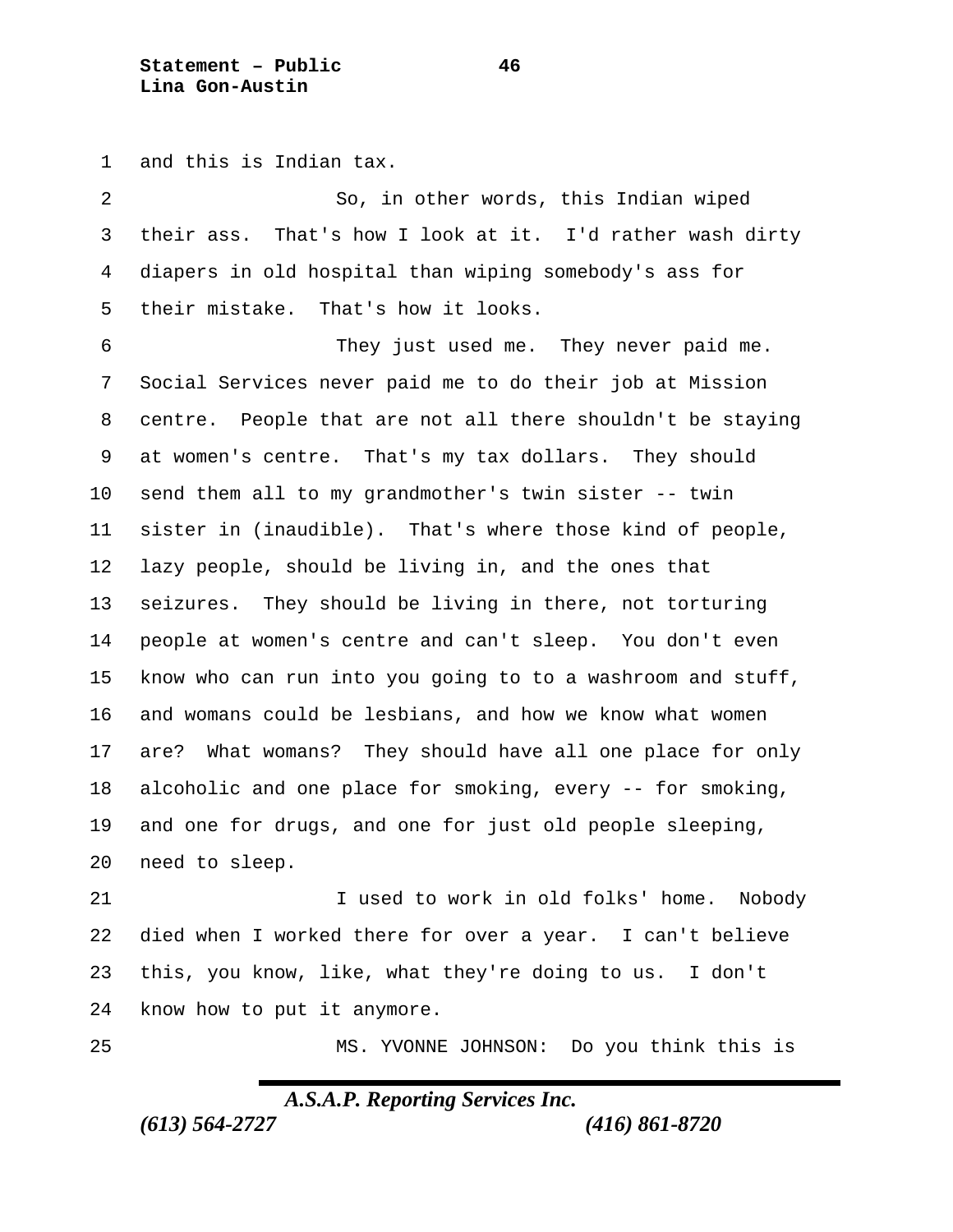**Statement – Public 47 Lina Gon-Austin**

 a good time to stop, or is there more that you would like to say? We've covered a lot today. We talked about some disabilities, how people with disabilities are not treated well. MS. LINA GON-AUSTIN: Yes. MS. YVONNE JOHNSON: We talked about violence against women. 8 MS. LINA GON-AUSTIN: Yes. MS. YVONNE JOHNSON: It goes unreported. We talked about violence against your son and how you feel justice wasn't served. We talked about violence in relationships, your personal relationships. We've covered a lot, and you've talked a lot about your experience in the surrounding area, in this area, and also in Alberta and in BC. You talked about your injury. One of the things that we did not talk about is the support systems that are available for you. There are support systems available. It sounds like you did a lot of things on your own, and you stood alone. You don't have to stand alone anymore. There's lots of support. If you're interested, I could make a referral with the ladies downstairs if you're interested, and they'll touch base with you after the inquiry. MS. LINA GON-AUSTIN: Yes. MS. YVONNE JOHNSON: We can do that. If

*A.S.A.P. Reporting Services Inc.*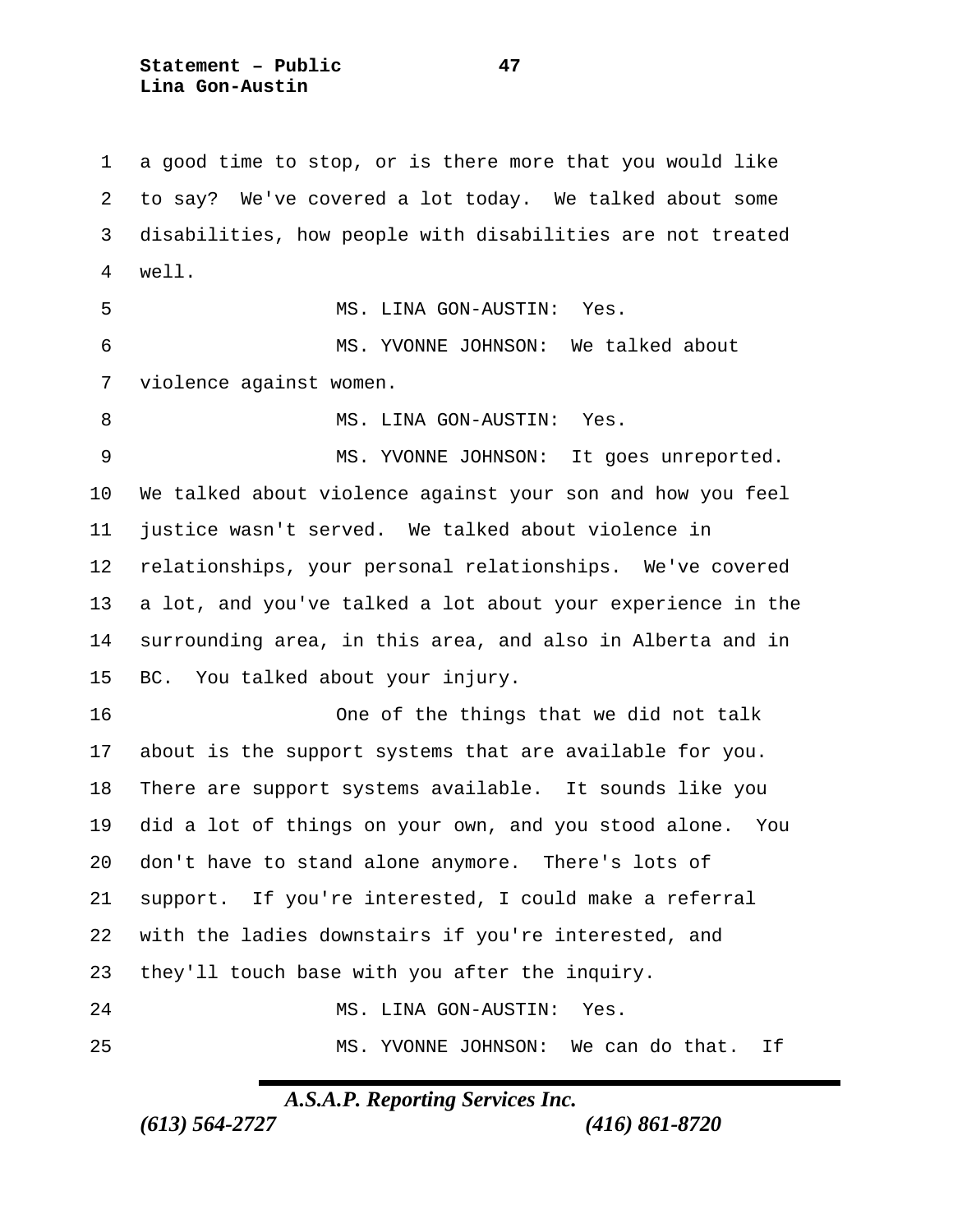**Statement – Public 48 Lina Gon-Austin**

 we're ready to close, I don't know if you are or not, but if you're ready, I would like to present you with a gift on behalf of the inquiry. If you have more to say, the floor is still open. We can go as long as you want. What are your thoughts? Should we keep going? MS. LINA GON-AUSTIN: I went through a residence school hearing, too, already, and I made statement of what's been done to us and stuff like that. I don't know how to put any more words than that, because I do miss my son a lot, my dad, my mom, and my sister Angie. My son was born February 15, 1971. My mom's name is Mary Adele, Mary Adele Able, before she was married, and my dad's name is Joseph, Joseph Gon. I had, with me, six sisters and six brothers. My mom raised her own brothers and sisters with us. I was raised in Finch Handle and dog teams, and my two grandpas at the bridge of Finch Handle. Never forget them, my two grandpas. 18 Can I use the washroom, please? MS. YVONNE JOHNSON: Yes. We'll just put a pause on this. MS. LINA GON-AUSTIN: Yes. Well, we're finished. MS. YVONNE JOHNSON: We're done? MS. LINA GON-AUSTIN: Yeah. MS. YVONNE JOHNSON: Our machine quit on

*A.S.A.P. Reporting Services Inc.*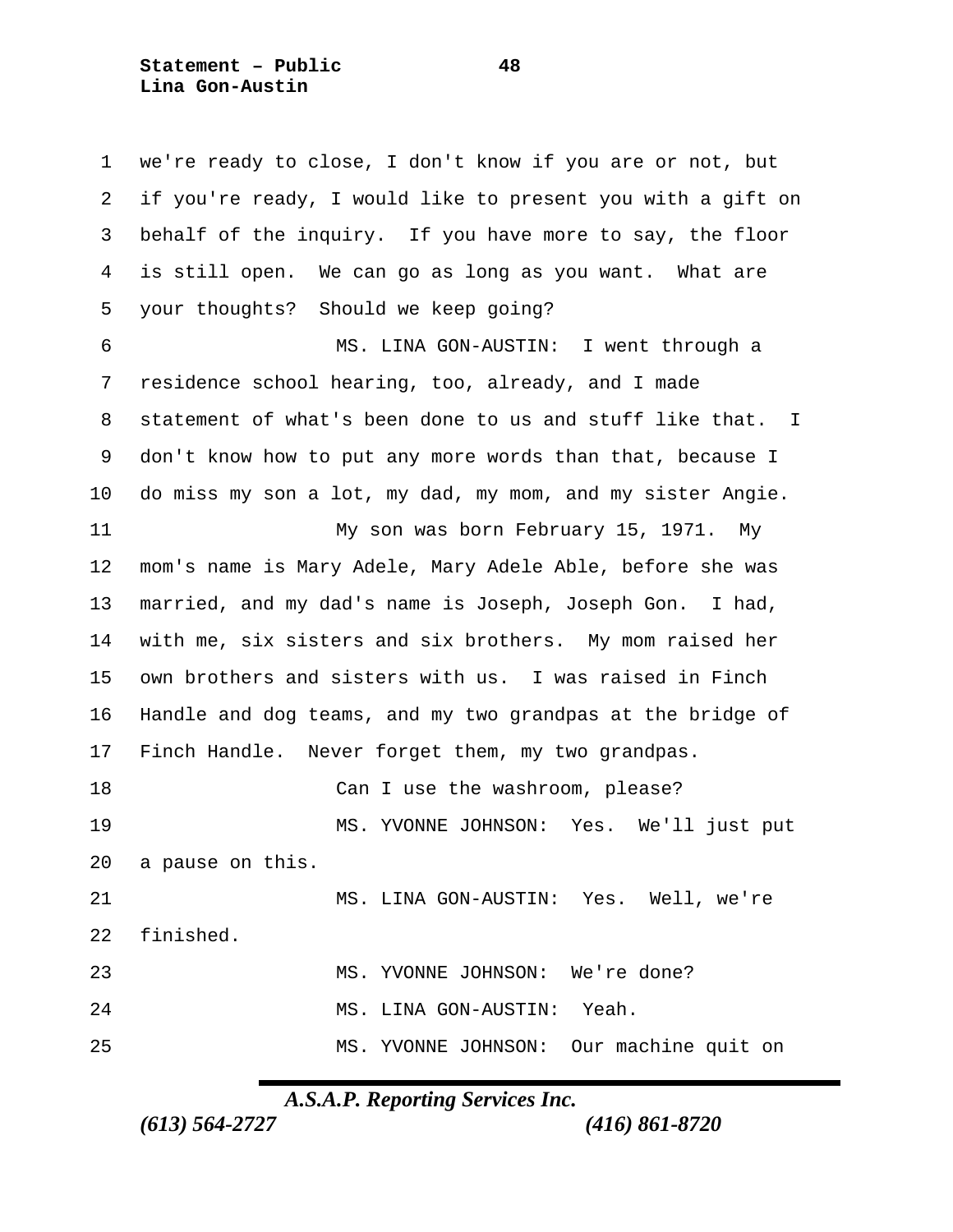us, I think. MS. LINA GON-AUSTIN: I see it. Thank you. MS. YVONNE JOHNSON: I'm just going to try to pause this. Let's see if I know what I'm doing here. --- (Off-record) MS. YVONNE JOHNSON: Hi, Lina. We just had a few minutes' break, but you're telling me that we're done. We're finished. It's now 4:45 p.m., and we'll just close off. I just wanted to give you -- this was a gift that is presented on behalf of the commission for sharing your story. 13 MS. LINA GON-AUSTIN: Thank you. MS. YVONNE JOHNSON: Thank you. We'll turn this off. I think we lost our video, though. Do you have anything to say? Anything final? We're done? MS. LINA GON-AUSTIN: I just hope people gets the Commissioners listening. I hope they recognize some people and keep their stories going, not give up, because we don't want our kids to suffer when we're gone anymore, even great-grandchildren and all the nephews, and all the auntie's kids, all the uncle's kids. We don't want people to suffer no more. We were not really well- nourished at residence school. We were not fed good. We don't want that anymore.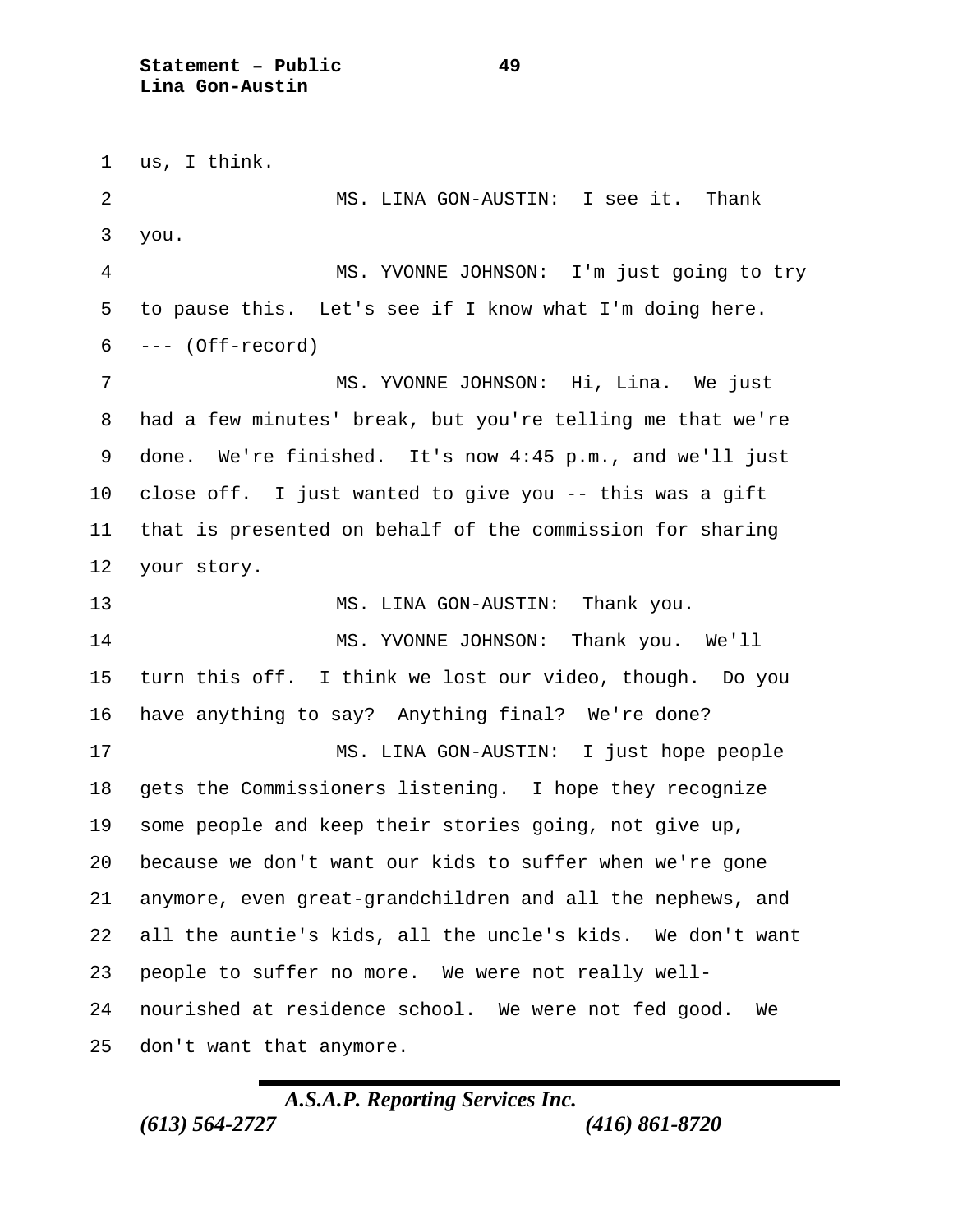**Statement – Public 50 Lina Gon-Austin**

| $\mathbf 1$     | Thank you for listening to me, and I hope                   |
|-----------------|-------------------------------------------------------------|
| 2               | they do something about people that try to get away with    |
| 3               | things, not let them get away with things, because all my   |
| 4               | life I work, 8:00 o'clock in the morning until 8:00 o'clock |
| 5               | at night. It doesn't matter. After that, I got called; I    |
| 6               | went in and worked. I expect that from anybody, not sit on  |
| 7               | their ass and expect everything handed out. If they can't   |
| 8               | do it, they should be getting some counselling, not people  |
| 9               | like us that's hurt doing their dirty job for them. Thank   |
| 10              | you.                                                        |
| 11              | MS. YVONNE JOHNSON:<br>Thank you, Lina.<br>It               |
| 12              | is now $4:49$ .                                             |
| 13              | MS. LINA GON-AUSTIN: Thank you.                             |
| 14              | Thank you.<br>MS. YVONNE JOHNSON:                           |
| 15 <sub>2</sub> | --- Whereupon the statement concluded at 4:54 p.m.          |